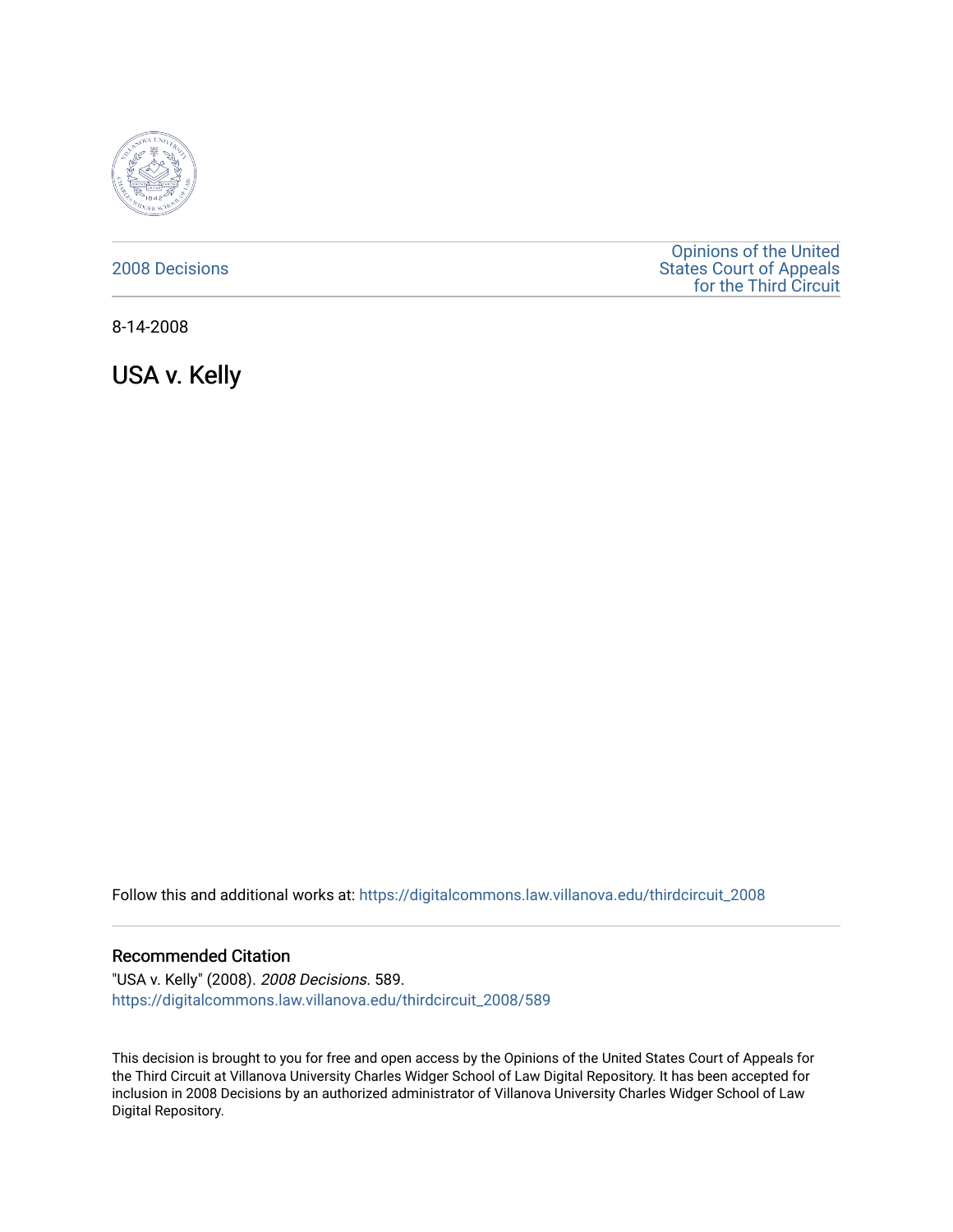#### **PRECEDENTIAL**

# UNITED STATES COURT OF APPEALS FOR THE THIRD CIRCUIT

\_\_\_\_\_\_\_\_

No. 06-4080

UNITED STATES OF AMERICA, Appellant

v.

JAKE KELLY \_\_\_\_\_\_\_\_\_

On Appeal from the United States District Court for the Eastern District of Pennsylvania (D.C. Criminal No. 04-cr-00605) District Judge: Honorable Jan E. Dubois

Argued January 28, 2008

\_\_\_\_\_\_\_\_\_\_

Before: SCIRICA, Chief Judge, and RENDELL and RODRIGUEZ,\* Circuit Judges

\_\_\_\_\_\_\_\_\_\_\_\_\_\_\_\_

**\*** Honorable Joseph H. Rodriguez, Senior Judge of the United States District Court for the District of New Jersey, sitting by designation.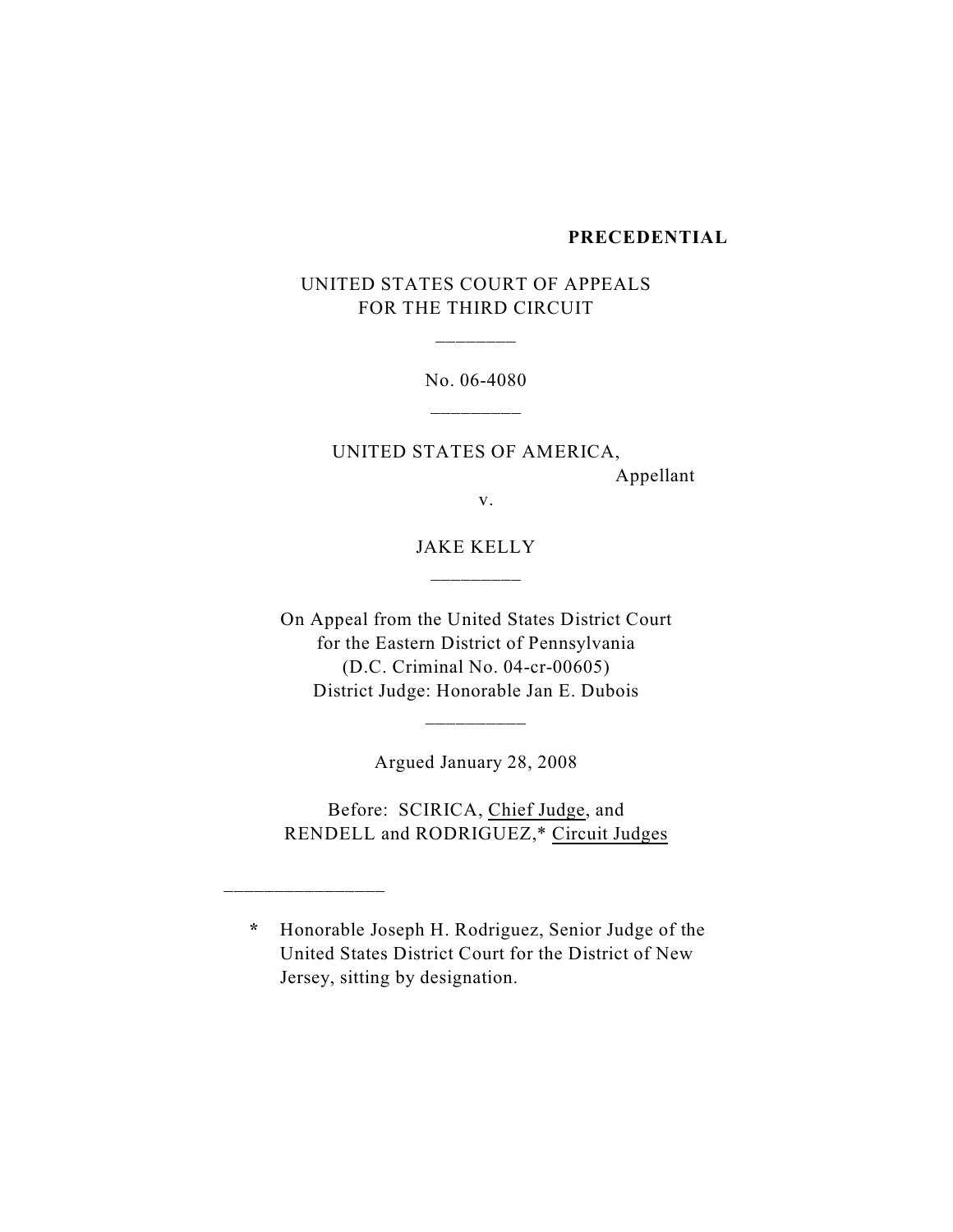(Filed: August 14, 2008)

 $\overline{a}$ 

Leo R. Tsao, Esquire **[ARGUED]** Office of United States Attorney 615 Chestnut Street, Suite 1250 Philadelphia, PA 19106 *Counsel for Plaintiff-Appellant United States of America*

Mark E. Cedrone, Esq. **[ARGUED]** Cedrone & Janove Public Ledger Building 150 South Independence Mall West, Suite 940 Philadelphia, PA 19106 *Counsel for Defendant-Appellee Jake Kelly*

# OPINION OF THE COURT \_\_\_\_\_\_\_\_\_\_

\_\_\_\_\_\_\_\_\_\_

RENDELL, Circuit Judge.

In July 2005, a jury found Jake Kelly ("Kelly") guilty of possession of a firearm by a convicted felon in violation of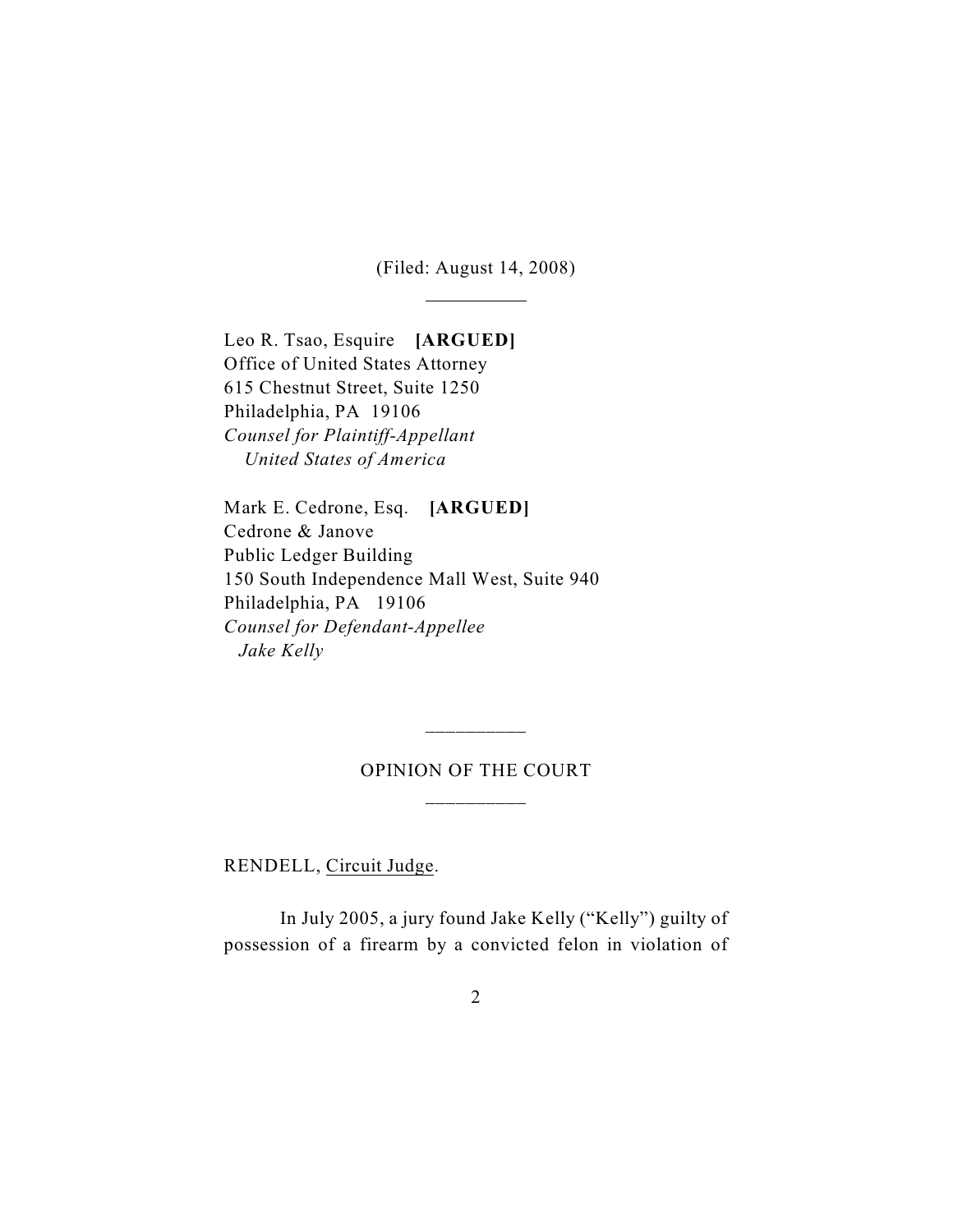18 U.S.C. § 922 $(g)(1)$  and § 924 $(e)$ . Soon after the jury verdict, Kelly moved for a new trial, arguing, *inter alia*, that he had recently discovered new evidence of his innocence—the hearsay statement of Victor Jones, who purportedly admitted to possessing the gun for which Kelly was arrested. After an evidentiary hearing at which Jones testified, the District Court granted Kelly's motion in part and ordered a new trial. The Government appeals the District Court's order, arguing that the Court abused its discretion in granting Kelly's motion. Specifically, the Government contends that the District Court erred in concluding that (1) Kelly had exercised sufficient diligence in regard to the discovery of the new evidence and (2) the newly discovered evidence would "probably produce an acquittal" at a new trial. For the reasons stated below, we will reverse the order of the District Court granting Kelly's motion for a new trial and remand for the entry of a judgment of conviction and sentence.

#### **BACKGROUND**

#### **I. The Record at Trial**

On September 28, 2004, Kelly was charged in a onecount indictment with possession of a firearm by a convicted felon in violation of 18 U.S.C.  $\S$ § 922(g)(1) and 924(e). On July 19, 2005, the matter proceeded to trial in the United States District Court for the Eastern District of Pennsylvania.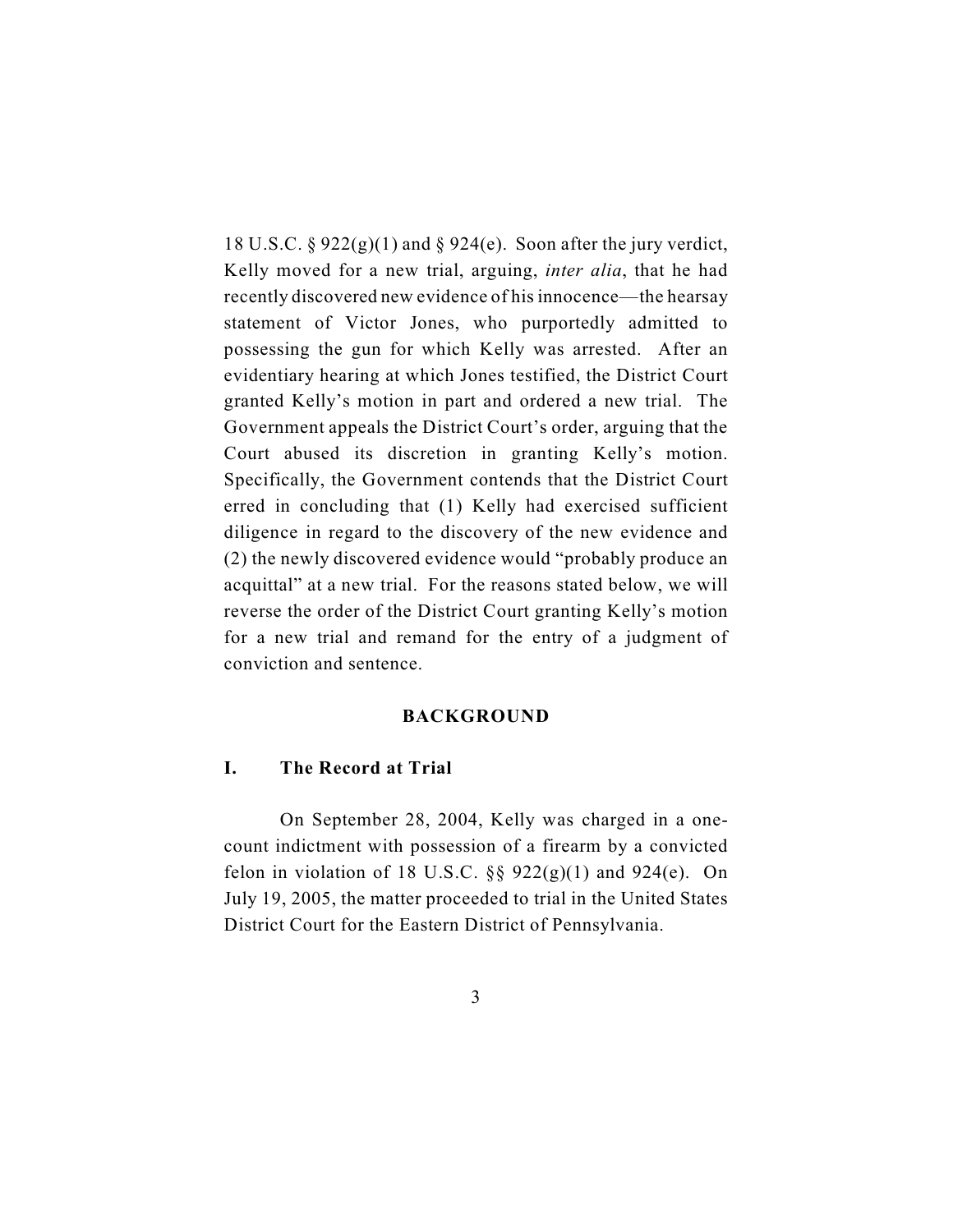At trial, the jury heard testimony that, on May 1, 2004, approximately nineteen officers and inspectors from the Philadelphia Police Department's Vice Enforcement Unit and Narcotics Strike Force, the Philadelphia Department of Licenses and Inspections, and the Pennsylvania State Police conducted an "open inspection"<sup>1</sup> of Café Breezes, a row house bar located at 5131 Columbia Avenue. (App. 81-82.) At about 1:00 a.m. that morning, two plainclothes "decoy" officers entered the bar to determine whether any illegal activity was taking place. (App. 81.) After being inside for approximately fifteen to twenty minutes, the decoy officers contacted Corporal Raymond Drummond of the Vice Enforcement Unit, who then led the rest of the officers into the bar, announced their presence, and explained that they were there to conduct an open inspection. The Government called three of the officers present that morning, including Corporal Drummond, to recount the morning's events.

<sup>&</sup>lt;sup>1</sup>Open inspections of "nuisance bars" (App. 80) are conducted by a task force of state and local officials "to see if any illegal activity [is] being conducted such as underage drinking[ and/or] narcotics sales" (App. 81) and to check for fire code, electrical code, and liquor enforcement violations. An open inspection is not performed pursuant to a search warrant and, accordingly, bar patrons are generally not searched as part of the exercise unless illegal activity (such as drug or gun possession) is witnessed out in the open.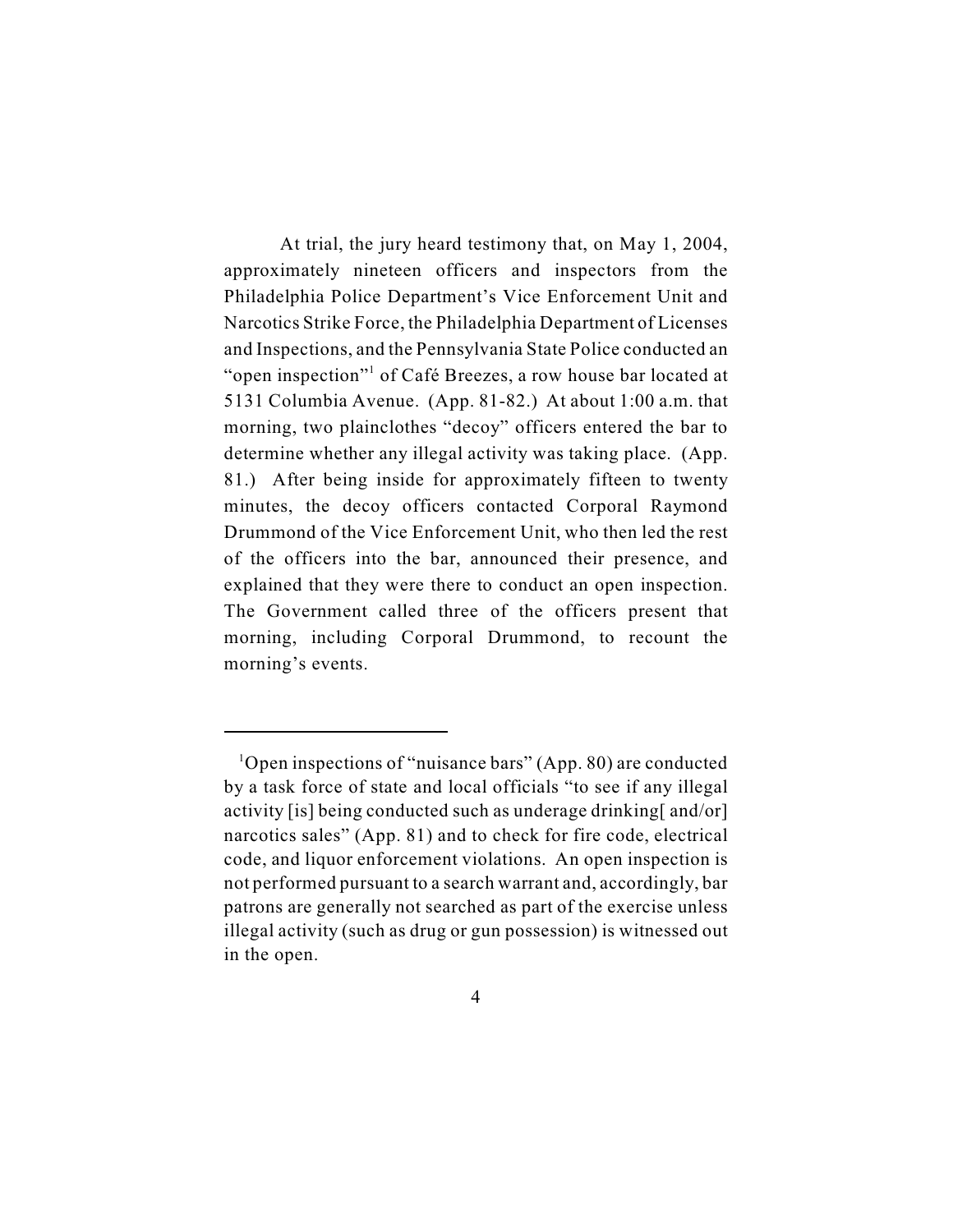The officers testified that the bar within Café Breezes was in the shape of a backward "L," with the short side of the bar positioned closest to the establishment's front door. Officer Donna Stewart, a member of the Narcotics Strike Force, stated that once she entered Café Breezes, she placed herself between the bar and the front door and monitored the patrons closest to her, while other officers monitored the patrons at the other end of the bar. According to Officer Stewart, there were six people sitting toward the front of the bar, two of which were the decoy officers.<sup>2</sup> A man, later determined to be Kelly, was seated on the far right of the short section of the bar; two unidentified women sat to his left; and an unidentified man sat around the corner of the bar to Kelly's right. The unidentified man sat at the first barstool on the long section of the bar, and the decoy cops sat directly to his right.

Officer Stewart testified that, almost immediately, she took note of Kelly, as "he was looking around, kept looking over his shoulder, he looked in my direction, he looked in the direction of the door. He . . . appeared to be following the other officers as they walked into the bar with his eyes. He started to sweat, he was fidgeting on his barstool, he couldn't stay still." (App. 125.) Officer Stewart eventually left the front of the bar to speak with her partner, Officer Brant Miles, another of the

<sup>&</sup>lt;sup>2</sup> Corporal Drummond testified that there was a total of 8 to 10 people in the bar when the officers and inspectors entered.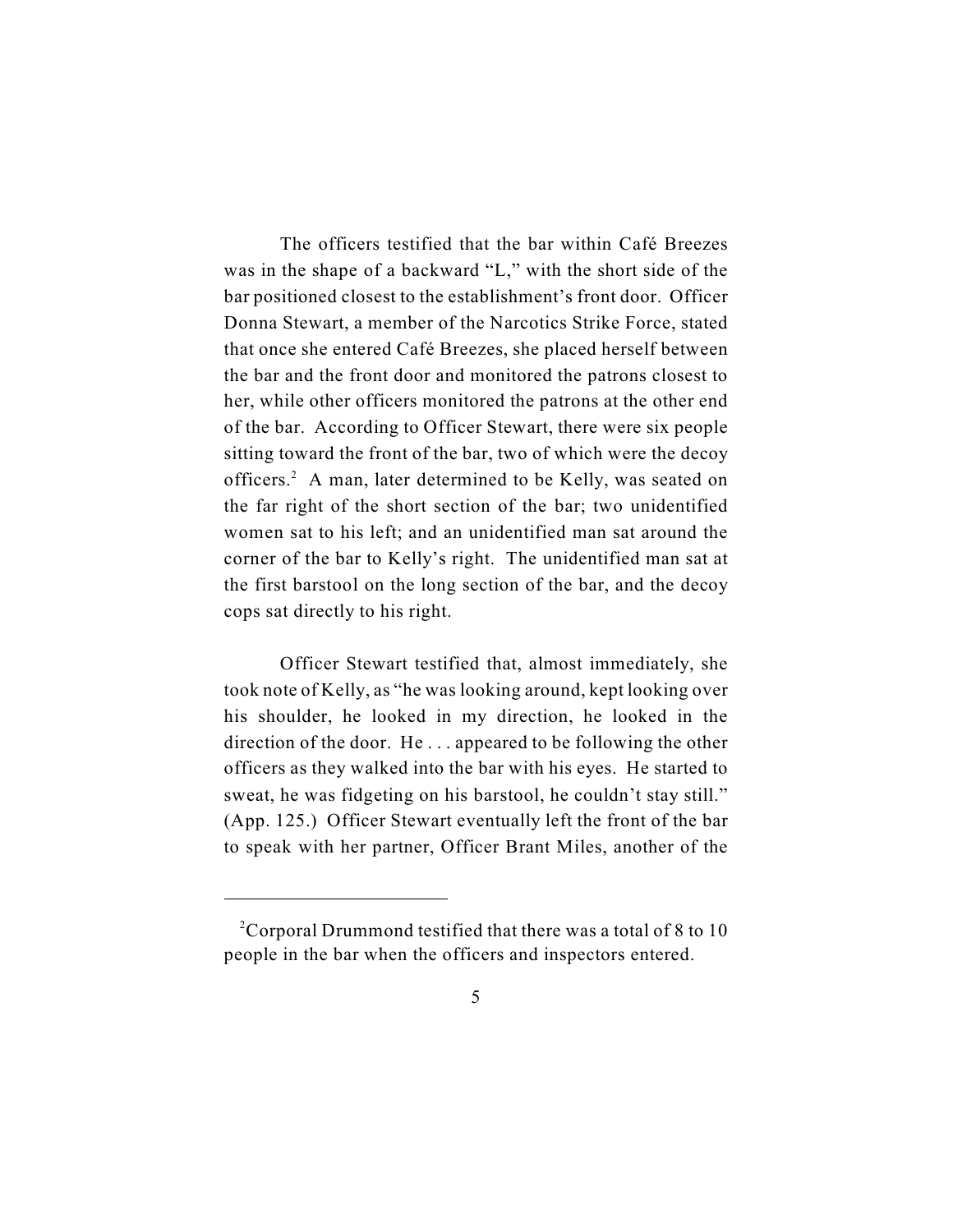officers the Government called at trial. According to Officer Stewart, she returned to her post at the front of the bar—along the wall between Kelly and the female seated to his left—within "maybe ten seconds." (App. 125.) At that point, Officer Stewart observed that Kelly "was leaned over, crunched over in his seat with his hands below the bar where I couldn't see them and he stopped fidgeting. He kept moving his head around, he kept looking around but he had stopped moving his body." (App. 126.) Officer Stewart next described the following events:

> When I returned to the front of the bar I stood there for maybe another minute or two, just keeping an eye on everyone, keeping an eye on the defendant. A Vice Officer asked someone for their ID much further down the bar. It was at that point that the defendant reached quickly towards his back. At that point I stopped him, I put my hands on him, I had him put his hands on the bar. I walked around behind the defendant so I was standing between the defendant and the female to his left and at that point I had him stand up. As he stood up[,] the gun fell from his lap, it was about mid-thigh. It fell down along his left leg, it hit the brass chair rail at the base of the bar with a loud metal clang and then it landed on the floor.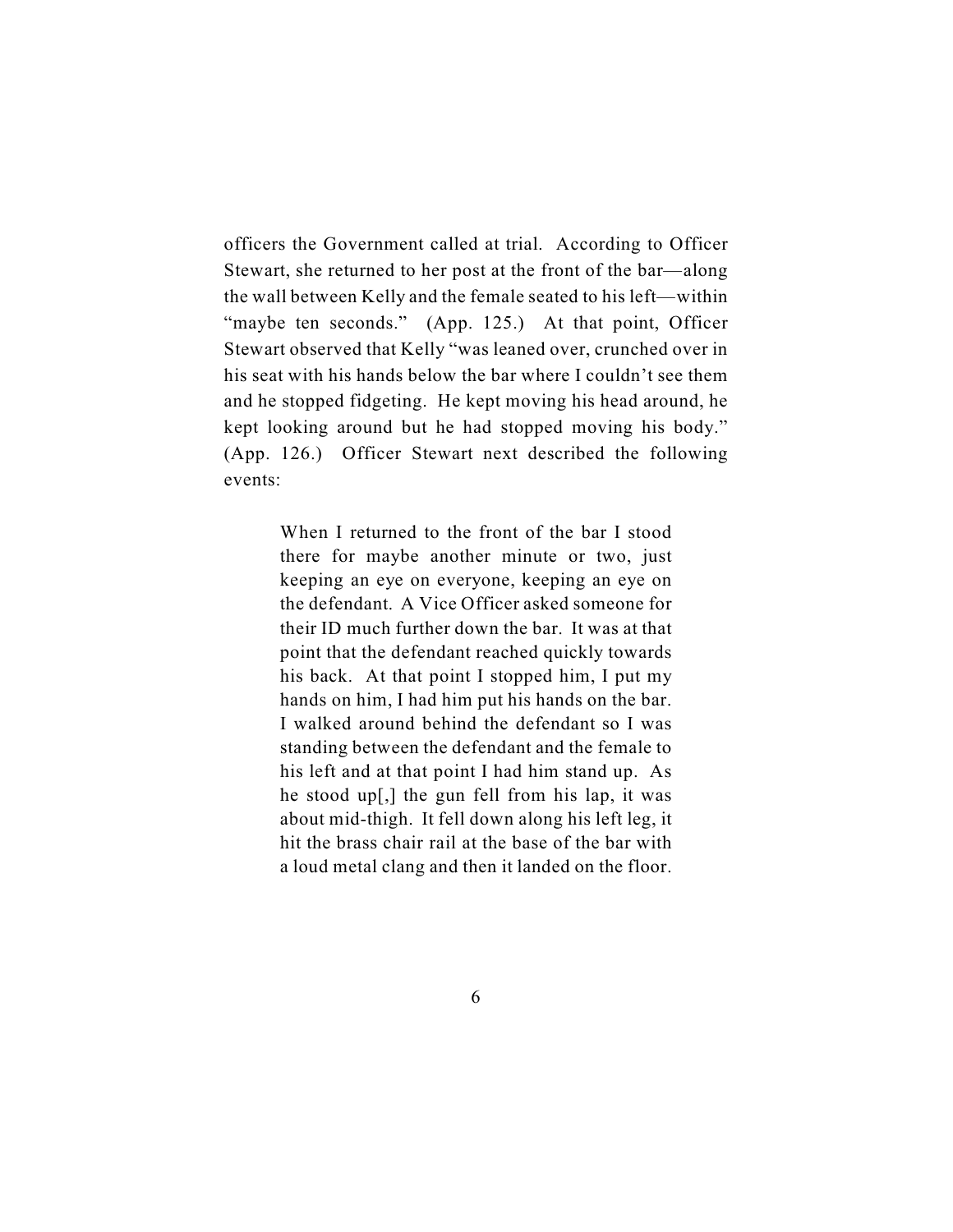I yelled "Gun." Other officers rushed up towards me, they placed handcuffs on the defendant and I recovered the weapon from the floor.

(App. 127-28.) Both Corporal Drummond and Officer Miles testified that they heard Officer Stewart yell "gun" (App. 83, 177); Officer Miles testified that he heard a preceding "thud" (App. 177). Neither Corporal Drummond nor Officer Miles testified that he saw the gun fall from Kelly's lap, as both men were positioned at different locations along the bar. After recovering the gun, Officer Stewart gave it to Officer Miles, who removed the magazine and a bullet from the chamber.

The Government's final witness at trial, Officer Ernest Bottomer of the Philadelphia Police Department's Firearms Identification Unit, testified that the weapon in question was indeed a "firearm" as defined by federal law and that he could not retrieve a serial number from the firearm. The parties ultimately stipulated that (1) the gun qualified as a firearm for the purpose of the statute under which Kelly was charged; (2) the firearm had been manufactured outside of Pennsylvania; and (3) prior to May 1, 2004, Kelly had been convicted of a crime punishable by imprisonment for more than one year within the meaning of 18 U.S.C. § 922(g). *United States v. Kelly* ("Dist. Ct. Op."), Crim. A. No. 04-605, 2006 WL 2506353, at \*2 (E.D. Pa. Aug. 29, 2006). Kelly offered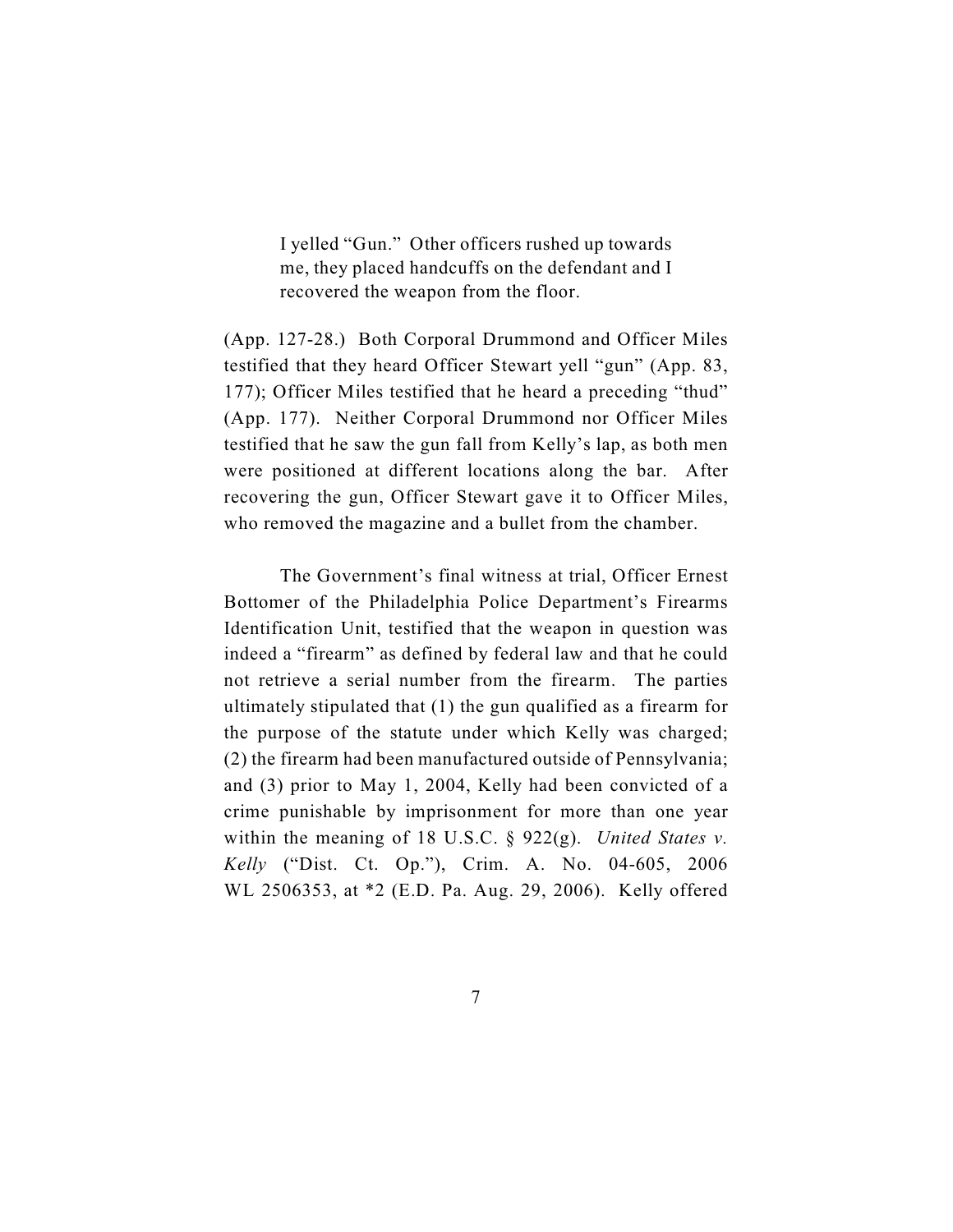several photographs of Café Breezes into evidence, but called no witnesses on his behalf. $3$ 

On July 21, 2005, the jury found Kelly guilty of possession of a firearm by a convicted felon in violation of 18 U.S.C. § 922(g)(1) and § 924(e).

## **II. Post-Trial Proceedings**

Not long after the trial ended, Kelly retained new counsel, who, on August 1, 2005, filed a Motion for New Trial and Leave to Supplement pursuant to Federal Rule of Criminal Procedure 33 ("Rule 33") on Kelly's behalf.<sup>4</sup> Leave to supplement was granted, and Kelly filed his counseled

<sup>&</sup>lt;sup>3</sup>Before the trial began, Kelly alleged that, at some point after he was arrested, he stated, "Someone threw the gun at me." Dist. Ct. Op. at \*1. The Government filed a *motion in limine* to exclude the statement, and the District Court preliminarily ruled that it would be excluded unless defense counsel could lay foundation for admitting it as an excited utterance or present sense impression. At trial, defense counsel made no attempt to lay such a foundation, and thus, the statement was never heard by the jury.

Though Kelly requested (by *pro se* letter) and received a <sup>4</sup> sixty-day extension to file a motion for judgment of acquittal pursuant to Federal Rule of Criminal Procedure 29, he never filed such a motion.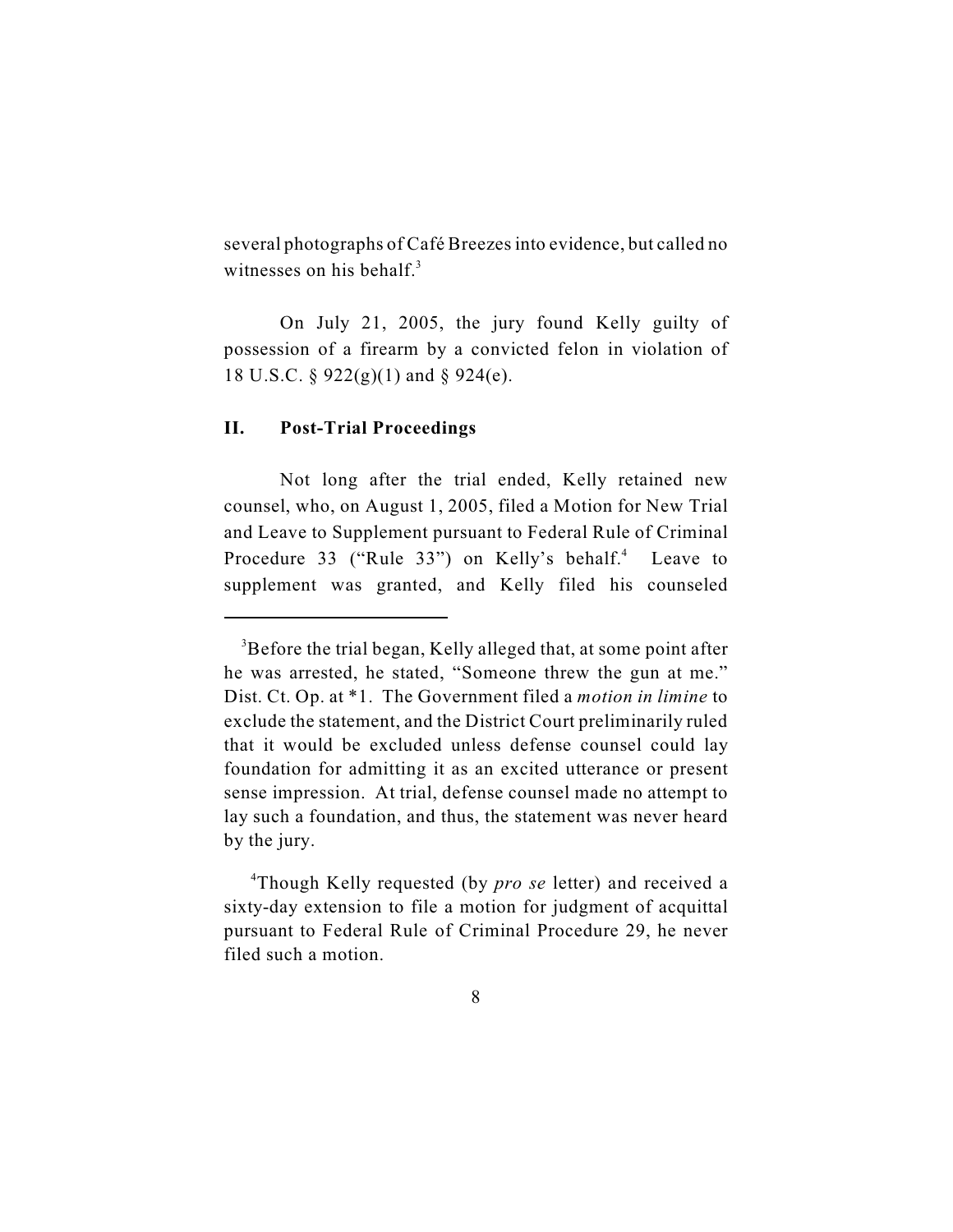supplemental motion on October 6, 2005. In that motion, Kelly argued, *inter alia*, that he had recently discovered evidence of his innocence that justified the granting of a new trial. Kelly attached to the motion a statement from Kemahsiah Gant ("Gant"), a friend of Kelly's, that described a conversation between Gant and a mutual acquaintance, Victor Jones ("Jones"), who was at Café Breezes the night of Kelly's arrest. According to Gant's statement, sometime in the summer of 2005, she was talking to Jones about Kelly's gun charge, and Jones told her "that the gun was not Jake's gun the police found. . . . [Jones] said he had the gun. When the police came in[,] he got nervous and threw it down on the floor." (App. 424.) When Gant asked Jones why he had not come forward earlier, Jones did not answer. A few weeks later, after struggling with the decision, Gant recounted the conversation to Kelly's girlfriend, Jackie Cephas ("Cephas"), who encouraged Gant to speak with Kelly's lawyer. About a month and a half later, Gant did so. Gant's statement was given just two days before Kelly filed his supplemental motion for a new trial.

On June 8, 2006, after briefing on the motion was complete, the District Court held an evidentiary hearing to address Kelly's newly discovered evidence claim. At the hearing, Kelly called three witnesses: Gant, Cephas, and Jones.<sup>5</sup>

 ${}^5$ The District Court appointed counsel to represent Jones at (continued...)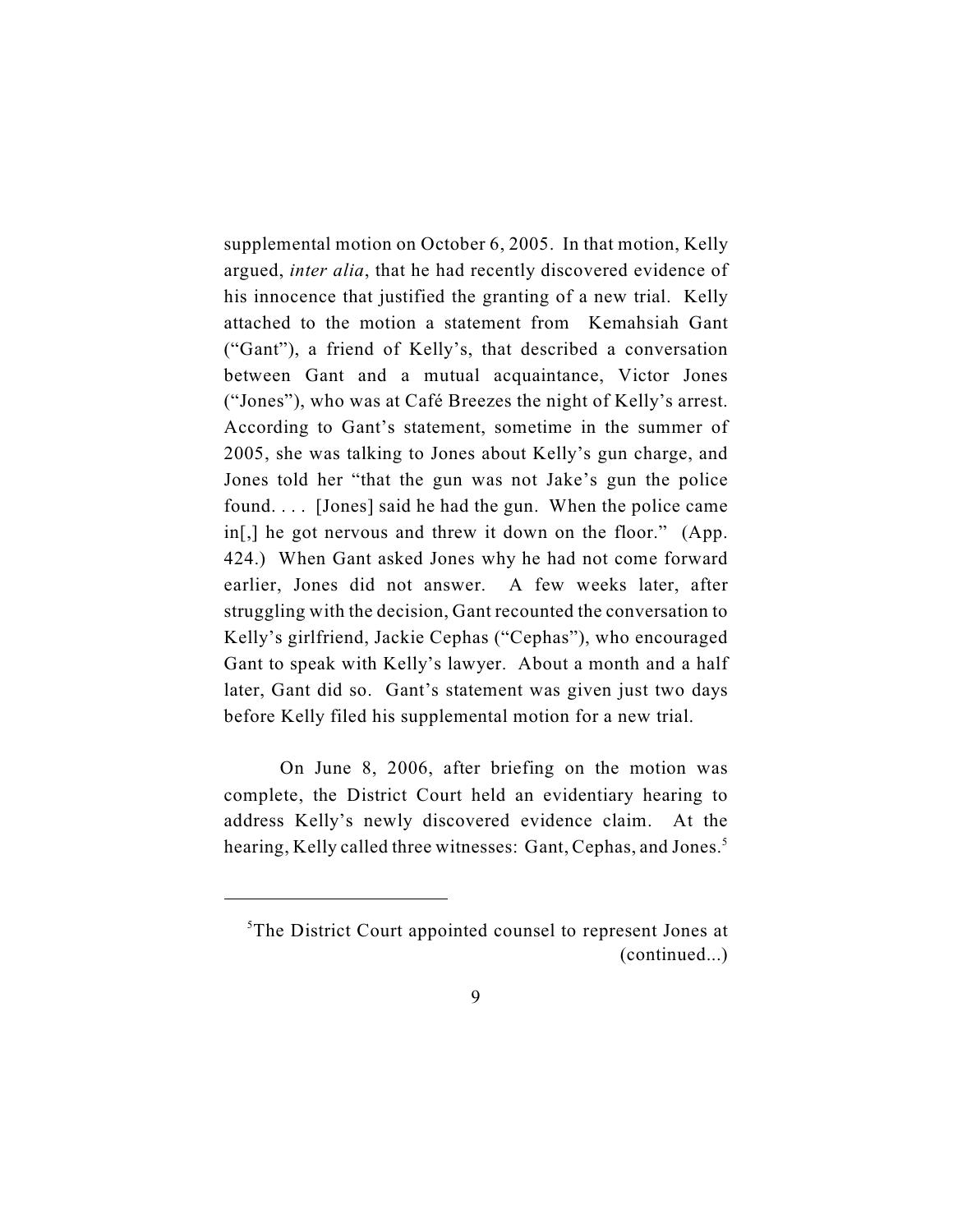## **A. Gant**

As the first witness to take the stand, Gant testified that she had known Cephas, Kelly, and Jones each for approximately eight years as of the date of the hearing. In the past, Gant, Cephas, and Jones had all worked at the same company and lived on the same block (the 800 block of Wynnewood Road) in Philadelphia, about eleven blocks from Café Breezes. Though Gant eventually moved to another neighborhood within the city, Cephas and Jones—who Gant described as "good friends" (App. 287)—remained. When asked by defense counsel how Kelly fit into the "circle of friends," Gant testified that she had known Kelly "as long as [she'd] known Jackie [Cephas]." (App. 288.) Kelly and Cephas had been dating "[a]bout on and off for eight years." (App. 288.)

According to Gant's testimony, the "circle of friends" would "all hang out at" Café Breezes, "a neighborhood bar" where Gant considered herself a "regular patron" and where Jones, Kelly, and Cephas would frequent "[e]very week." (App. 289.) Though Gant was not at Café Breezes the morning of Kelly's arrest, "people at the bar" told her that Kelly had been

 $\frac{5}{2}$ (...continued)

the hearing and to advise him of his Fifth Amendment right against self-incrimination.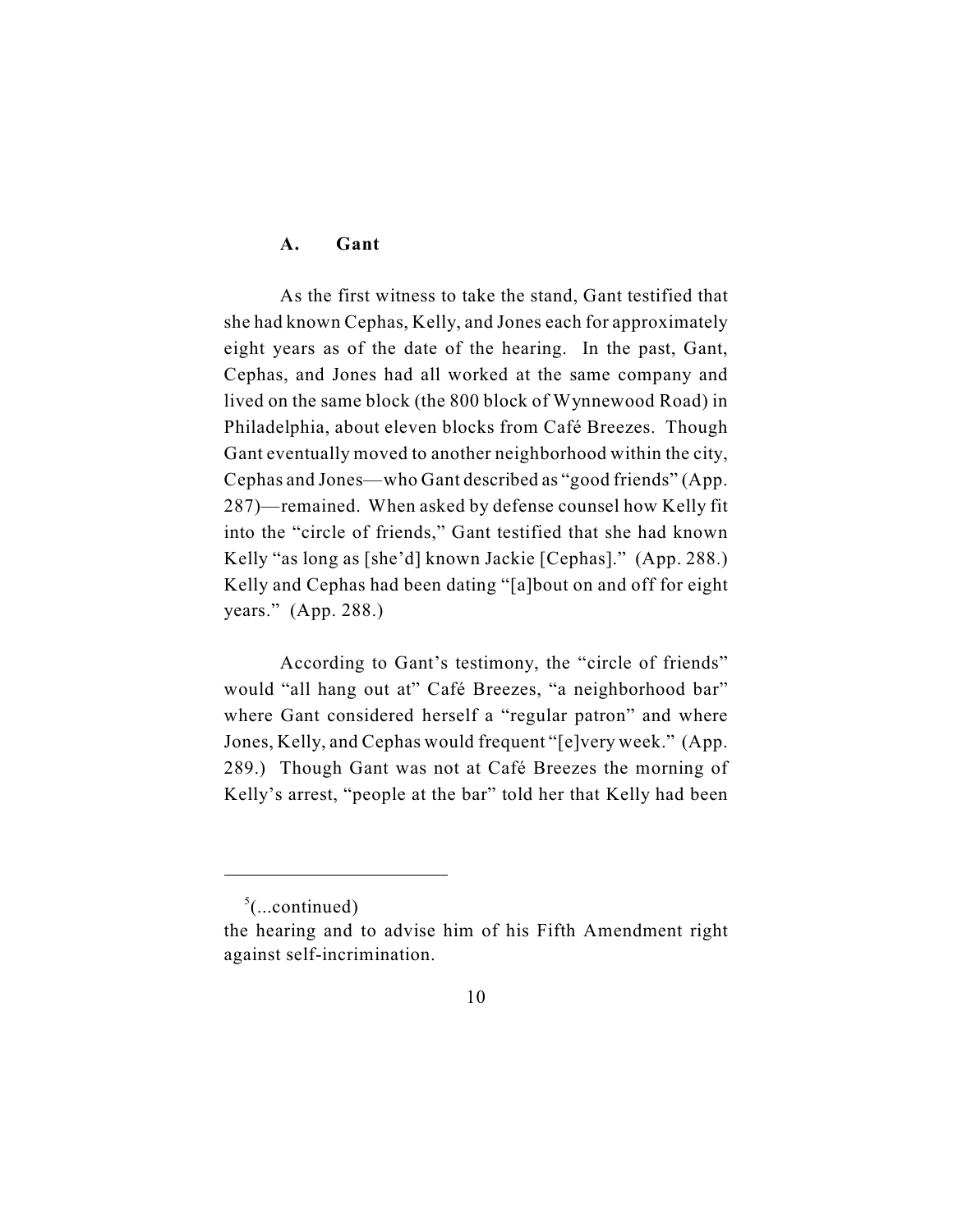arrested "'[f]or a gun'" when she arrived there later that day. (App. 311.)

On July 21, 2005, as "support for Jackie and also Jake," Gant accompanied Cephas to court for the reading of Kelly's verdict. (App. 292.) About a week or so later, after an unsuccessful attempt at visiting Cephas, Gant stopped by to see Jones, who lived only a "half a block" away from Cephas. (App. 296.) Gant explained that she and Jones were having a general conversation about who amongst their friends would be the next to get married. Gant surmised that it would have been Cephas and Kelly were it not for Kelly being in prison. At that point in the conversation, Gant testified that Jones paused and said, "I have something to tell you." (App. 297.) When Gant asked what it was, Jones stated, "It wasn't Jake's gun." (App. 297.) Jones then revealed that it was he who had the gun and threw it on the floor. Gant asked, "Well, why didn't you say anything[?]" (App. 299.) Jones never responded.

A few weeks after this conversation, Gant approached Cephas with what she had learned.<sup>6</sup> Cephas asked Gant to speak with Kelly's attorney, but Gant initially refused. Sometime in

 ${}^6$ Gant testified on direct examination that she waited so long to tell Cephas because she did not want to "rat Victor out" (referring to Jones) and "really didn't want to get involved, period, with the case" due to a prior experience as a witness to a crime. (App. 301-03.)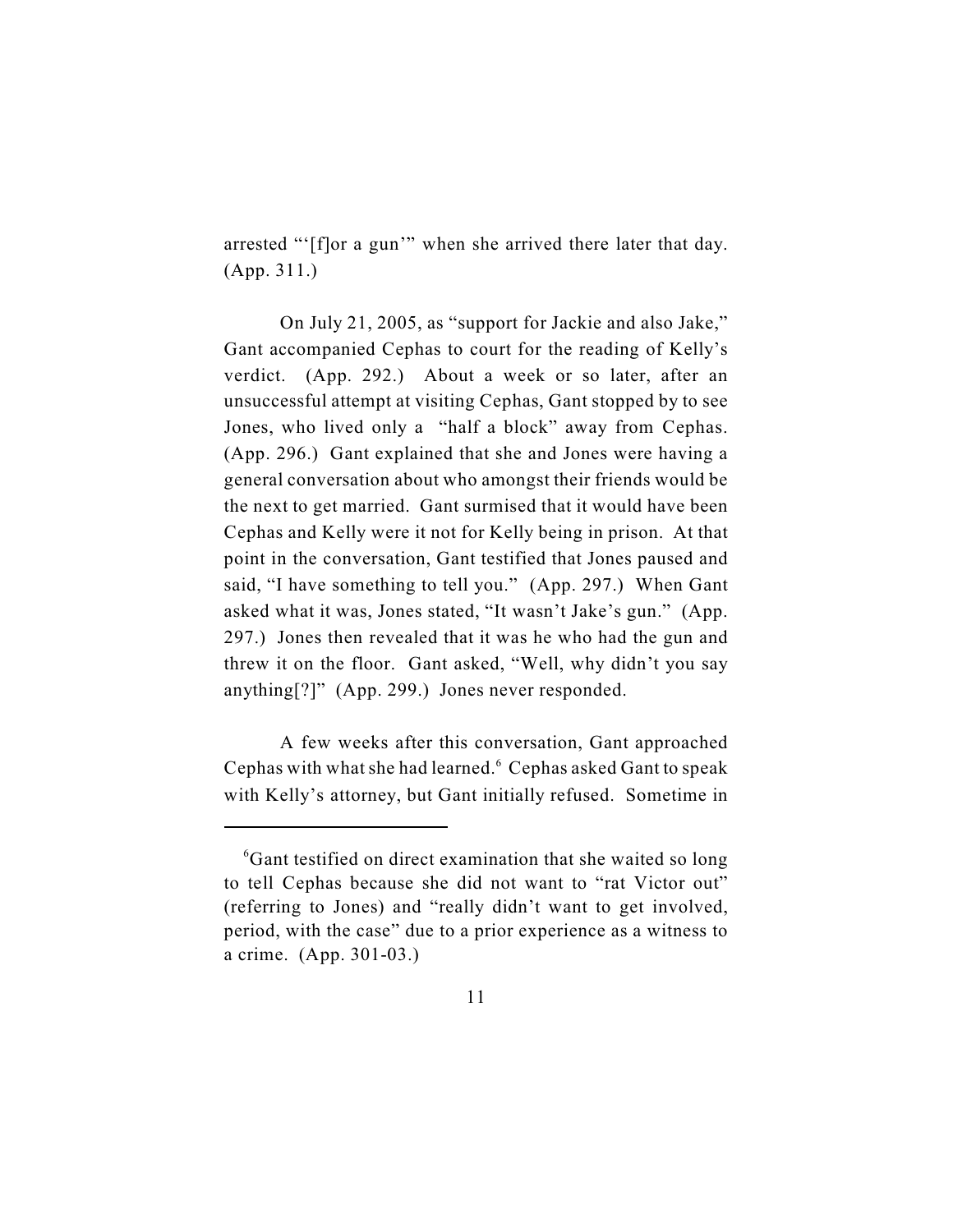September 2005, however, Gant changed her mind, and on October 4, 2005, she met with Willard Brown ("Brown"), an investigator for Kelly's attorney. According to Gant, during her conversation with Brown, he drafted a statement, which she reviewed and signed. It was this statement that served as the basis for Kelly's supplemental motion for a new trial. Gant never returned the telephone calls of the Government's investigator, Chris Lee.

When asked if she had any discussions about the substance of Kelly's case with either Jones, Cephas, or Kelly between the date of Kelly's arrest and his subsequent conviction, Gant testified that she had not. According to Gant, she never asked any questions about Kelly's case because she "did not want to get involved at all" and because she "had [her] own issues at the time." (App. 333-34.)

## **B. Cephas**

The second witness to testify at the evidentiary hearing was Cephas, Kelly's girlfriend of over eight years. At the beginning of her testimony, Cephas was asked several questions about her relationships with Kelly, Gant, and Jones. She confirmed that she had been romantically involved with Kelly for "going on nine" years as of the date of the hearing. (App. 338.) As to her relationship with Gant, Cephas described her as a "good friend[]" (App. 339), who she met initially through work and who, in the past, lived "three, four doors down" from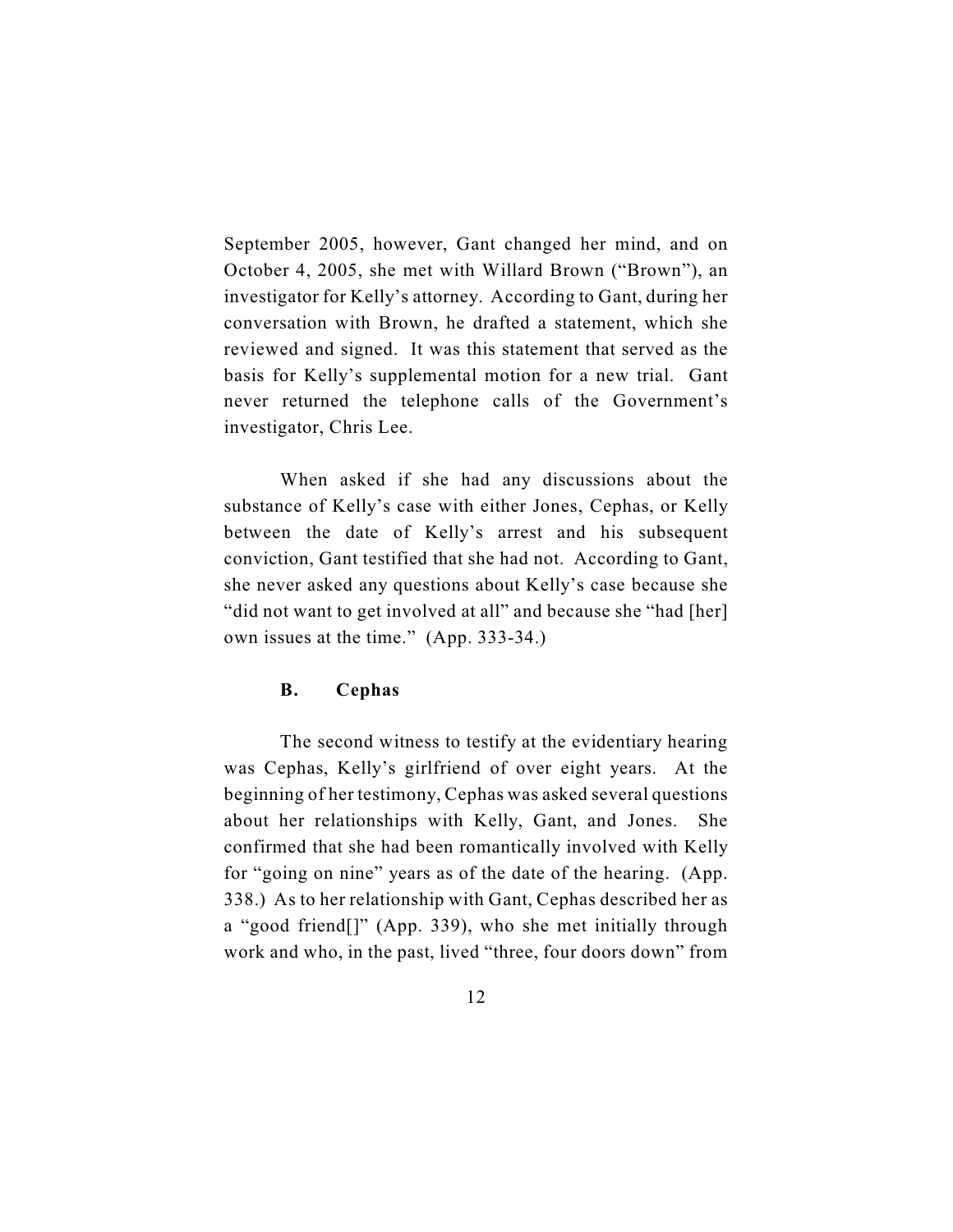Cephas on Wynnewood Road. (App. 338.) Cephas met Jones through work as well, and the two "[f]riends" (App. 339; *see also* App. 340) "ended up living on the same block," *i.e.*, the 800 block of Wynnewood Road (App. 339). Though Gant had moved from the neighborhood, Cephas and Jones continued to live on the same block. Cephas explained that Kelly knew Gant and Jones through her and that the group would socialize together at Café Breezes. Cephas was not at Café Breezes the night of Kelly's arrest.

When asked about her contact with Jones between Kelly's May 1, 2004 arrest and his July 21, 2005 conviction, Cephas testified that she certainly would have seen Jones during that time period because, "We live on the same block and we're friends." (App. 345.) The two did not, however, discuss Kelly's case other than Cephas mentioning that Kelly was going to court. Cephas further testified that both she and Kelly got together with Jones at Café Breezes "[m]aybe about" twenty times after Kelly's arrest and before his conviction.<sup>7</sup> (App. 355.) According to Cephas, when she, Kelly, Jones, and Gant were together before Kelly's conviction, the group did not speak about Kelly's case. And when asked by the Court, "Were there any discussions before the verdict between you and Kelly and

 $\mathrm{7C}$ ephas indicated that, although Kelly and Jones would speak at Café Breezes, the conversations were not extensive, as they "had nothing to talk about" outside of their common connection to Cephas. (App. 354.)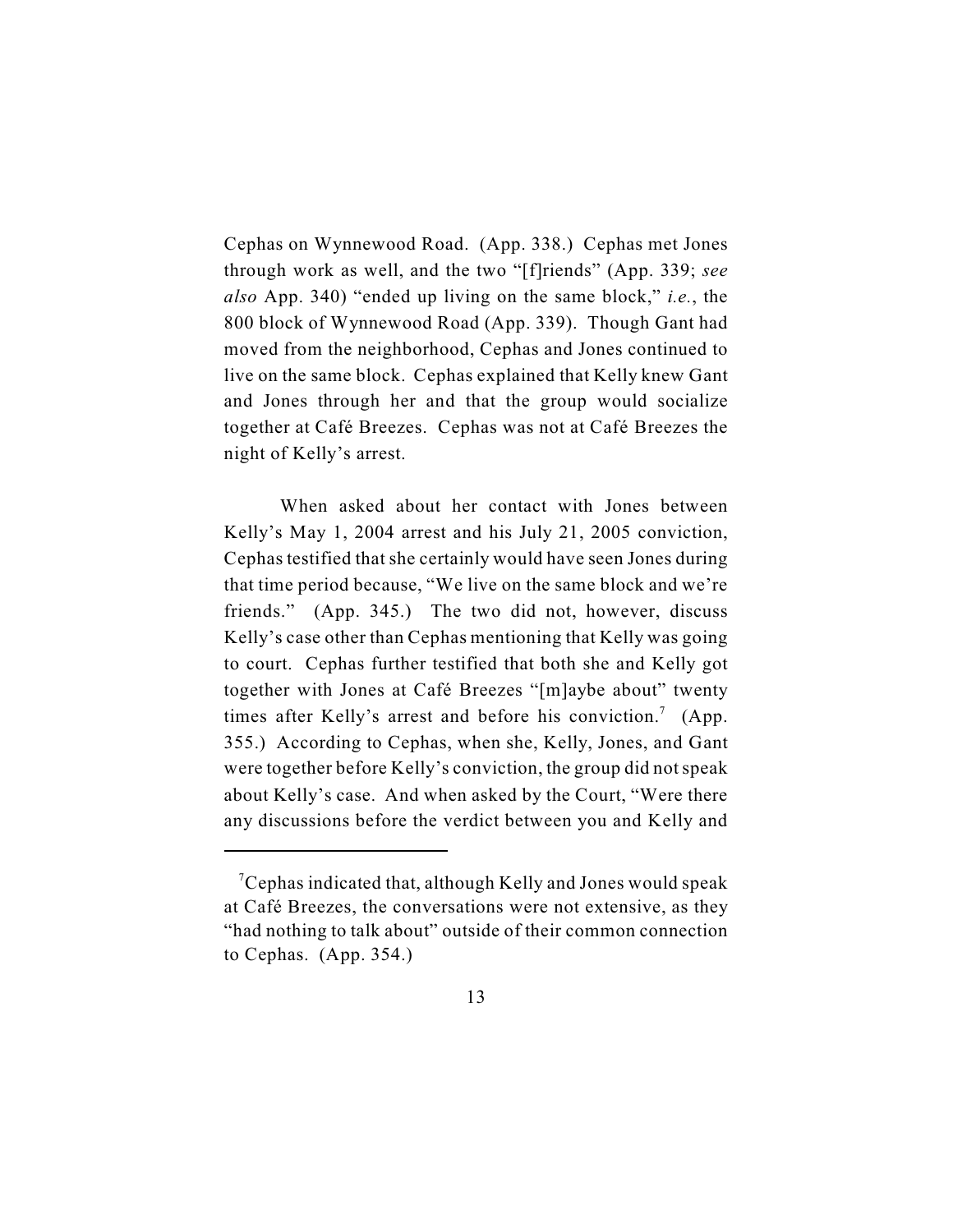Ms. Gant and Mr. Jones . . . either together or separately about the gun?," Cephas responded, "About the gun, no. No." (App. 358.)

As to her post-trial conversation with Gant, Cephas explained that, a couple of weeks after the verdict, Gant came to her and told her, "you know, [Jones] told me he was there the night when Jake got arrested and he threw the gun and Jake was apprehended for it." (App. 346.) After learning this, Cephas contacted Kelly's attorney (without first contacting Kelly), who expressed interest in having one of his investigators speak to Gant and Jones. For a few weeks, Gant refused to speak with anyone, but eventually she agreed. In the meantime, Cephas testified that she "confronted" Jones about what Gant had told her, asking him, "Why didn't you tell me? You could have told me before you told her." (App. 349-50.) According to Cephas, Jones said nothing in response, "he just looked dazed and straight. . . . As if he knew he was wrong." (App. 350.)

Cephas testified that, although she and Kelly did not frequently speak about his case, when they did discuss the case, Kelly "just kept on saying it wasn't his gun." (App. 351, *see also* App. 352.) Kelly did not explain anything more about the circumstances surrounding his arrest. In fact, Kelly never told Cephas that Jones was at Café Breezes the night of the arrest, and Cephas did not find out that Jones was at the bar until her conversation with Gant.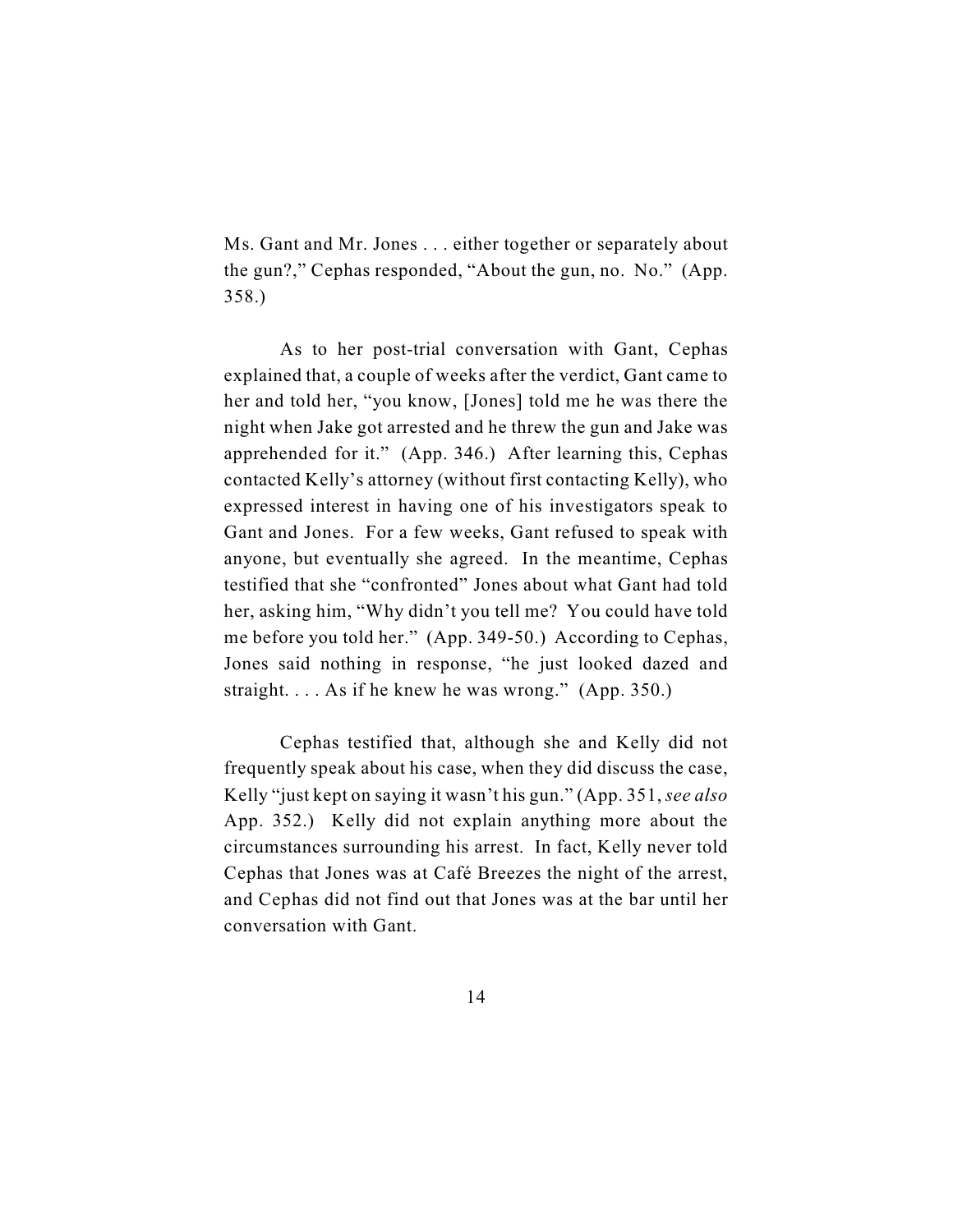# **C. Jones**

The last of the defense witnesses to take the stand was Jones. Jones confirmed that he lived on the 800 block of Wynnewood Road, the same block as Cephas, and described Cephas as "one of my best friends." (App. 365; *see also* App. 385 ("Me and Jackie's work lives conflicted but because she is a good friend of mine, I mean I would go to her house any time of the night or any time of the day, it didn't really matter.") He testified that he was "friends" with Kelly through Cephas $\delta$  (App. 385, *see also* App. 366) and that, although he and Kelly would not go out together without her, the two men would talk and hang out when they were together.

As to Café Breezes, Jones described it as a "hang-out spot" where, "[a]t some point," Jones, Cephas, Kelly, and Gant would go "every Tuesday, Thursday, Friday" and also Saturdays. (App. 367, 386.) Jones and Kelly were both at Café

<sup>&</sup>lt;sup>8</sup>When asked on cross-examination, "How long have you known Jake Kelly?," Jones readily volunteered, "I think Jackie's been dating [Kelly] for a couple of years. I mean, at this point it's been a few years, yeah." (App. 385.) But when Jones was asked on direct examination, "[W]hat is your understanding of Mr. Kelly's relationship with Ms. Cephas?," he responded, "I mean I know they know each other. I mean I don't know how well of friends they are but I know they know each other." (App. 366.)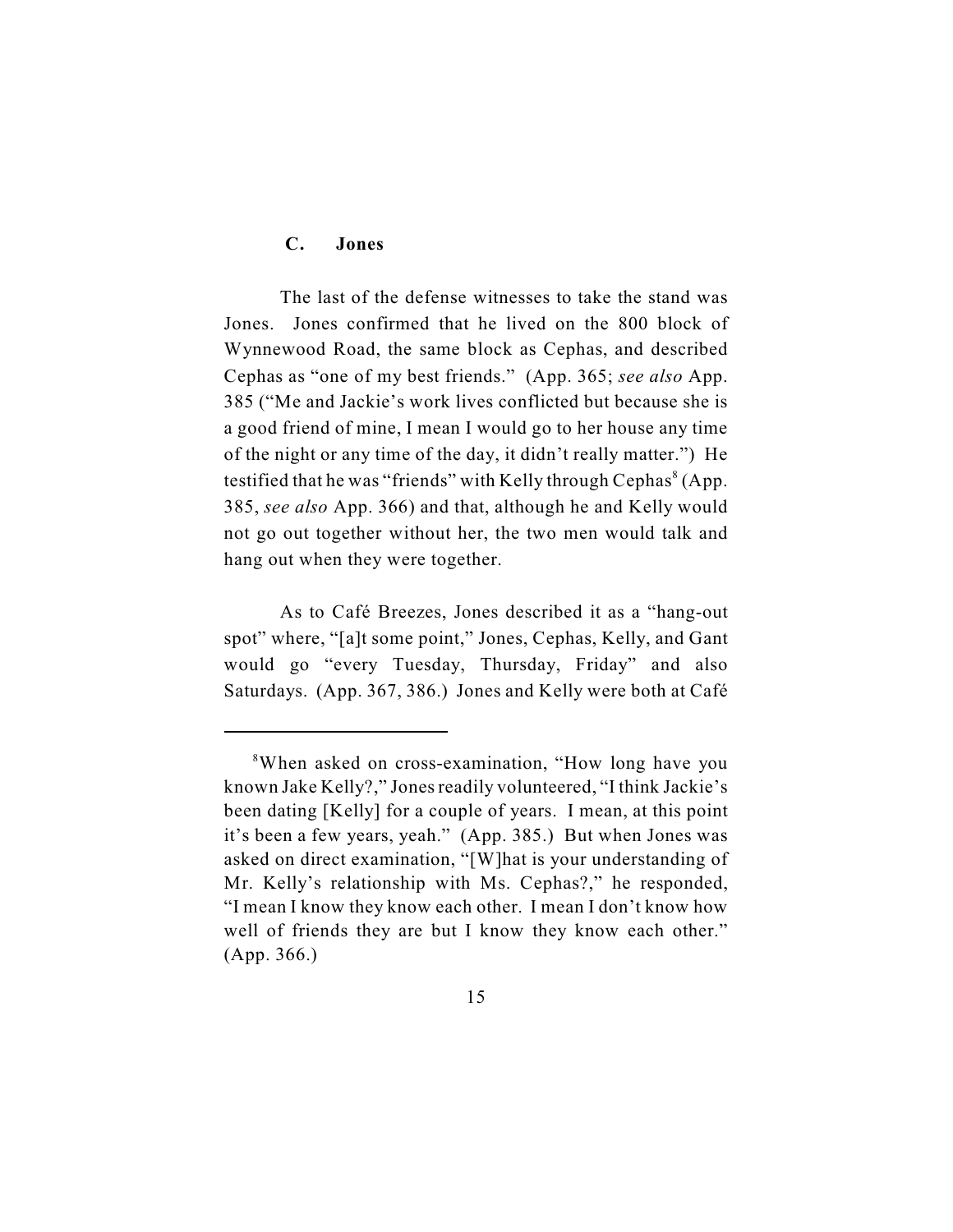Breezes on May 1, 2004, the morning of Kelly's arrest. (App. 386.) When first asked if he had been drinking that night, Jones responded, "Not a lot." (App. 369.) Later in his testimony, however, Jones volunteered that he was so "drunk" that "the room was spinning." (App. 392.)

Jones painted a picture of a very crowded bar with no empty seats and people standing all around him. (App. 370, 372 ("I mean, there was people were bumping into me all night, it was pretty tight."), App. 389 ("There was people . . . standing next to me, there were people standing behind me, there was people . . . on both sides, there were people standing all around me.").) He testified that when the police entered Café Breezes, he was sitting on the long side of the inverted L-shaped bar in the first seat closest to the front door, and Kelly was sitting around the corner to his left, on the short side of the L shape. (*See* App. 370 ([W]e were kind of next to each other.").) When asked to describe, in his own words, what happened when he first realized that the police were present, Jones set the following scene:

> I was sitting at the bar. I had pretty much done drinking, I didn't want to drink any more, I was ready to go. There was a little bit of pushing, somebody pushed my shoulder, kind of like my back but people were brushing into me all night. Somebody brushed into me and somebody put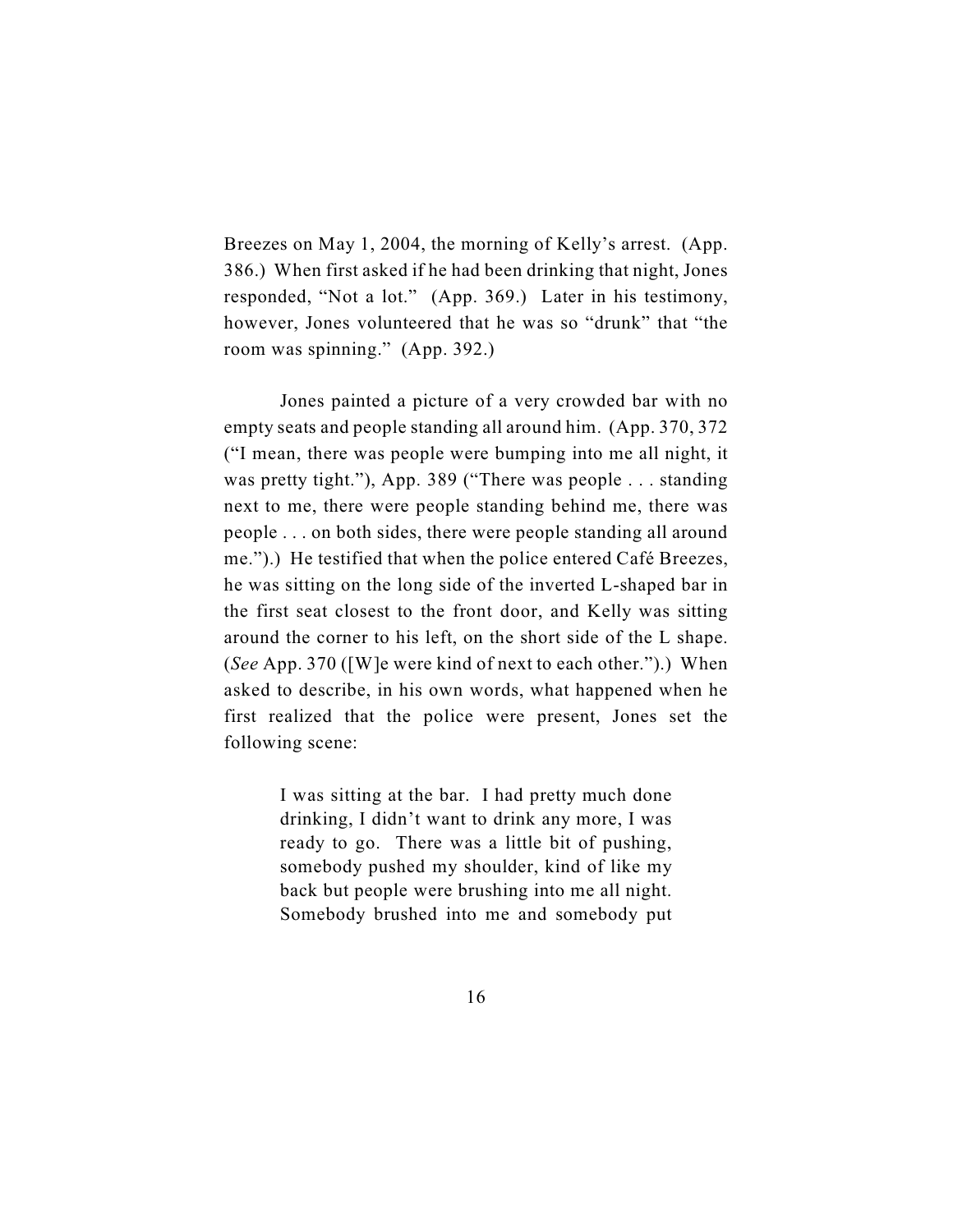something in my lap and it was a gun. And I pushed it off of my lap onto the floor.

(App. 372.) Jones at first could not remember from which direction the gun came and in which direction he pushed it off his lap, but when pressed on cross examination, Jones provided several additional details. Jones deduced that the gun "came from probably the right side of me, more so than the left side of me" (App. 389), and fell in front of him, slightly to his left, because he brushed it with his left hand. As the gun fell, it first hit the base of the bar, which was wood, and then dropped to the tile floor, making a "clackety sound" (App. 388); it did not hit the metal bar at Jones's feet. Jones turned around to see who dropped the gun in his lap, but could not tell who did it. According to Jones, there were no words—spoken or unspoken—between him and Kelly after the gun dropped to the floor. Jones did not provide any details about Kelly's actual arrest; he did testify that at some point after the gun fell to the floor, the police "swarmed the corner" of the bar and recovered the gun. (App. 373.)

Jones testified that he was "pretty sure" that the gun he pushed from his lap was the same gun for which Kelly was arrested. (App. 374.) Though Jones "thought that [Kelly] was wrongly arrested," he did not say anything because he "didn't want to have anything to do with it." (App. 376.) Between Kelly's arrest and his conviction, Jones did not speak to anyone about what happened that night. After Jones admitted on cross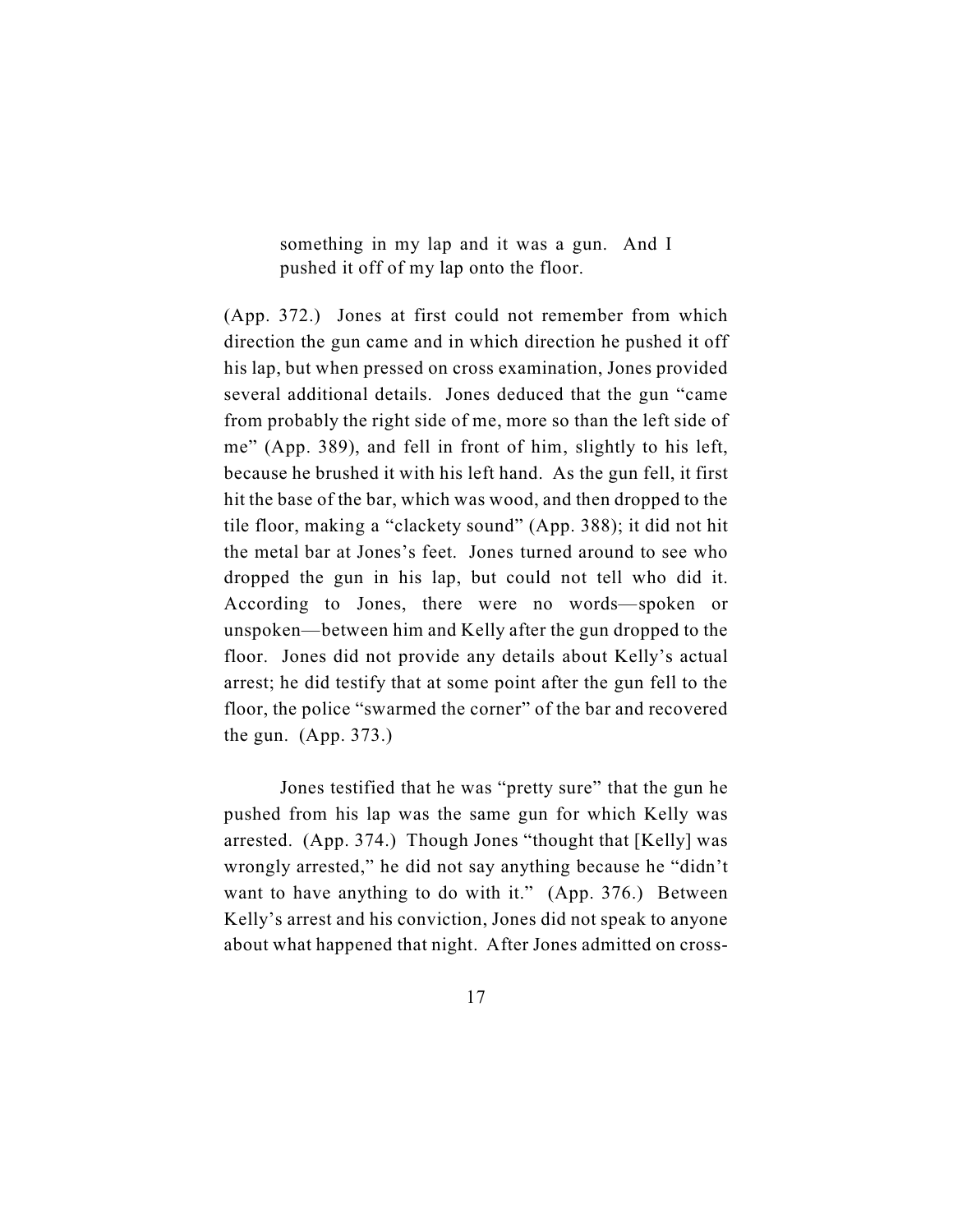examination to seeing Kelly anywhere from one to three times after Kelly's arrest, the following exchange occurred between Jones and the Government:

- Q: Did he [Kelly] ever - did he ever talk to you about his criminal case?
- A: No.
- Q: Did he ever ask you what happened?
- A: No.
- Q: He never said to you: hey, Victor, you were sitting right next to me, did you see who threw the gun?
- $A:$  No.
- Q: He never mentioned his criminal case at all to you, at all?
- A: We didn't discuss the case. Actually, when I was, at the time I was seeing him I really thought it was over. I didn't know that he still had a case. When I saw him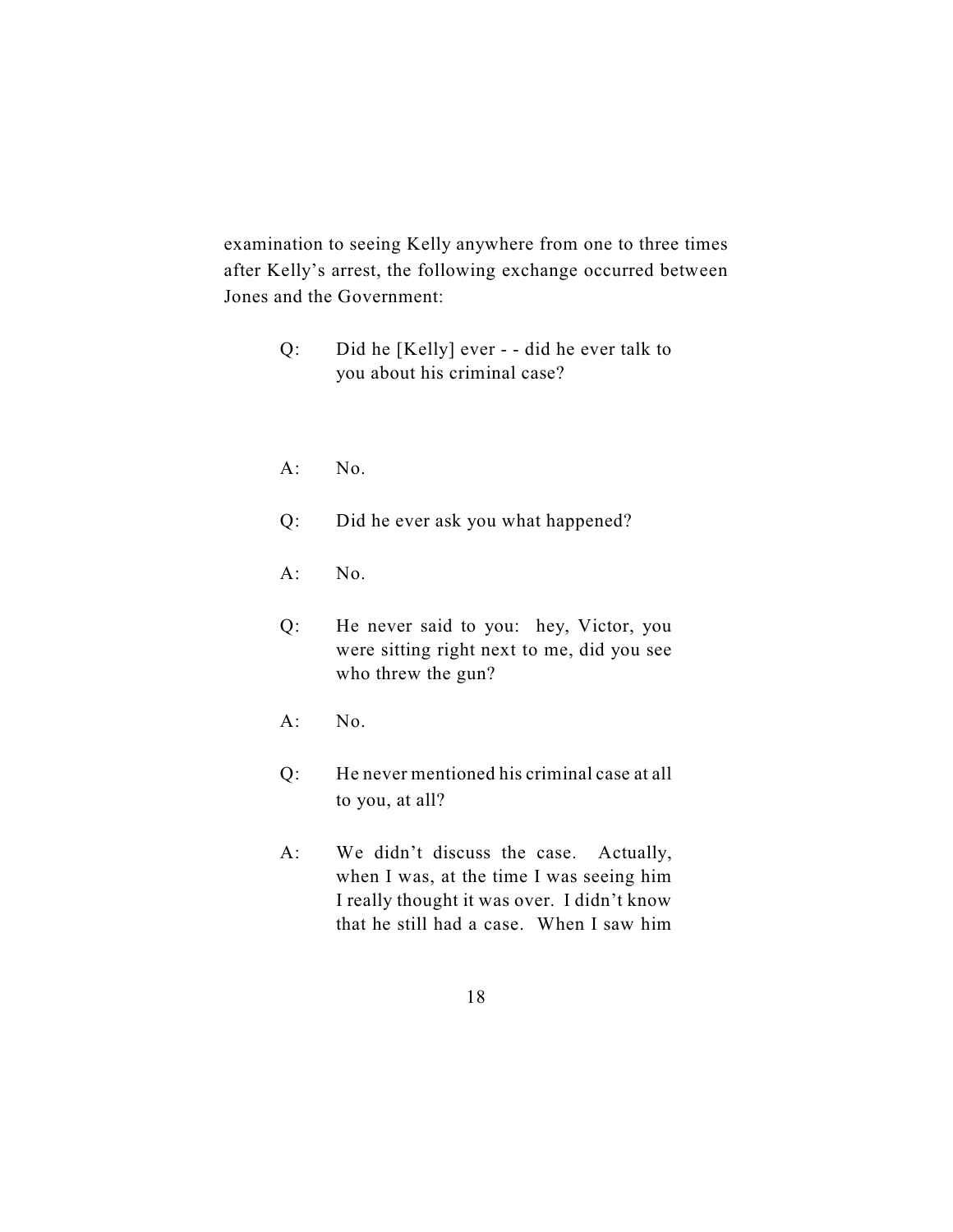after that incident [his arrest] I assumed that it was over.

(App. 395.)

Toward the end of his direct testimony, Jones was asked to describe the conversation he had with Gant after Kelly's conviction. According to Jones, Gant stopped by his apartment, where the two were "just hanging out for a minute," and Gant asked him if he had heard what happened to Kelly. (App. 380.) Gant told Jones that Kelly was in jail on the gun charge, and Jones responded that that was "fucked up because it [the gun] wasn't his." (App. 380.) Gant asked Jones how he knew that the gun was not Kelly's, and Jones "told her what happened." (App. 380.) On cross examination, Jones explained:

> I told her that I was sitting at the bar pretty much next to Jake and when the cops came in, which I didn't really see when the cops came in. I didn't realize that the cops were actually in there behind me until somebody dropped that [gun] in my lap. And once it got dropped in my lap[,] I pushed it off and I mean and that's what, and that's in fact how I knew it wasn't his. I knew that he didn't do it. And that's pretty much what I told [Gant].

(App. 387.) Jones testified that he never told Gant that he threw the gun because he was nervous when the police walked in.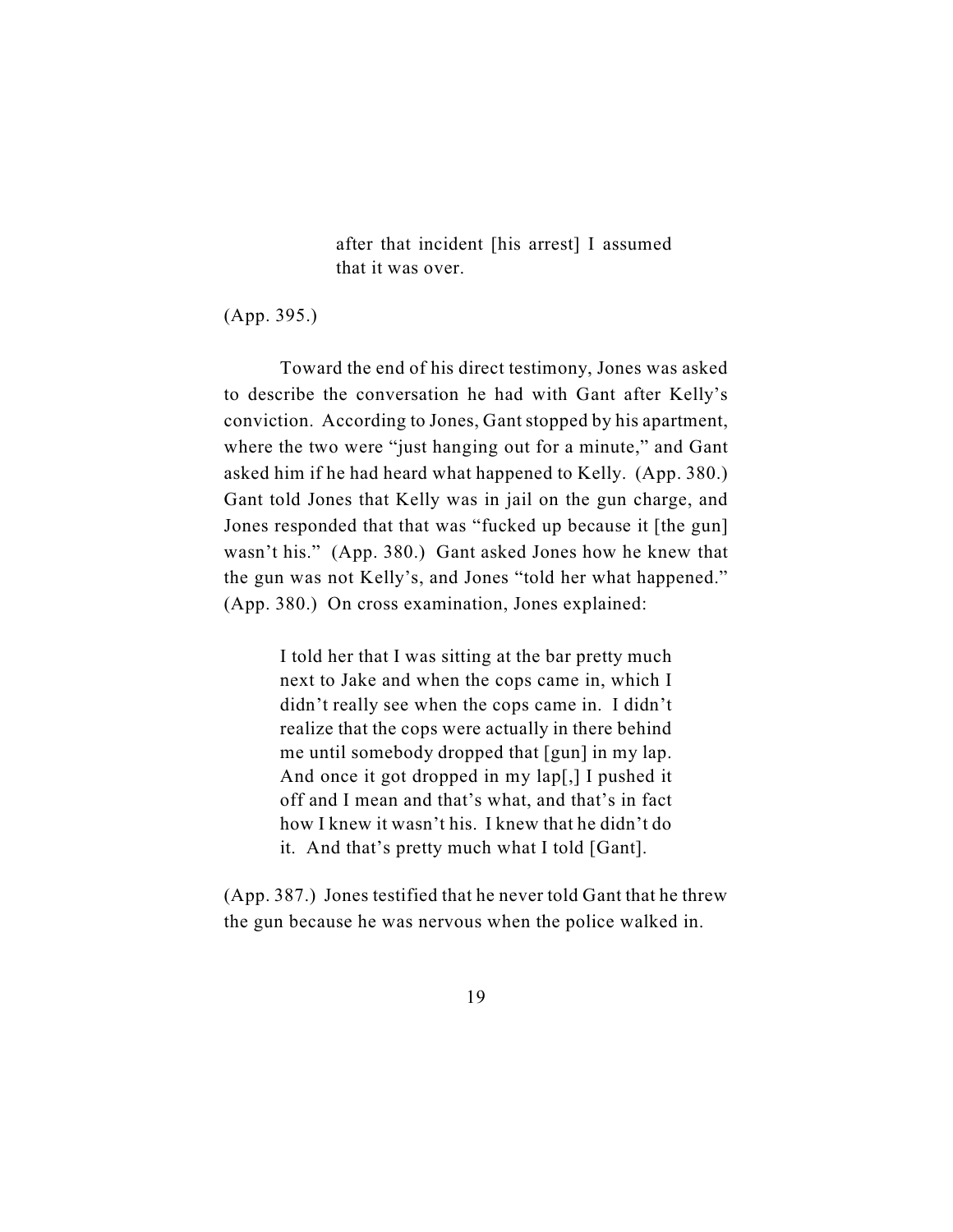At some point after this conversation, Cephas came to Jones and "asked [him] why [he] didn't tell her what happened" (App. 381); she did not ask him for his version of what happened, but did ask him to speak to a defense investigator. At first, Jones refused, but then eventually agreed. Jones told the investigator that if anyone were to serve a subpoena on him or ask him to testify, he "wouldn't give a comment" and "would plead the Fifth" because he "didn't want to discuss it." (App. 382.) After that conversation, Kelly's counsel contacted Jones to explain that the Court wanted to appoint counsel for him; they did not discuss the facts of the case or the substance of Jones's potential testimony. Jones never met with the Government's investigator, despite the investigator's offer to "speak with [him] any time and anywhere." (App. 400.)

When questioned about his decision not to invoke his Fifth Amendment rights, Jones first explained, "I had a change of heart only because come thinking about it, I felt that I could get myself into trouble by really not saying what happened if you're asking me questions and I only say I plead the Fifth[.] . . . I don't know, it just didn't feel right. I've never . . . heard of anybody actually doing it. I know that it's the Fifth Amendment but I've never actually heard of anybody going to Court and saying they plead the Fifth." (App. 397.) Before his testimony ended, Jones clarified, "I don't feel that I did anything wrong. I felt that it would be better for me to say exactly what happened rather than to just say no comment." (App. 399.)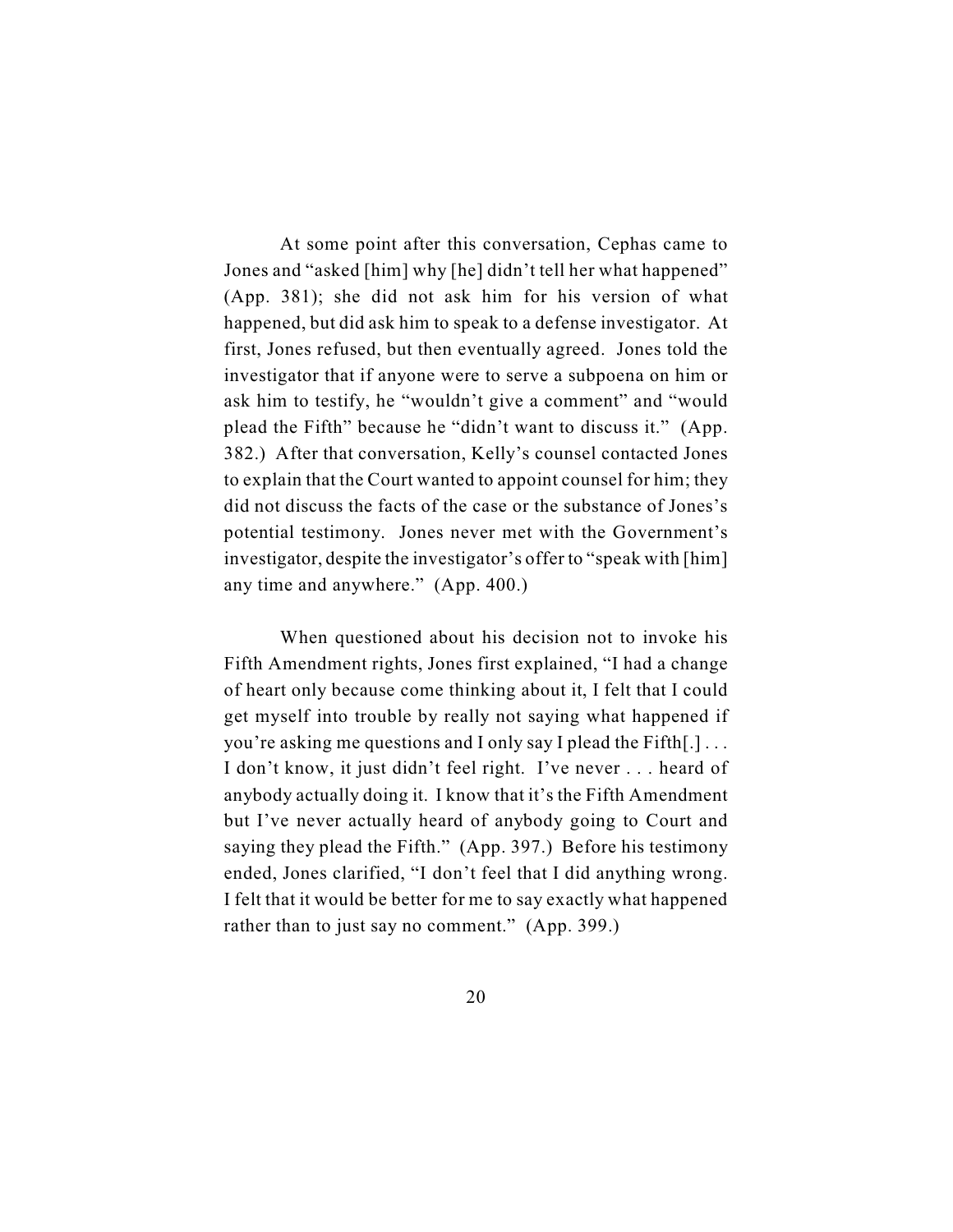## **D. Officer Clark**

After the testimony of Kelly's witnesses, the Government called Philadelphia Police Officer Clarence Clark of the City's Vice Squad. Officer Clark was one of the two decoy officers sent into Café Breezes the morning of Kelly's arrest. While there, their responsibilities were to "look for any underage drinkers, any illegal drugs or any illegal activity going on within the bar." (App. 408.)

According to his testimony, Officer Clark and the other undercover officer, Officer Fairbanks, entered Café Breezes at "approximately 12:00, 1:00 o'clock in the morning" on May 1, 2004. (App. 407.) The officers walked to the bar and sat in two seats close to the door; Officer Clark took the seat immediately to the right of Jones, and Officer Fairbanks sat immediately to the right of Officer Clark. Officer Clark confirmed that Kelly was seated in "[t]he first seat on the other side of the L of the bar" next to two females. (App. 409.) After ordering a beer and engaging in conversation with Officer Fairbanks, Officer Clark got up from his seat and went to the bathroom area to call his supervisor, Corporal Drummond, to the scene. After Officer Clark returned to his seat, Corporal Drummond arrived and announced that he and members of the Vice Squad and L&I Unit were there to do an open inspection of the bar. Officer Clark did not hear a gun drop to the floor when the police entered the bar, nor—from where he was sitting at the bar—did Officer Clark remember hearing "a loud metal clang" around the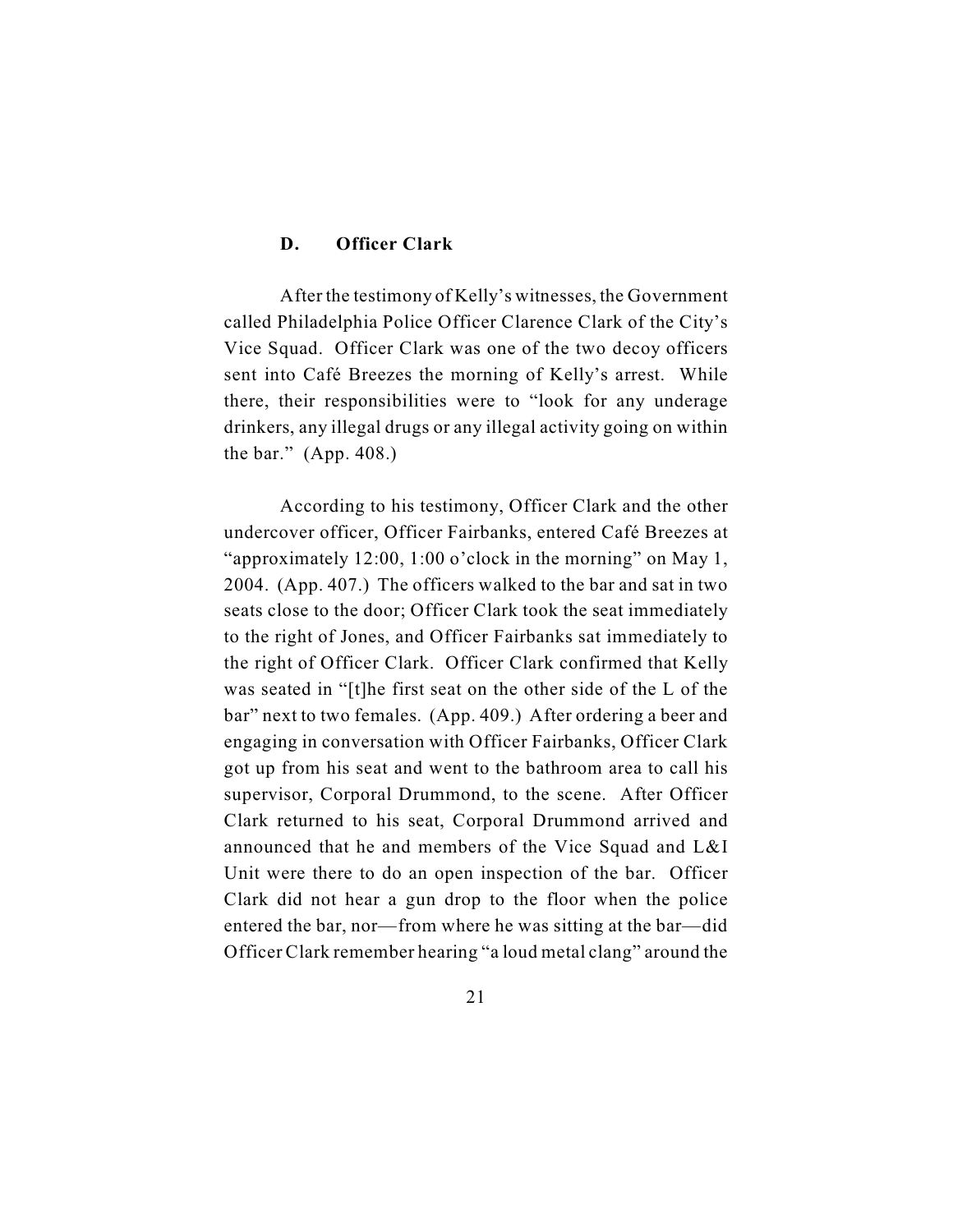time of Kelly's arrest. (App. 413-14.) According to Officer Clark, "all I remember hearing is a yell, someone yelling 'gun.'" (App. 413.) At that point in time, Officer Stewart was closer in proximity to Kelly than was Officer Clark.

When asked directly whether there was anyone sitting behind him when Corporal Drummond and the others arrived, Officer Clark responded, "No." (App. 411.) He also testified that there was no one standing behind the person seated to his left, *i.e.*, Jones.

# **III. Post-Hearing Proceedings**

After supplemental briefing, the District Court denied Kelly's motion in part, granted it in part, and ultimately concluded that Kelly's newly discovered evidence warranted a new trial.<sup>9</sup> The Government filed a timely notice of appeal.

 $\rm{P}$ Kelly had also based his new trial motion on arguments that (1) trial counsel was ineffective; (2) the guilty verdict was against the weight of the evidence; and (3) the Court erred by excluding Kelly's statement that "someone threw the gun at [him]." The District Court ultimately rejected these arguments, dismissing Kelly's ineffective assistance of counsel claim without prejudice and the remaining claims on their merits. Because Kelly has not appealed these aspects of the District Court's ruling, we do not discuss them in detail here.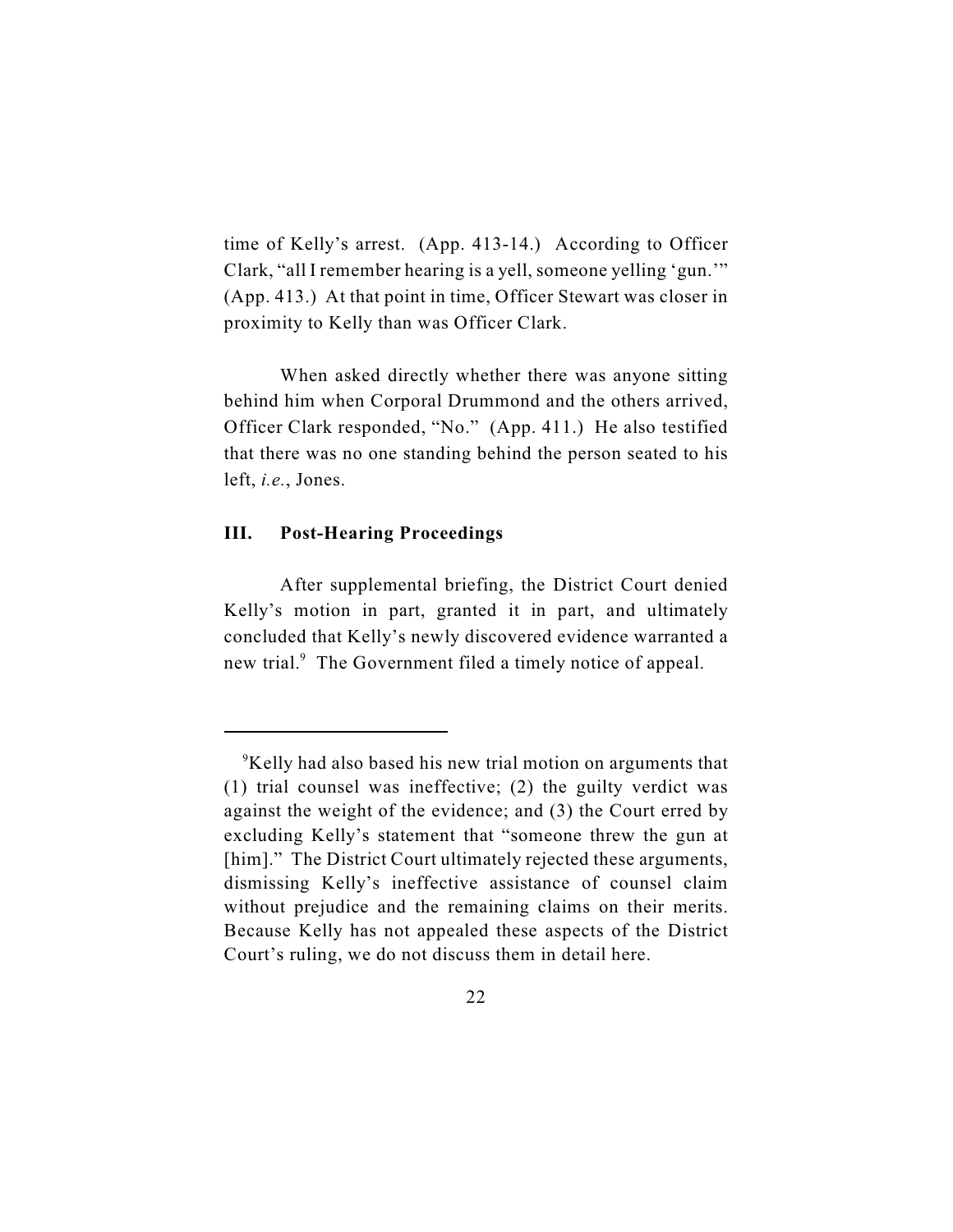We have jurisdiction to review this matter pursuant to 18 U.S.C. § 3731.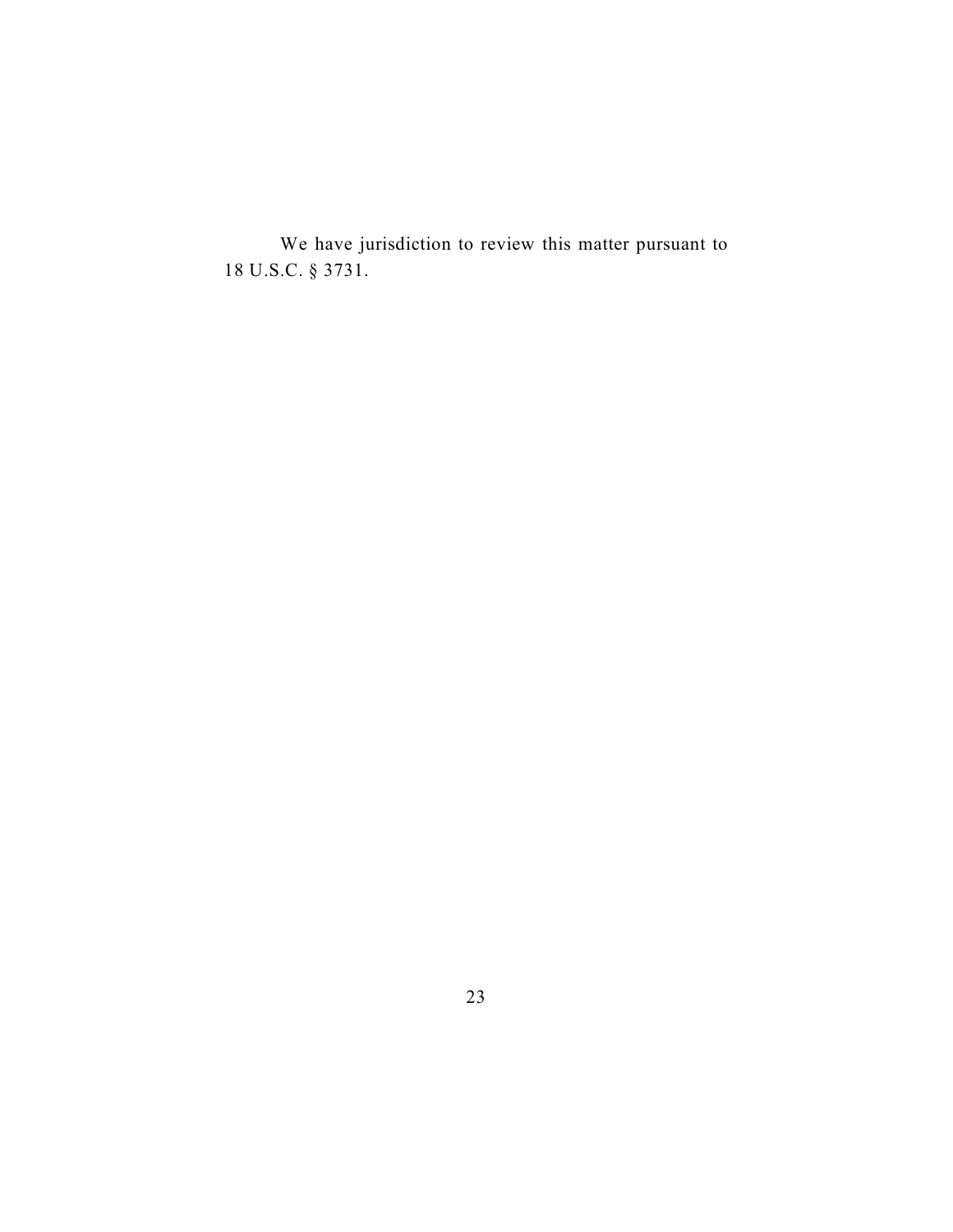#### **STANDARD OF REVIEW**

As a motion for a new trial under Rule 33 is directed to the district court's discretion, "our function on appeal is to decide whether the trial judge abused that discretion or failed to exercise it." *United States v. Iannelli*, 528 F.2d 1290, 1292 (3d Cir. 1976). "By definition, a district court 'abuses its discretion when it makes an error of law.'" *United States v. Askari*, 140 F.3d 536, 539 (3d Cir. 1998) (en banc) (quoting *Koon v. United States*, 518 U.S. 81, 100 (1996)), *vacated on other grounds*, 159 F.3d 774 (3d Cir. 1998). Thus, "'[t]he abuse of discretion standard includes review to determine that the discretion was not guided by erroneous legal conclusions.'" *Id.*

# **DISCUSSION**

As this Court has consistently held, a defendant must meet five requirements before he may be granted a new trial on the basis of newly discovered evidence:

> (a) the evidence must be in fact, newly discovered, i.e., discovered since the trial; (b) facts must be alleged from which the court may infer diligence on the part of the [defendant]; (c) the evidence relied on, must not be merely cumulative or impeaching; (d) it must be material to the issues involved; and (e) it must be such, and of such nature, as that, on a new trial, the newly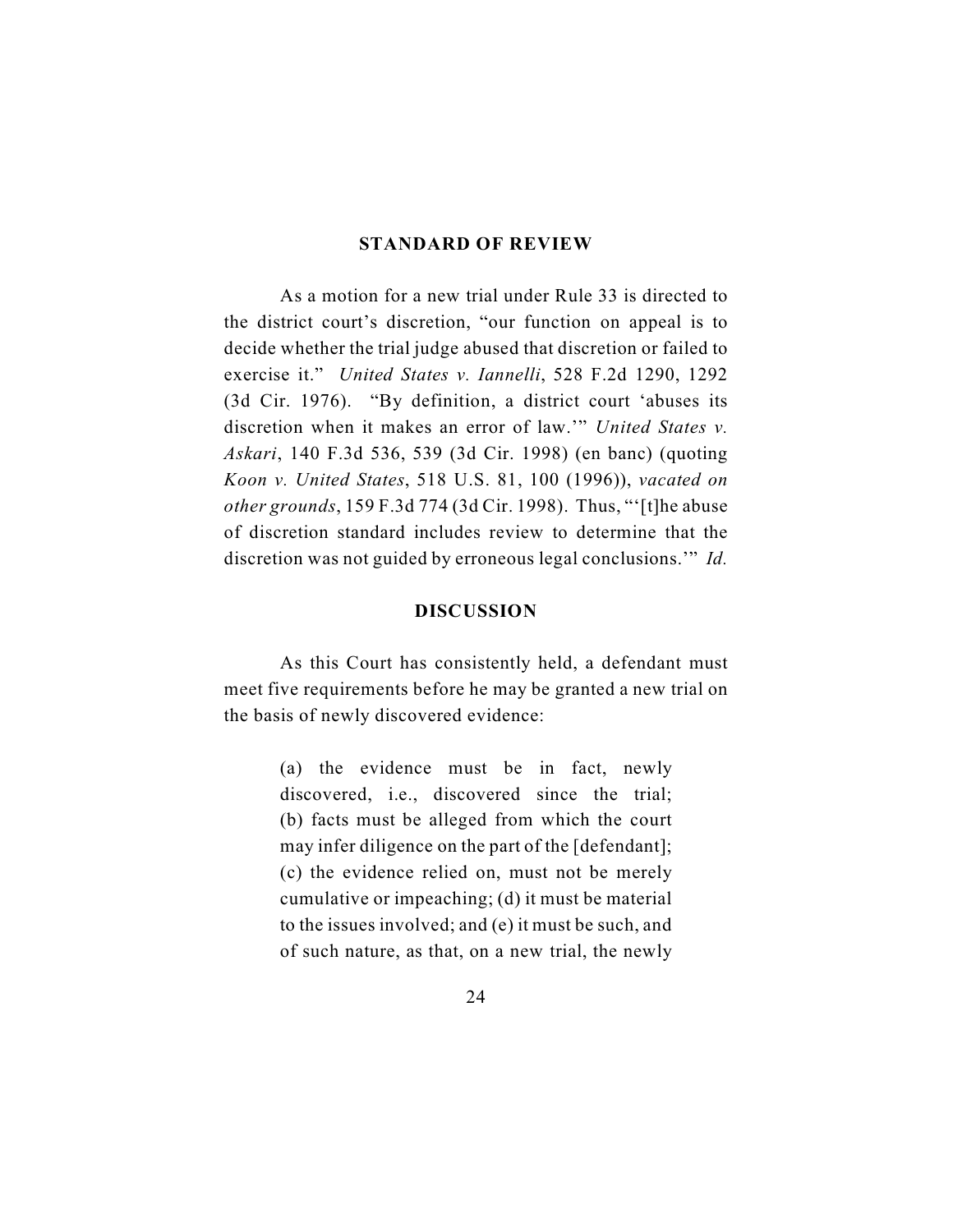discovered evidence would probably produce an acquittal.

*Iannelli*, 528 F.2d at 1292. "Although the decision to grant or deny a motion for a new trial lies within the discretion of the district court, the movant has a 'heavy burden' of proving each of these requirements." *United States v. Cimera*, 459 F.3d 452, 458 (3d Cir. 2006). If just one of the requirements is not satisfied, a defendant's Rule 33 motion must fail. *United States v. Jasin*, 280 F.3d 355, 365 (3d Cir. 2002). Courts should "exercise great caution in setting aside a verdict reached after fully-conducted proceedings," and particularly so where "the action has been tried before a jury." *United States v. Kamel*, 965 F.2d 484, 493 (7th Cir. 1992) (internal quotation marks omitted).

In this case, the District Court concluded that Kelly had met his burden of establishing each of the *Iannelli* requirements. On appeal, the Government challenges the District Court's disposition as to two of the requirements: diligence and probability of acquittal. We address each of the challenged requirements in turn.

# **I. Diligence**

The Government contends that the District Court applied the incorrect legal standard in concluding that Kelly had satisfied the diligence prong of the *Iannelli* analysis.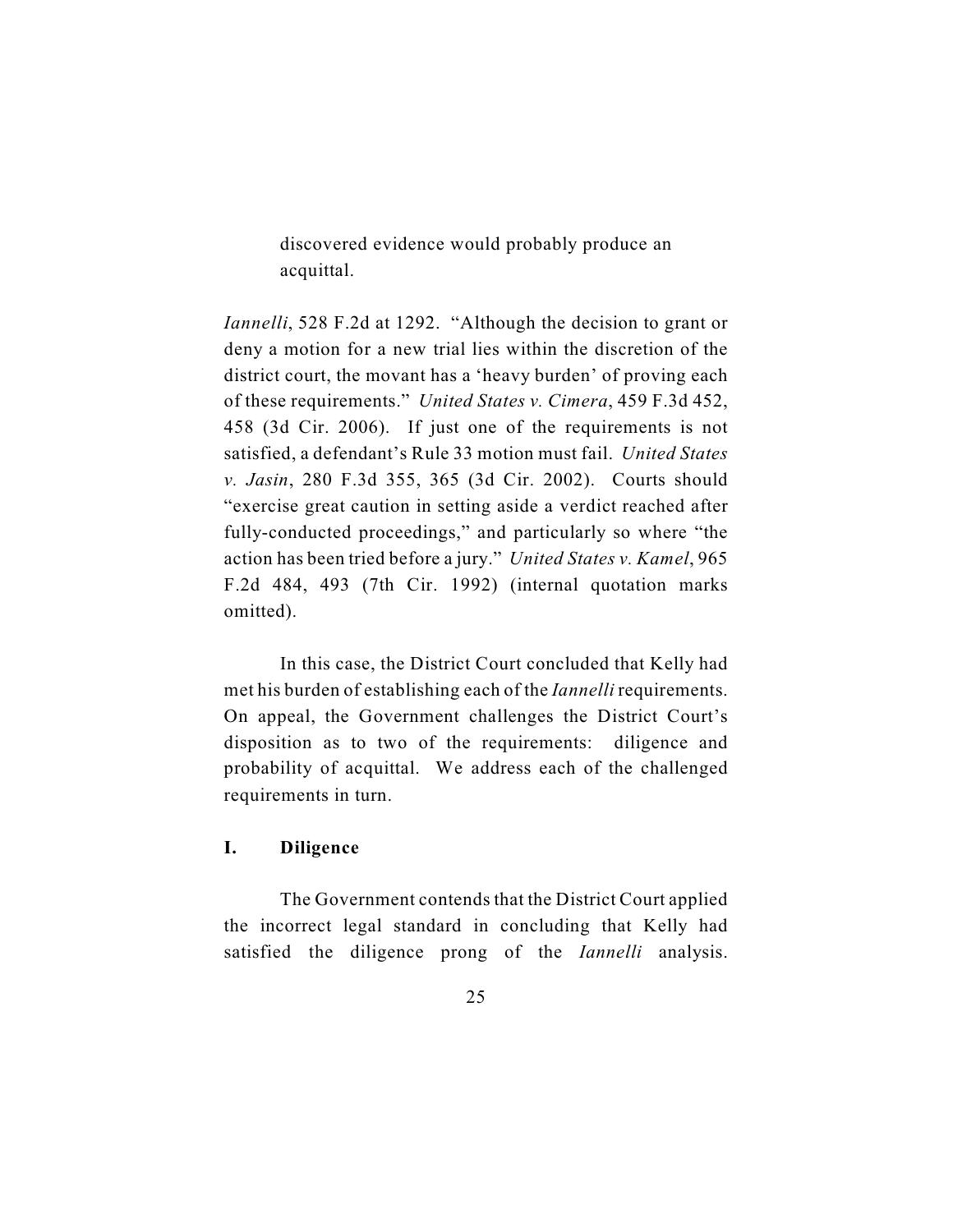Specifically, the Government argues that the District Court erred in focusing its diligence inquiry on Kelly's post-trial efforts to bring Jones's testimony to the attention of the Court once the potential testimony was discovered, as opposed to focusing on Kelly's pre-trial efforts to discover Jones's testimony in the first place. We agree.

As recognized above, the second prong of the *Iannelli* analysis requires a defendant to allege facts "from which the court may infer diligence." *Iannelli*, 528 F.2d at 1292. In applying this prong, we have consistently focused our inquiry on whether the evidence at issue could have been discovered before or at the time of trial with the exercise of reasonable diligence on behalf of the defendant and/or his counsel. *Id.* at 1293; *Cimera*, 459 F.3d at 462-63. In *Iannelli* itself, we affirmed the district court's denial of the defendants' new trial motion, as the newly discovered evidence "could have been discovered at the time of trial" and the defendants "d[id] not allege any facts from which the court c[ould] excuse their lack of diligence . . . prior to trial." *Iannelli*, 528 F.2d at 1293. More recently, in *United States v. Cimera*, we reversed the district court's decision to a grant a new trial on the basis of newly discovered evidence where the defendant "failed to establish . . . that [the supporting] evidence] could not have been discovered with the exercise of reasonable diligence before or at the time of the trial." 459 F.3d at 462-63; *see also Government of the Virgin Islands v. Lima*, 774 F.2d 1245, 1250 (3d Cir. 1985) (affirming district court's denial of defendant's motion for new trial based on newly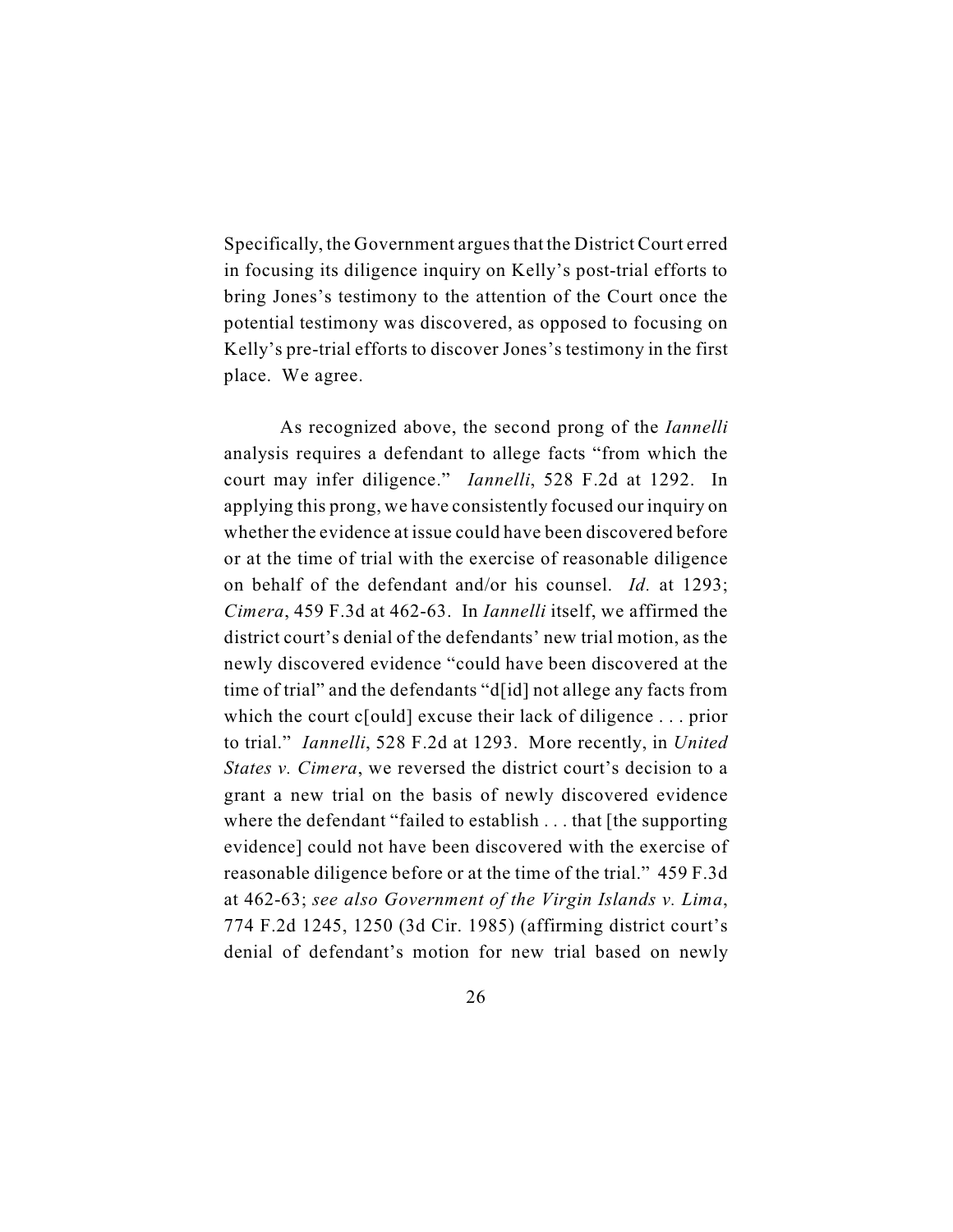discovered evidence, finding, *inter alia*, that witnesses whose testimony formed the basis of defendant's new trial motion "could easily have been found *in time for trial* by the exercise of diligence" (emphasis added)); *United States v. DeRewal*, 10 F.3d 100, 104 (3d Cir. 1993) (stating that "newly discovered evidence must be evidence that trial counsel *could not have discovered* with due diligence *before trial*" (second emphasis added)).

In this case, the District Court concluded that Kelly had "met his burden of establishing that he was diligent with respect to the newly discovered evidence," Dist. Ct. Op. at \*11, as "Kelly was diligent in bringing Jones's testimony to the Court's attention," *id.* at \*12. In reaching this conclusion, the District Court laid out the sequence of events leading up to Jones's prospective testimony, beginning with the date of Kelly's conviction and highlighting only post-trial events. Although the District Court found that "[a]t [the] time[ of his conviction], Kelly did not know about Jones's contact with the gun," the Court never addressed whether either Kelly or his counsel could have discovered the information before trial with the exercise of reasonable diligence.

A review of the pre-trial record reveals absolutely no evidence—nor allegation—of pretrial diligence on Kelly's behalf. The record could not be more clear that Kelly made no effort to speak with Jones—despite seeing him anywhere from one to twenty times after the arrest—about what he might have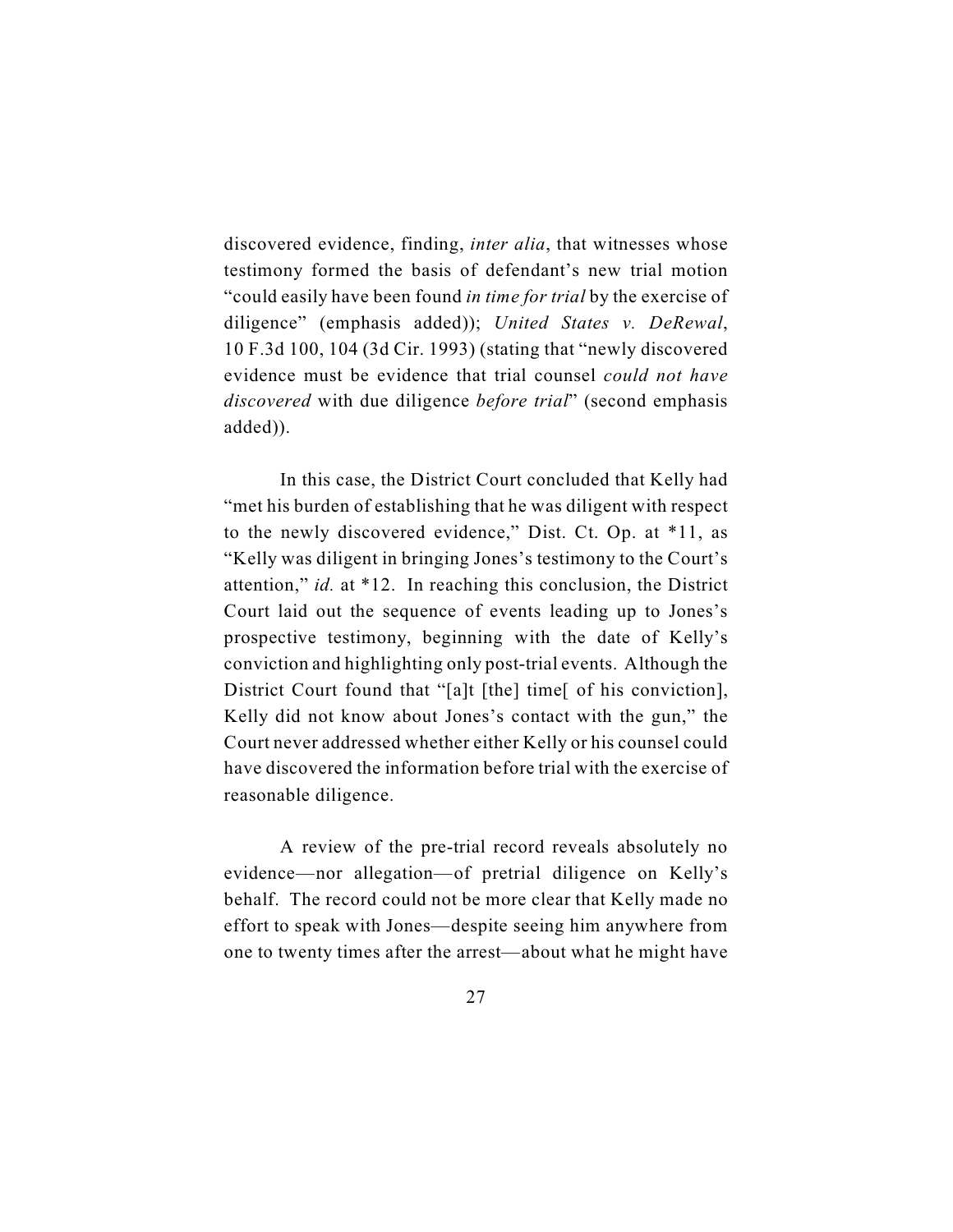witnessed the morning of May 1, 2004. As we held in *Government of the Virgin Islands v. Lima*, 774 F.2d 1245 (3d Cir. 1985), such inaction simply does not qualify as reasonable diligence.

In *Lima*, after the defendant was convicted and sentenced for burglary, assault, and possession of a firearm, he filed a motion for new trial based on the affidavits of three newly discovered witnesses. Two of the witnesses, Rivera and Sanchez, stated in their affidavits that, although they were out on Rivera's porch the night of the alleged incident, neither person saw the defendant enter or exit the victim's house. According to her affidavit, Rivera lived directly across the street from the victim.

In addressing the diligence prong of the *Iannelli* test and ultimately finding that it had not been met, the district court stated:

> With even a moderate amount of diligence these witnesses and their testimony could have been discoverable prior to trial. [The] witnesses are persons well known to defendant (Jose) and who know him well. The location of Hipolita Rivera's residence could not possibly be a secret to defendant. Common prudence would have dictated that she be interviewed as a neighbor likely to throw light on the matter. This could and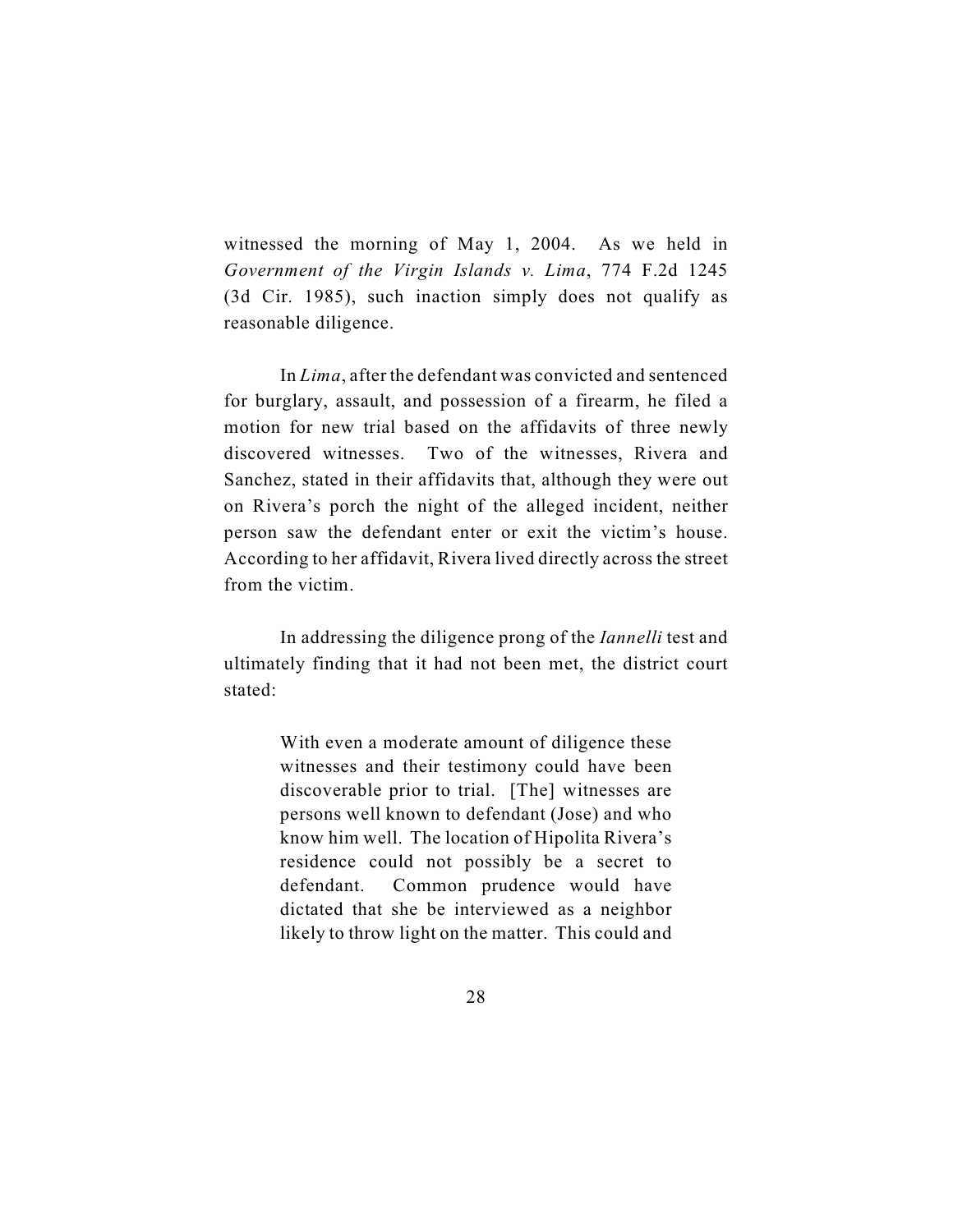should have been done immediately after the arrest of defendant.

*Id.* at 1249 (quoting the district court).

On appeal, Judge Becker agreed with the district court, concluding easily that the defendant had not met his burden of establishing reasonable pretrial diligence as to the testimony of Rivera and Sanchez:

> The proffered testimony also runs afoul of the "diligence" prong of *Iannelli* because Sanchez and Rivera were friends of [the defendant], one of whom resided directly across the street from the location of the incident. It would seem that they could easily have been found in time for trial by the exercise of diligence.

*Id.* at 1250.

The facts of *Lima* are analogous to the facts of this case. First, whether we label Kelly and Jones as "friends" or "acquaintances," it is undisputed that  $(1)$  the two men knew each other; (2) they were sitting next to each other the night of Kelly's arrest; and (3) they saw each other at least once after Kelly's arrest and before his conviction. We can also infer that Jones's home address was no secret to Kelly, as Jones lived on the very same block as Kelly's girlfriend of eight years (with whom Jones was "best friends"). In light of these facts, we see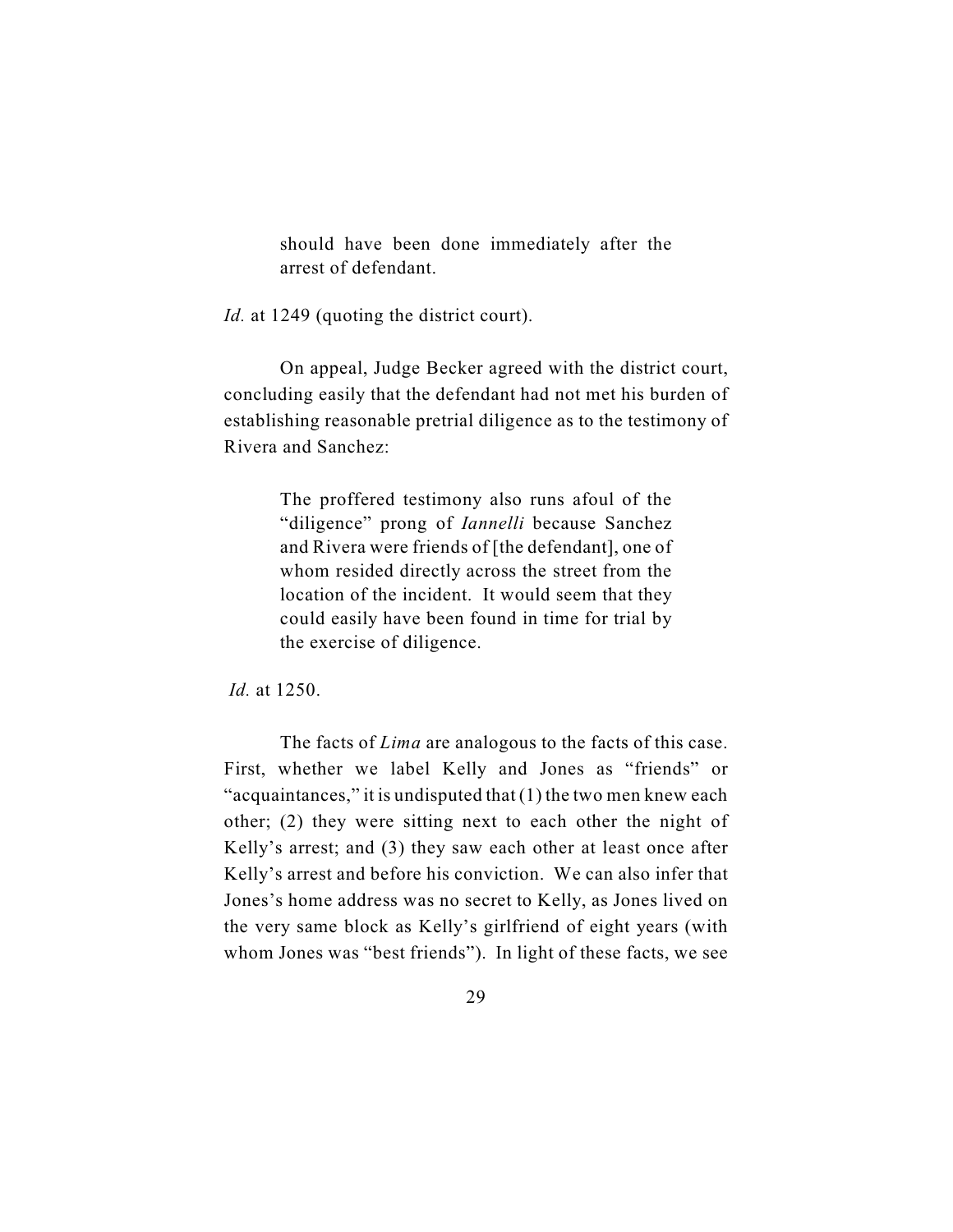no reason why Jones could not and should not have been "interviewed as a [witness] likely to throw light on the matter," *Lima*, at 1249, prior to Kelly's trial, or at the very latest, before his conviction; and Kelly provides us with none. Kelly makes no effort to distinguish *Lima* and does not even acknowledge the case as precedent in his brief on appeal.

Faced with Jones's undisputed testimony that Kelly never once spoke to him about what happened at Café Breezes on May 1, 2004, Kelly does not argue that he in fact exercised pretrial diligence in relation to Jones's potential testimony, nor does he contend that he could not have interviewed Jones before his trial began. Instead, Kelly seeks to excuse his lack of pretrial diligence by arguing—as he did before the District Court—that, prior to trial, he had no reason to believe (1) that it was Jones who possessed and threw the gun, and/or (2) that Jones would have acknowledged possessing the gun. (Appellee's Br. 14-15; 20.) Essentially, Kelly argues that, because he did not know what Jones would say in response to being questioned, Kelly had no duty to question him. Though the District Court appears to have accepted this narrow formulation of a defendant's duty to exercise pretrial diligence, we cannot.

Kelly's claim that he "had no reason to know that it was Jones who threw the gun and . . . that Jones was willing to acknowledge this fact" (Appellee's Br. 20) misses the point. Though Kelly may have had no reason to know the exact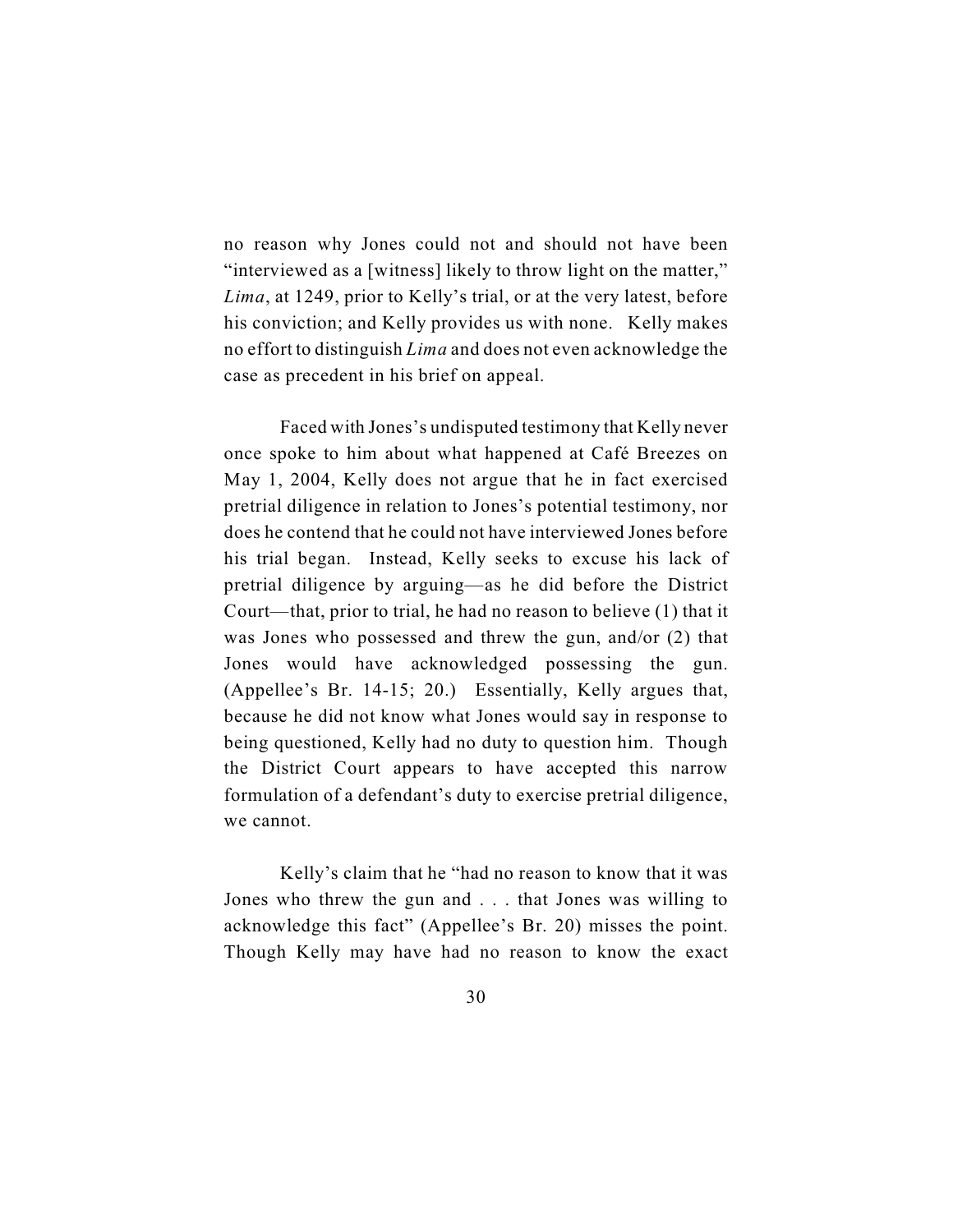substance of Jones's potential testimony, he had every reason to question Jones about the gun—which Kelly claimed was not his—and about what he may have witnessed the morning of Kelly's arrest. As the Government points out in its brief, Jones may have been able to provide Kelly with evidence to corroborate his theory that "someone threw the gun at [him]." *See supra* note 3. Kelly could have asked Jones if he saw who threw the gun at him or from what direction it was thrown; he could have asked Jones if he saw someone with a gun earlier that night or heard people talking about the incident after his arrest. And while there is always the possibility that Jones would have been unable—or unwilling—to provide Kelly with the answers to these questions, we will never know *because Kelly never asked them*. Any potential or anticipated futility in doing so—without more—does not excuse Kelly from his duty to exercise reasonable diligence before trial. $10$ 

<sup>&</sup>lt;sup>10</sup>Cf. United States v. Schaffer, 214 F.3d 1359, 1362 (D.C. Cir. 2000), *vacated as moot*, 240 F.3d 35 (D.C. Cir. 2001) ("[A] belief in the futility of [subpoenaing a potential witness or seeking a continuance to procure his testimony] will not satisfy the need for a concrete attempt either to compel the production of relevant evidence or to seek some accommodation from the trial court that would preserve the defendant's right to present evidence that was critical to his case. Whatever the minimum requirement of diligence, it cannot be a purely private evaluation of the availability of the testimony or the likelihood of relief (continued...)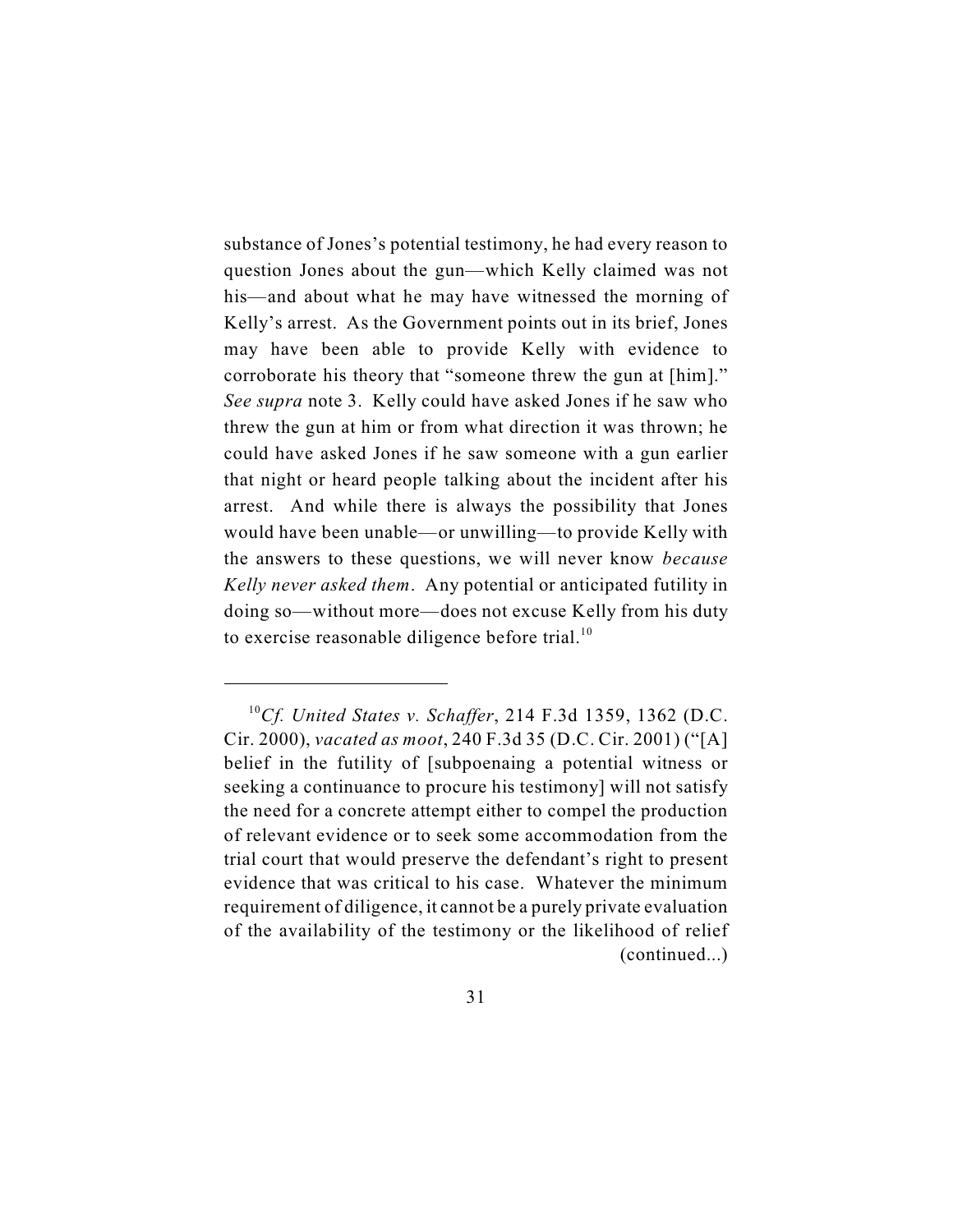Unable to cite any precedent from this Circuit, or from any of our sister circuits, in support of his position,  $\frac{11}{11}$  Kelly relies heavily on two cases from district courts in our circuit—*United States v. Carmichael*, 269 F. Supp. 2d 588 (D.N.J. 2003), and *United States v. Morales*, No. 90-441-2, 1991 WL 276022 (E.D. Pa. Dec. 18, 1991)—"only to demonstrate that when confronted with similar circumstances, other courts have reasonably employed the same approach as did the district court here." (Appellee's Br. 15 n 8.) While we express no opinion as to the propriety of the district courts' decisions in these cases, we discuss them here, as they are distinguishable on their facts and thus ultimately unavailing.

In *Carmichael*, after a trial for gun possession, the defendant presented the affidavit of a witness who admitted that the gun in question belonged to him. Upon receiving this affidavit and hearing live testimony, the district court granted defendant's motion for a new trial, finding that "the defendant had no way of knowing at the time of trial that Mr. Harvey[, the

 $^{10}$ (...continued)

from the court. Such a standard would seriously impair the important goal of finality that the diligence requirement serves.")

<sup>&</sup>lt;sup>11</sup>The Government cites *several* cases from our sister circuits in support of its position on appeal. As none are necessary to our disposition, we do not discuss them here.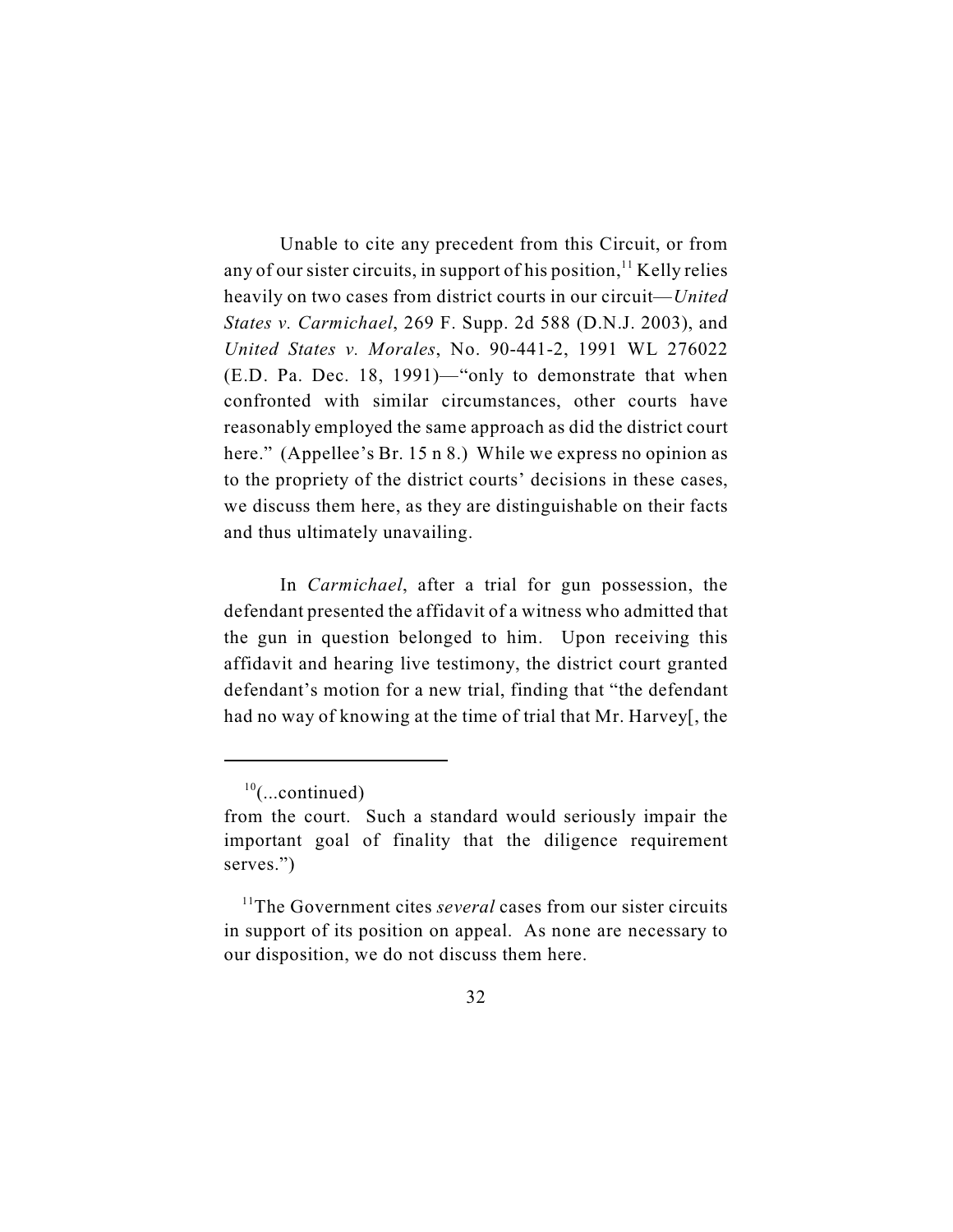witness,] was the owner of the gun, or at least that he would admit to being the owner." *Id.* at 597. In reaching this conclusion, the district court relied on the fact that Harvey had testified before a federal grand jury prior to the defendant's trial. During his sworn testimony, Harvey claimed that he did not know to whom the gun belonged and denied being on the porch where the gun was found. *Id.* at 592. The district court thus concluded that "[n]othing in Mr. Harvey's grand jury testimony could have alerted the defendant to the prospect that Mr. Harvey could be a helpful witness if called at trial."<sup>12</sup> *Id.* at 597.

Here, unlike in *Carmichael,* Kelly had no reason to believe that Jones would *not* have been a helpful witness if called at trial. Jones was never questioned before trial about the gun or about what he witnessed the night of Kelly's arrest, he never affirmatively denied knowledge of the circumstances surrounding that night; and he certainly did not provide sworn testimony to any court until after Kelly's conviction. Had Jones been questioned pretrial and had he denied knowledge of the gun, we would be presented with a different scenario. It is undisputed that Jones was not questioned, and thus *Carmichael* is clearly distinguishable.

 $12$ We assume, as is implied throughout the district court's opinion, that the defendant had pretrial access to Harvey's grand jury testimony.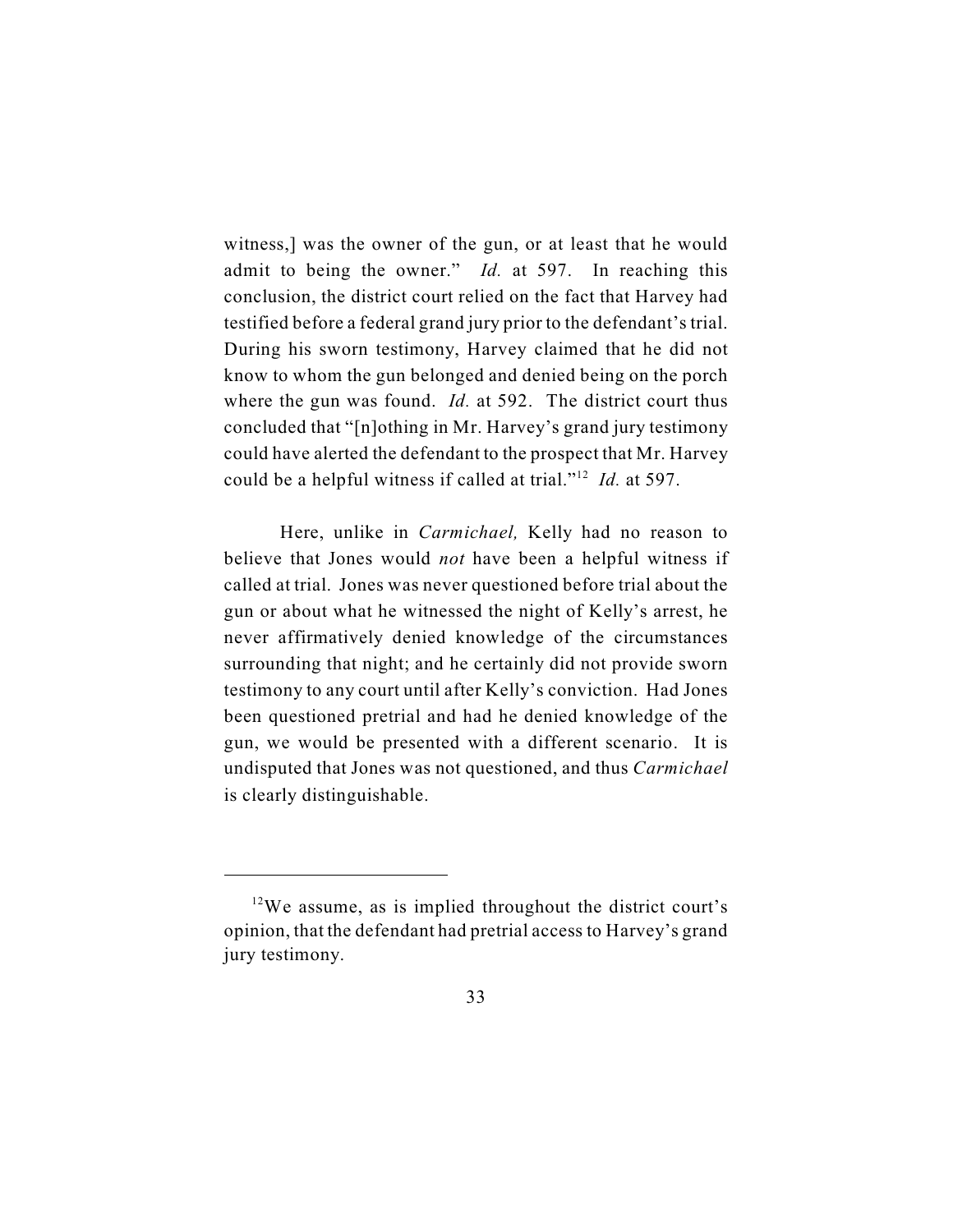*United States v. Morales*, No. 90-441-2, 1991 WL 276022 (E.D. Pa. Dec. 18, 1991)—the only case cited by the District Court in support of its conclusion—is also distinguishable on this issue. In *Morales*, the defendant was convicted by a jury for conspiracy to possess cocaine with intent to distribute and possession of cocaine with intent to distribute.

At trial, a government witness testified to seeing the defendant enter the home of a co-defendant while carrying a red and black bag that was later found to contain cocaine. After the defendant was convicted, he moved for a new trial based on a newly discovered witness, who testified at a post-trial evidentiary hearing that she had observed the defendant carrying only his child and not a bag as he entered the co-defendant's home on the day in question. In addressing the diligence prong of the *Iannelli* analysis, the district court specifically found that "there was no evidence presented at the evidentiary hearing that *defendant* . . . had any reason to know Ms. Gonzalez<sup>[</sup>, the newly discovered witness,] had witnessed defendant entering the co-defendant's home." *Id.* at \*1 (emphasis in original). Thus, the district court concluded that "the delay in Ms. Gonzalez coming forward cannot be attributed to a lack of diligence on behalf of the defendant." *Id.*

In this case, as recognized above, Kelly had *every* reason to know that Jones was a potential witness in his case. Again, it is undisputed that, not only was Jones present at Café Breezes the night of Kelly's arrest, but he was sitting next to Kelly when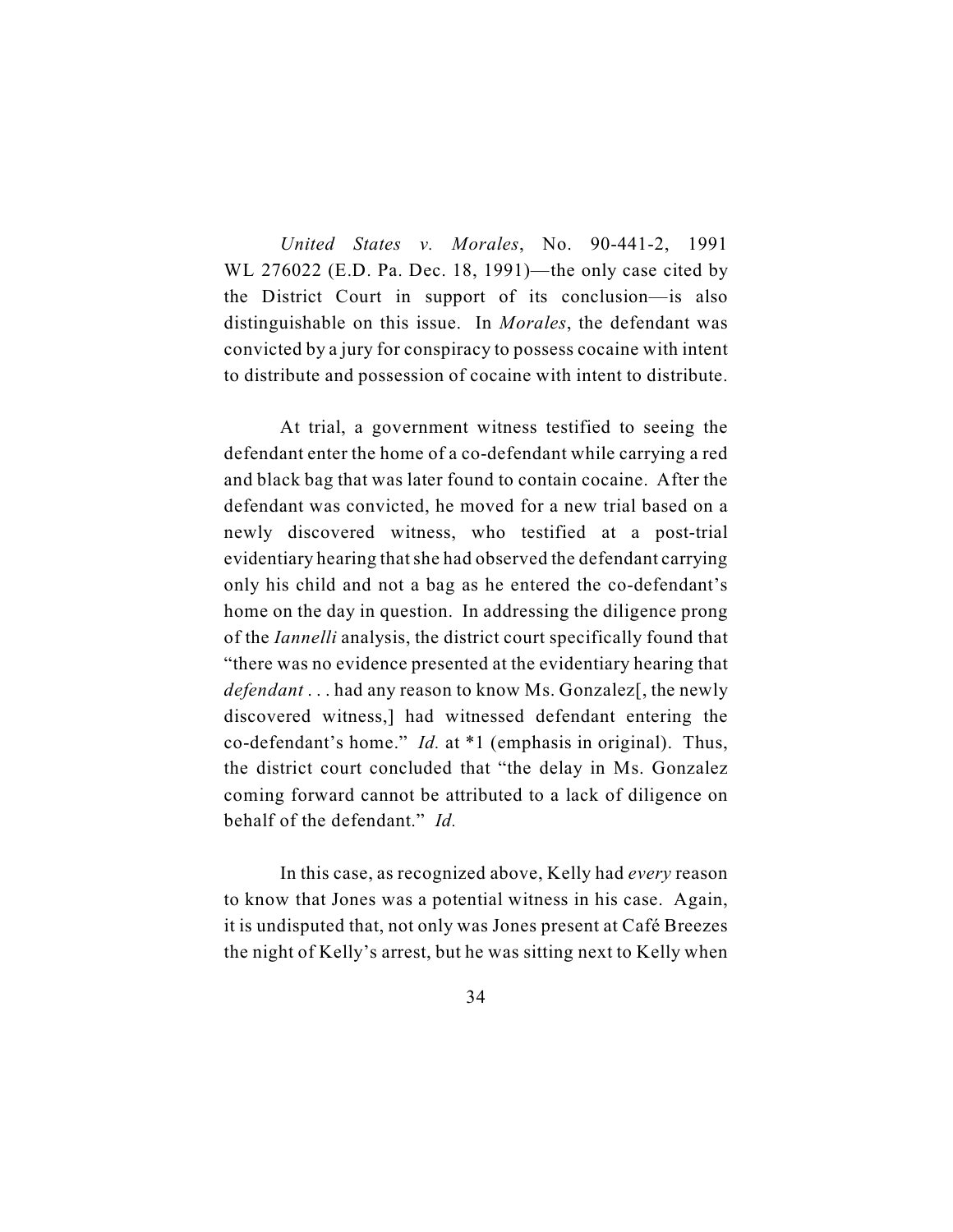the arrest occurred. Kelly criticizes the Government for "ignor[ing] the fact that Jones stated that he intentionally kept his involvement secret because he did not want to become involved," apparently believing that consideration of this fact would weigh in his favor. (Appellant's Br. at 17.) *See also* Dist. Ct. Op. at \*11. It does not. What Kelly himself ignores in making such a statement is that the duty to conduct reasonable diligence before or at the time of trial lies with the defendant and his counsel. The fact that *Jones* did not volunteer his testimony to Kelly has no bearing on the question of whether Kelly took affirmative steps to discover that testimony in the first instance. Sitting on one's hands and waiting for a known eyewitness to come forward with potentially exculpatory information (or potentially inculpatory information from Jones's perspective) cannot be considered—by any definition—reasonable diligence. Were we to sanction the granting of a new trial under such circumstances, *Iannelli*'s diligence requirement would quickly be rendered meaningless.

Considering all of the circumstances surrounding this case, the fact that Kelly did not even attempt to question Jones—or have Jones questioned—prior to his trial is both shocking and inexcusable. It is thus with little hesitation that we conclude that he has failed to satisfy the second prong of the *Iannelli* analysis. Because it is undisputed that Kelly made no attempt to procure Jones's testimony prior to his conviction, his motion for a new trial should have been denied.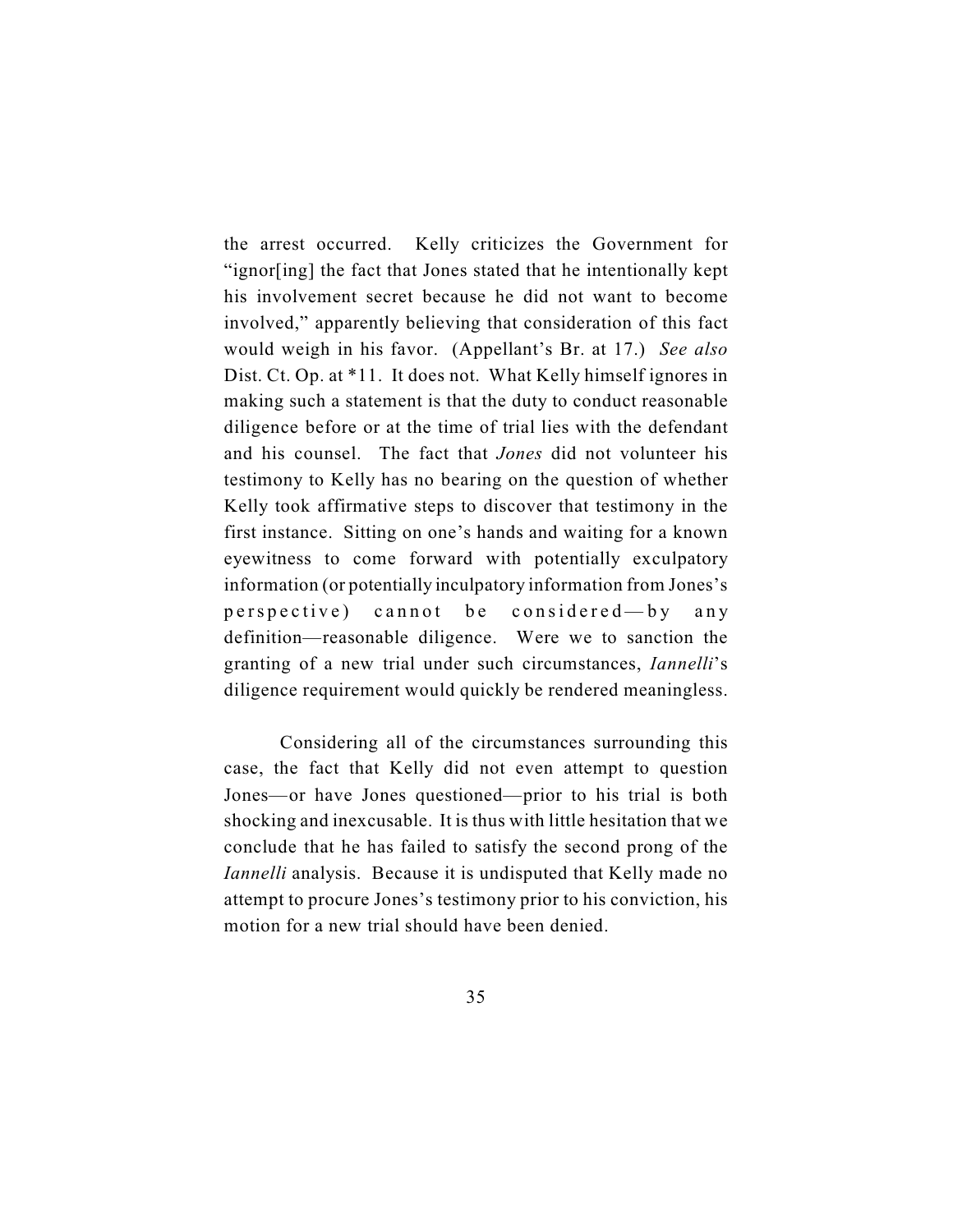Accordingly, we will reverse the District Court's order granting his motion.

### **II. Probability of Acquittal**

The Government also challenges the District Court's resolution of the fifth prong of the *Iannelli* analysis: the requirement that, "on a new trial, the newly discovered evidence would probably produce an acquittal." *Iannelli*, 528 F.2d at 1292. Because we have already determined that Kelly did not meet his "heavy burden" of establishing *Iannelli*'s diligence requirement, we need not reach this second issue as a means of justifying our reversal of the District Court's order. *See Jasin*, 280 F.3d at 365. However, as it appears that *Iannelli*'s fifth prong has caused some confusion in our district courts, we will discuss its application here, so as to provide clarity to this area of the law.

Before the District Court, the Government argued that Kelly's new evidence would not "probably produce an acquittal," as Jones's testimony was "simply too fantastic to be accorded much evidentiary weight." Dist. Ct. Op. at \*12 (internal quotation marks omitted). The Government urged the District Court to conclude that the testimony was not credible and that, accordingly, Kelly could not satisfy the fifth prong of *Iannelli*. In support of its argument, the Government identified several inconsistencies in the testimony of Jones, Gant, and Cephas; criticized Jones's testimony for conveniently absolving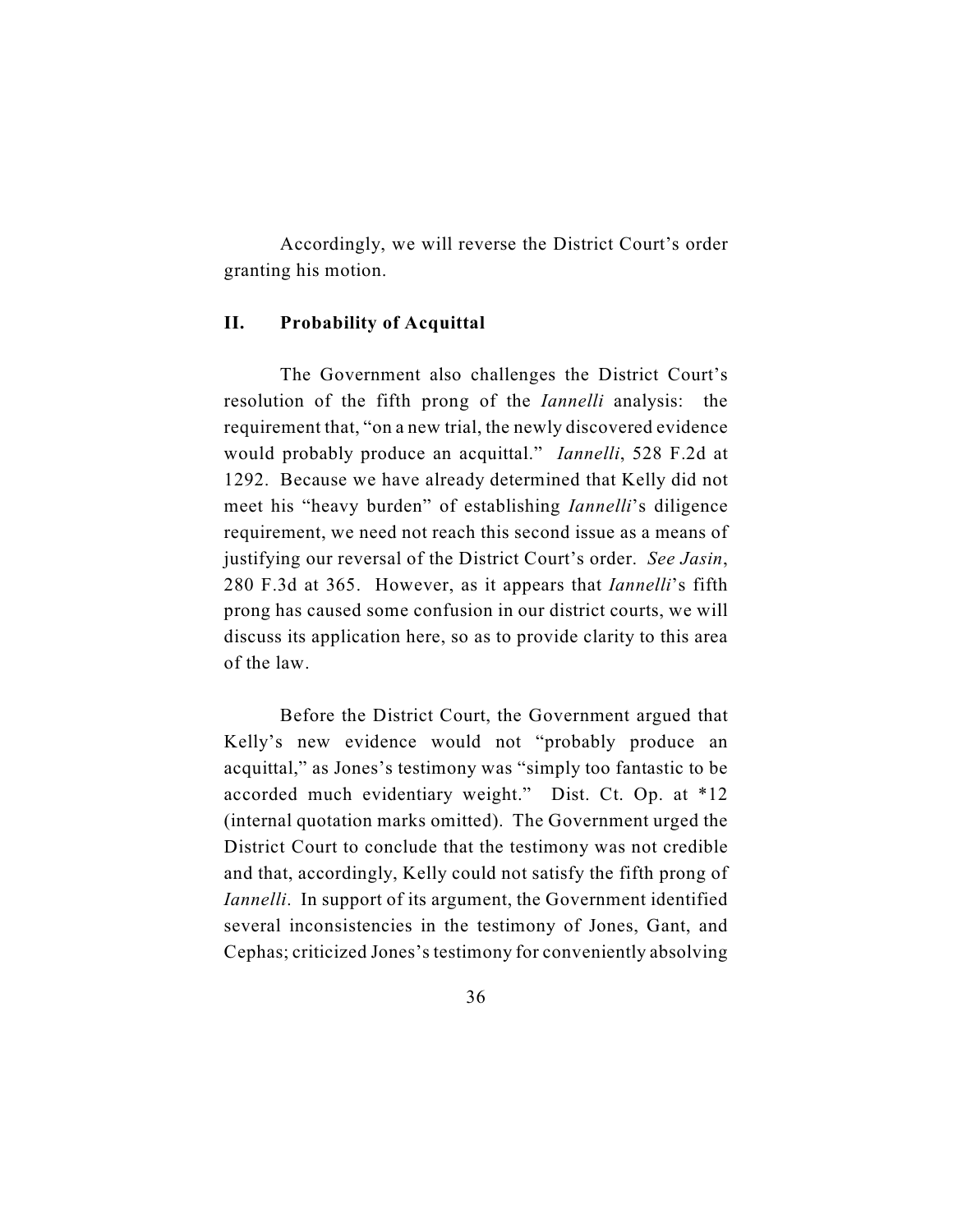both Kelly and Jones of any criminal liability; and argued that Jones's relationship with both Kelly and Cephas gave him a strong motive to lie on behalf of his friends. The Government also reminded the Court that Jones admitted to being very intoxicated the night of Kelly's arrest and asserted that, at a new trial, Jones's testimony would be contradicted by the testimony of Officers Stewart, Miles, and Clark.

In its August 29, 2006 Memorandum Opinion, the District Court rejected the Government's position and "decline[d] to make . . . a credibility determination at this juncture." Dist. Ct. Op. at \*12. The Court declared, at the outset of its discussion, that "Jones's prospective testimony, if believed, would probably produce an acquittal, and the jury is the appropriate fact-finder." Dist. Ct. Op. at \*12.

In explaining why it would refrain from making a credibility determination, the District Court distinguished several cases cited by the Government and ultimately chose to adopt the reasoning employed in *United States v. Morales*, No. 90-441-2, 1991 WL 276022 (E.D. Pa. Dec. 18, 1991). In that case, although the district court admitted to finding "many inconsistencies" in the proposed testimony of a newly discovered witness, it nonetheless concluded that the "defendant is entitled to have a jury evaluate the credibility of [the witness]. If a jury finds her testimony to be credible, the jury may well have a reasonable doubt [as to the defendant's guilt]." *Id.* at \*2.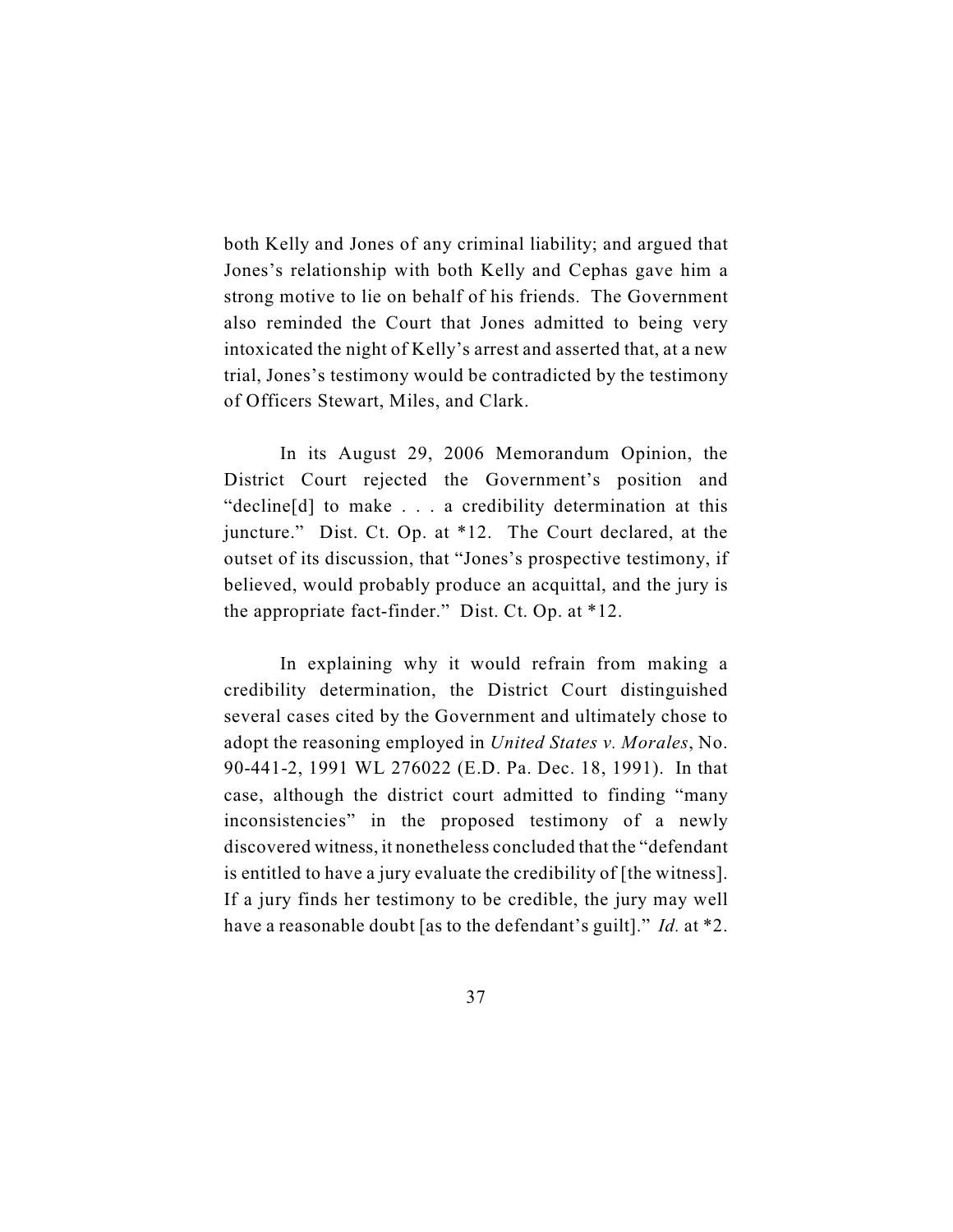After announcing that it would adopt "the *Morales* approach," Dist. Ct. Op. at \*14, the District Court underwent the following analysis:

> Although the Court has some reservations about Jones's proposed testimony—notably, it nicely absolves both Kelly and Jones of criminal liability and it surfaced at a convenient time—the Court, out of an abundance of caution, concludes that Kelly is entitled to have a jury evaluate the credibility of Jones. The Court further concludes that *a jury is likely to find Jones's prospective testimony credible* for, *inter alia*, the following reasons: First it is not logical for Jones to perjure himself for the boyfriend (Kelly) of one of his friends (Cephas). Second, Jones had a strong motive not to come forward and to avoid discussing the incident until Gant reported that Kelly had been convicted. Third, Jones cannot benefit by falsely helping Kelly. Fourth, some time after the arrest but while still at the bar, Kelly stated "someone threw the gun at [him]," which corroborates Jones's prospective testimony.

*Id.* (emphasis added; second alteration in original) (internal footnote omitted). Thus, although the Court explicitly declined to make a "credibility determination," it nonetheless appears from this passage that it did undergo a type of credibility assessment.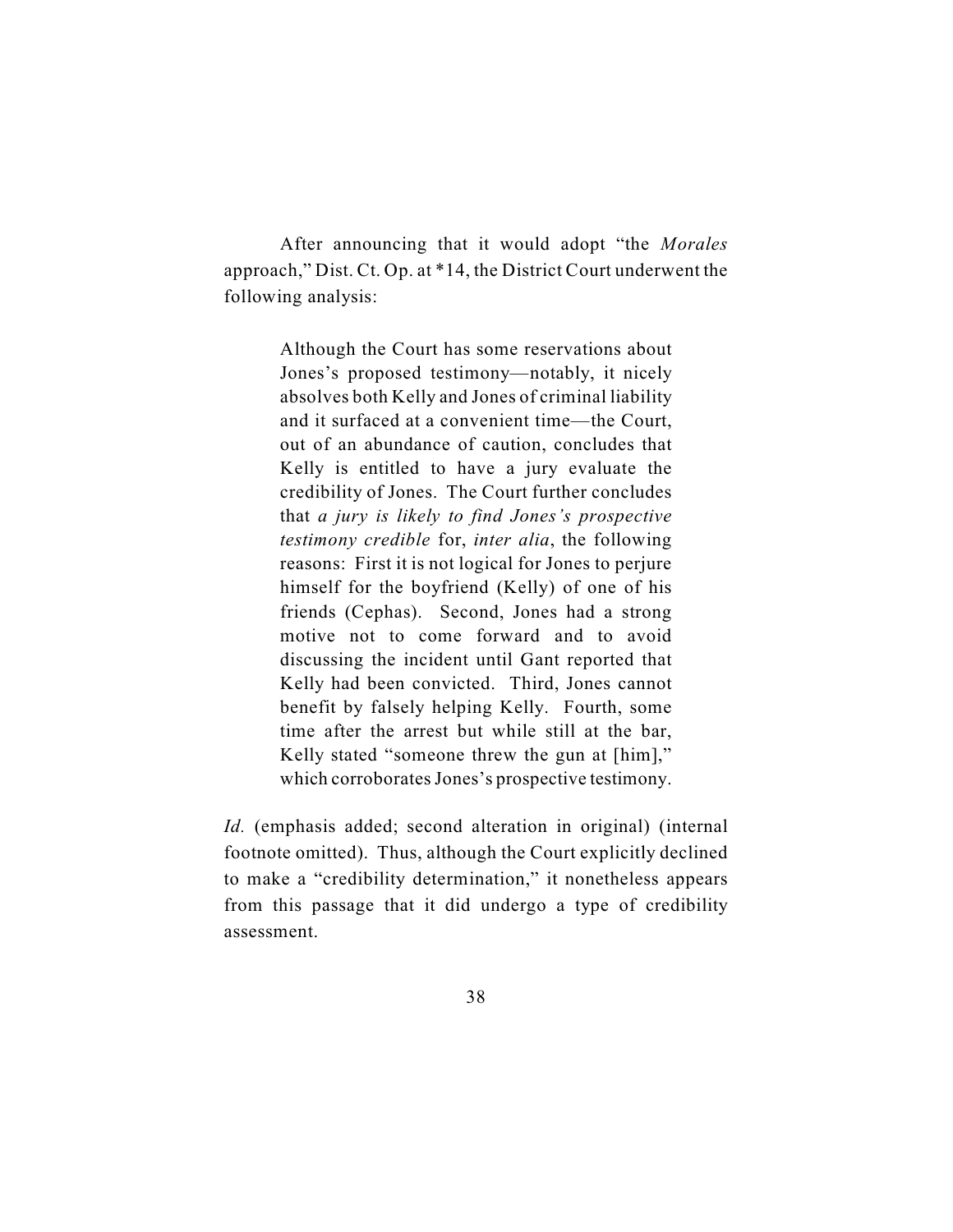In light of the foregoing, the Court concluded: "If a jury finds Jones's testimony to be credible . . . the jury is likely to have a reasonable doubt as to whether Kelly possessed the gun at issue during the early hours of May 1, 2004 at Café Breezes. Thus, Kelly has established that the newly discovered evidence is likely to produce an acquittal." *Id.* (internal citation omitted).

On appeal, the Government argues that the District Court erred as a matter of law in refusing to make a credibility determination in regard to Jones's testimony, leaving such a determination to the jury at a new trial. (Appellant's Br. 30.) According to the Government, "[h]ad the district court made a credibility finding, the district court should have found that the Jones testimony was entitled to little, if any, probative weight." (*Id*. at 30-31.)

Kelly responds that, although he agrees "in the context of newly discovery [sic] evidence motions, it is for the district court to assess the credibility of the evidence," $13$  this does not mean that a district court must find the evidence to be "*in fact* credible." (Appellee's Br. 23.) In his view, "unless the district court discredits the new testimony, the standard itself and common sense suggest that the district court should do nothing

<sup>&</sup>lt;sup>13</sup>See also Appellee's Br. at 22 ("Clearly, if a district court finds newly discovered testimonial evidence not credible, then it would not be an abuse of discretion to deny a new trial.").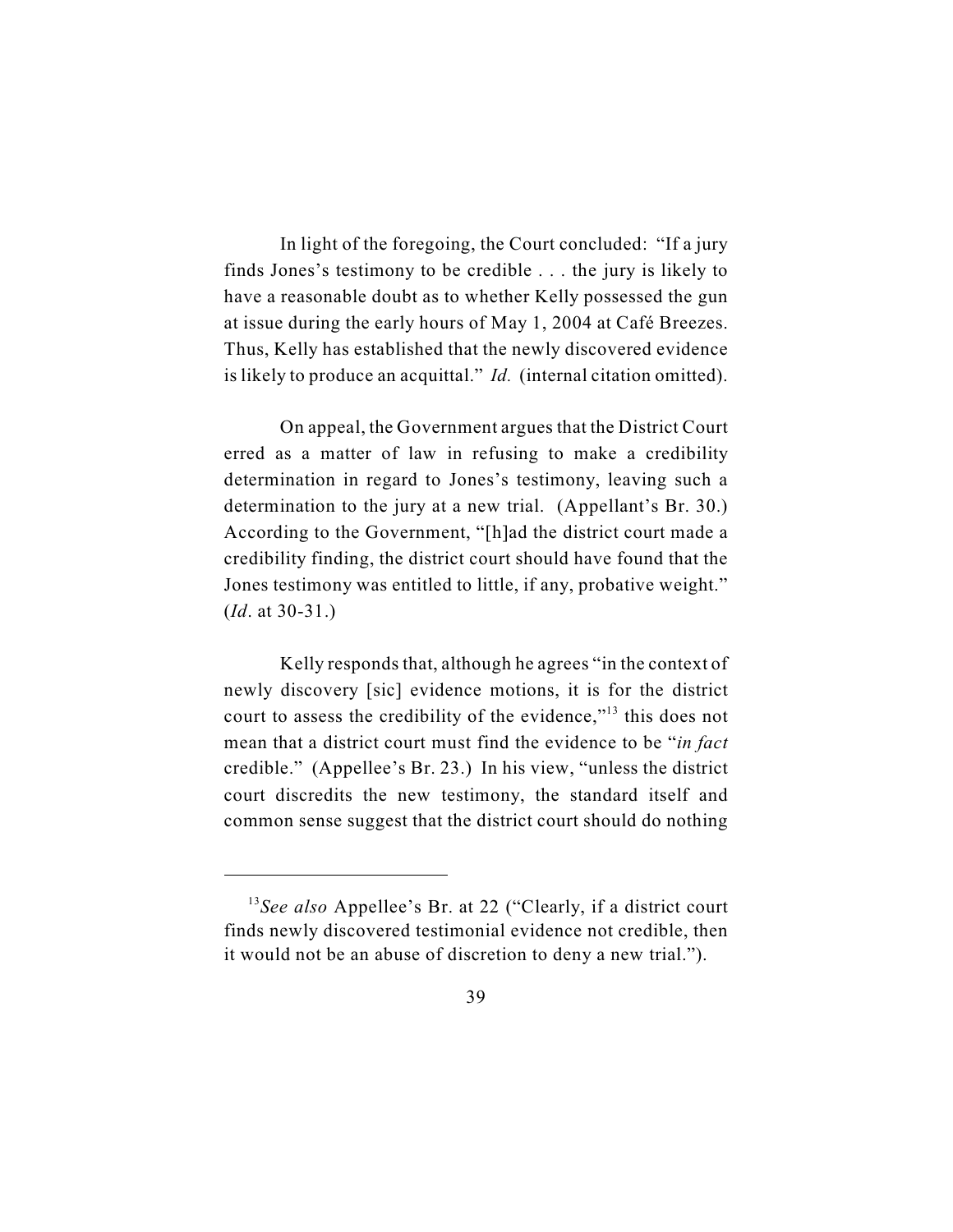more than assess whether a jury probably would reach a different result upon hearing the testimony." (*Id.* at 22.) To this end, Kelly asserts that the District Court "did in fact make a credibility determination with respect to Jones' [sic] testimony" (*id.*), as it specifically found that "'a jury is likely to find Jones's prospective testimony credible'" (*id.* (quoting Dist. Ct. Op. at \*14)). According to Kelly, although the Government "goes to great lengths to argue that the district court abused its discretion for not discrediting Jones' [sic] testimony[, t]he district court's factual findings cannot be disturbed." (*Id.* 23.)

In light of the District Court's opinion and the parties' arguments, two issues require our attention, both of which arise in the context of a district court's inquiry into whether a defendant's newly discovered evidence would "probably produce an acquittal" at a new trial: (1) whether a district court is required to make a determination as to the credibility of the proffered evidence; and (2) if so, how is such a determination to be made? We address each of these issues in turn.

First, to be clear, "[i]t is the job of the district court, either on affidavits or after an evidentiary hearing . . . to decide whether the newly discovered evidence is credible, and, if so, whether it would probably produce an acquittal if a new trial were held." *United States v. Grey Bear*, 116 F.3d 349, 350 (8th Cir. 1997) (internal citation omitted); *see also United States v. Woolfolk*, 197 F.3d 900, 905 (7th Cir. 1999) ("The purpose of the evidentiary hearing was for the district court to assess the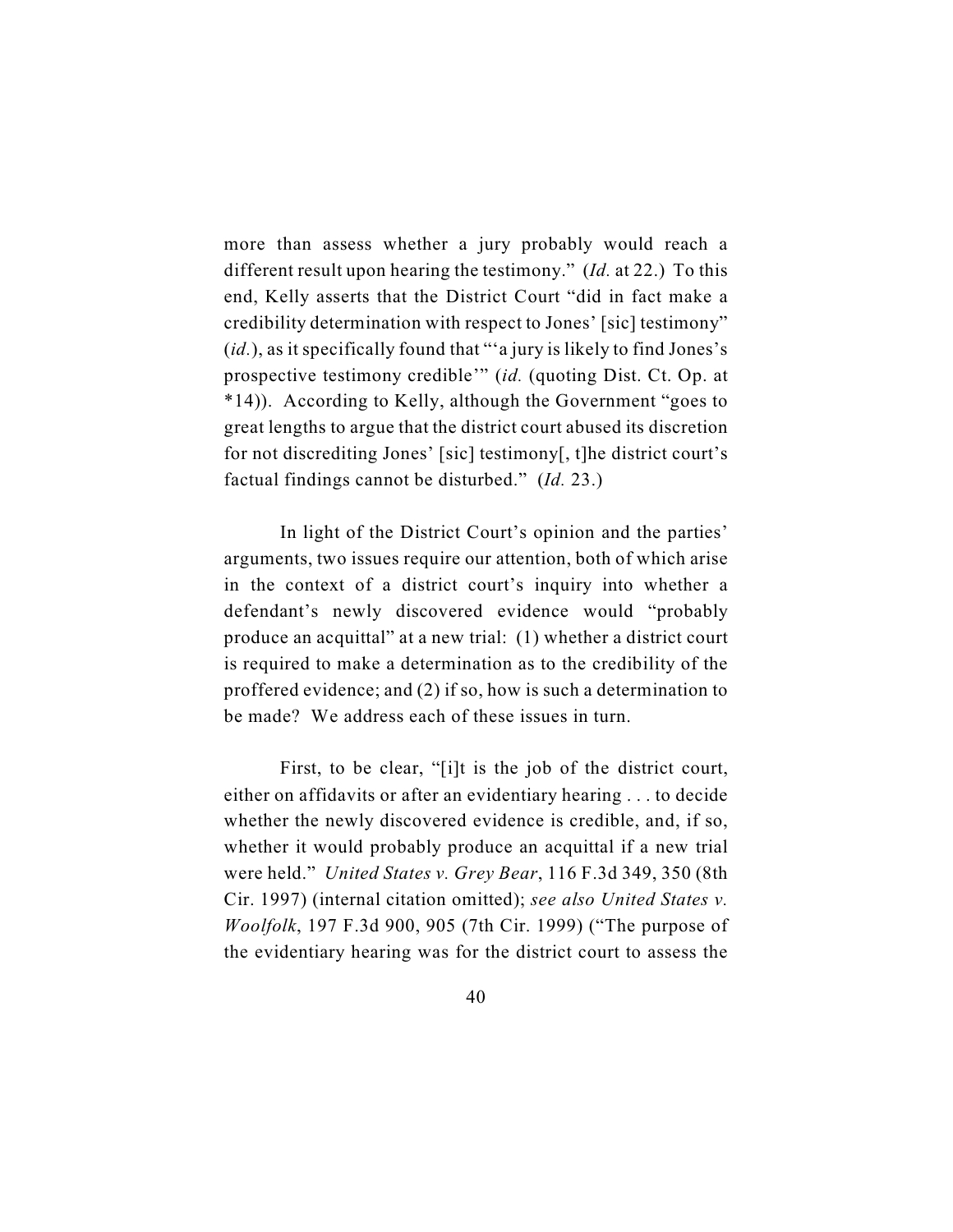credibility of the new witness and to determine the materiality of her testimony."). While it appears that all of the circuits to address this issue are in agreement, we find the Tenth Circuit's opinion in *United States v. McCullough*, 457 F.3d 1150 (10th Cir. 2006), to be particularly instructive.

In *McCullough*, four months after the defendant was convicted by a jury on various drug- and weapons-related charges, he sent a letter to the district court stating that he had discovered evidence that five of the Government's cooperating witnesses had conspired to provide false testimony against him and his co-defendant at trial. *Id.* at 1165-66. The defendant attached to his letter the written statements of nine inmates from his correctional facility. *Id.* at 1166. These statements indicated, *inter alia*, that the inmates had overheard the five cooperating witnesses, who were also inmates, conspiring to provide false testimony at trial in order to receive downward departures in their sentences. The statements also alleged that the cooperating witnesses had offered to sell information about the defendant's case to other inmates, so that they too could become government cooperators eligible for downward departures. *Id.* The defendant later filed a formal Rule 33 motion through counsel based on the inmates' written statements. *Id.*

After a multi-day evidentiary hearing, during which six of the nine inmates and all five of the cooperating witnesses provided live testimony, the district court denied the defendant's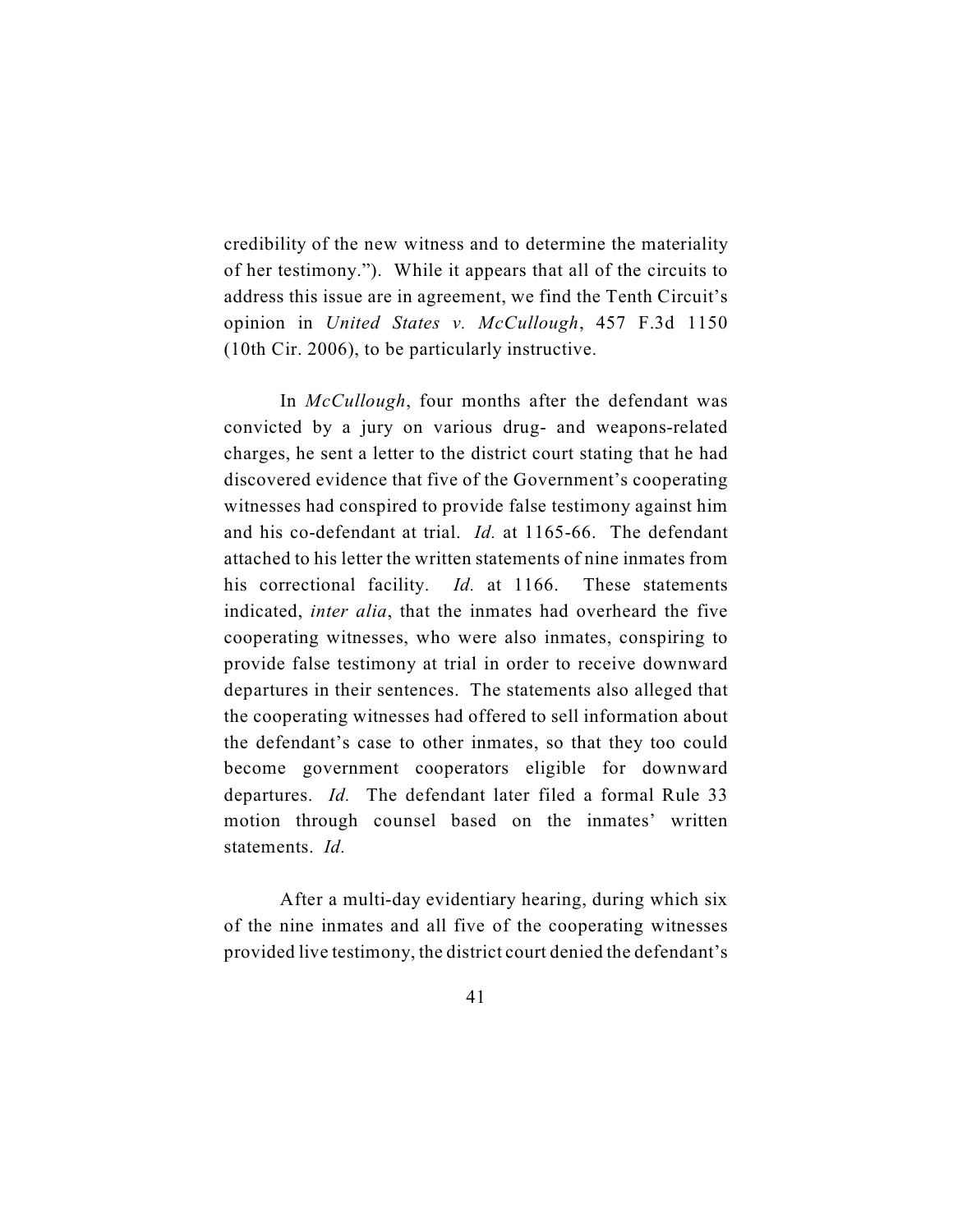motion. *Id.* In doing so, the district court noted that it did not find the inmates' testimony to be worthy of belief and set forth several reasons why the testimony was not credible. The district court ultimately found that, although the defendant had satisfied the first four prongs of the Tenth Circuit's *Iannelli* equivalent, he could not satisfy the fifth prong of the test. Though the district court agreed that the new evidence, "if believed, would probably produce an acquittal," it expressly found that the new evidence was not credible and denied the defendant's motion. *Id.* (internal quotation marks omitted). On appeal, the defendant argued that the district court erred in making a credibility determination. According to the defendant, a jury should have made the credibility judgment, not the judge. *Id.* at 1167.

The Tenth Circuit soundly rejected the defendant's argument, stating:

> [The defendant] effectively argues, without any citation to supporting authority, that the district court was required to accept his proffered evidence as true, order a new trial, and allow a new jury to determine whether the proffered evidence was credible. Neither the case law from this circuit, nor for that matter the case law from any other circuit, supports such a position. To the contrary, our five-pronged test . . . clearly implies that the district court is to serve as a gatekeeper to a new trial, deciding in the first instance whether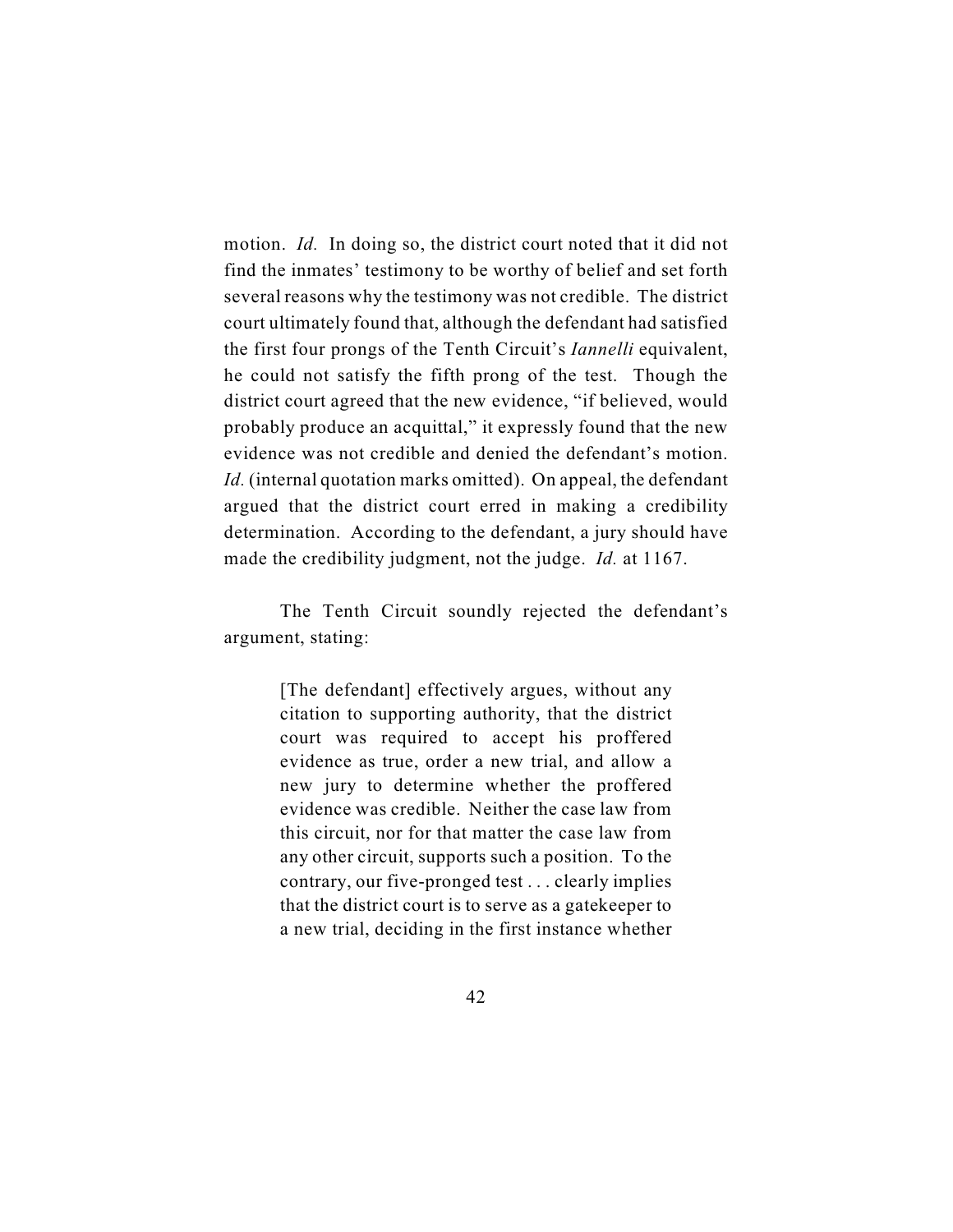the defendant's proffered "new evidence" is credible.

*Id.* The court added that the defendant's position was "patently absurd," as "it would allow a defendant to automatically obtain a new trial, and thereby undermine the time and resources devoted to the initial trial, simply by manufacturing some type of 'newly discovered evidence,' no matter how incredible such new evidence might be." *Id.* at 1167-68.

The defendant's position in *McCollough* appears to be similar to the position taken by the District Court in this case and by the district court in *Morales*. Both courts refused to make a finding of fact as to the credibility of the evidence before them, each believing that a defendant is entitled to have a jury evaluate the credibility of his newly discovered evidence. But, as *McCollough* makes clear, "the district court is to serve as a gatekeeper to a new trial, deciding in the first instance whether the defendant's proffered 'new evidence' is credible." *Id.* at 1167. A district court that fails to exercise its discretion in this regard, abuses that discretion and is thus subject to reversal on appeal.

Having established that a district court is required to make a credibility determination as part of its probability-ofacquittal inquiry, we next address the proper standard for making such a determination. Kelly suggests that a district court's focus should be on whether a jury probably would reach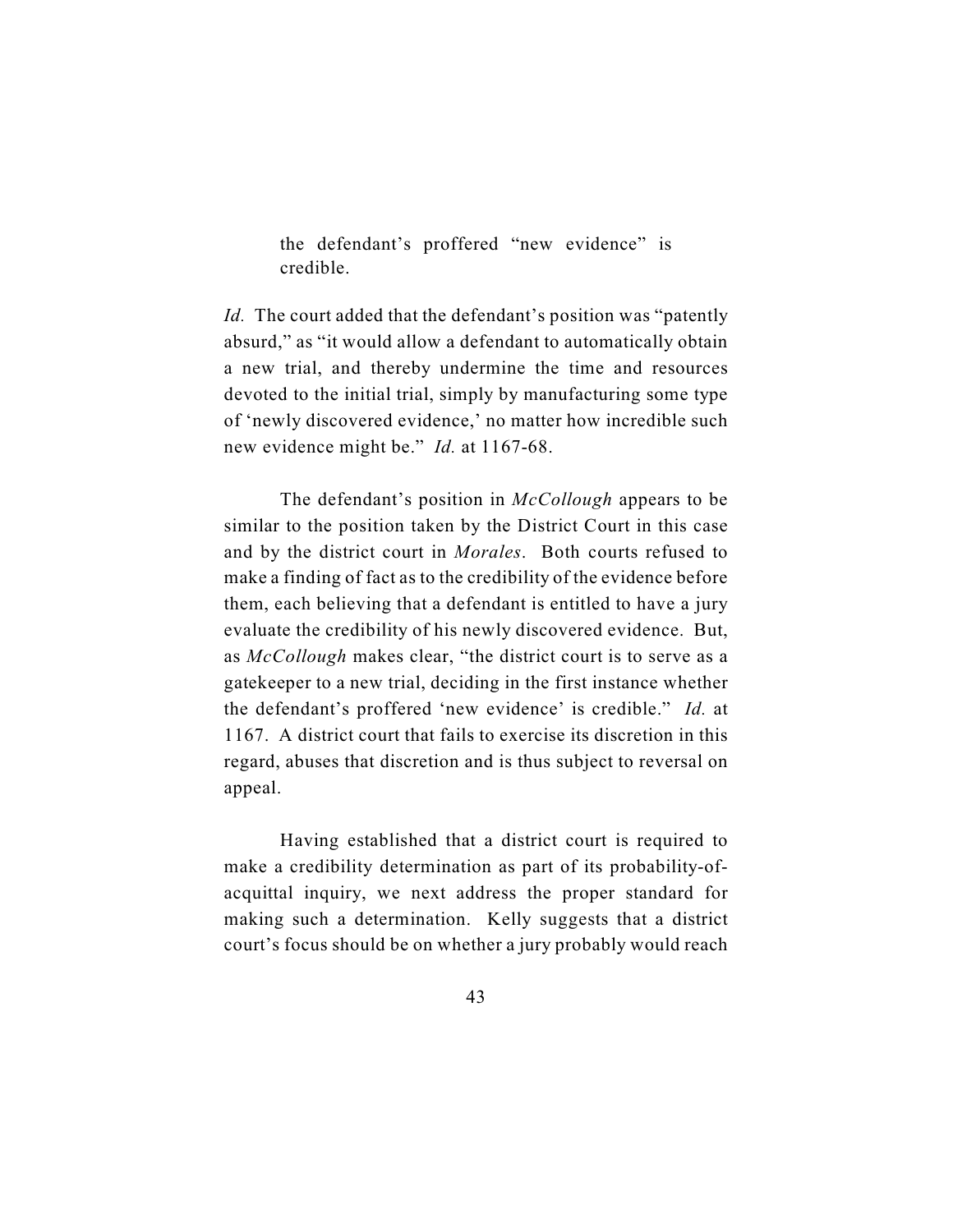a different result upon hearing the new evidence. We agree. As the Eighth Circuit stated in *United States v. Grey Bear*, "[t]he real question we suppose, is not whether the district judge believed [the proffered testimony], but how likely the district judge thought a jury at a second trial would be to believe it."<sup>14</sup> 116 F.3d at 350. To make a determination under this standard, the district court cannot view the proffered testimony in a vacuum; it must weigh the testimony against all of the other evidence in the record, including the evidence already weighed and considered by the jury in the defendant's first trial. *See United States v. Woolfolk*, 197 F.3d 900 (7th Cir. 1999) ("The judge[,] in determining credibility, . . . must look to all aspects of the witness including not only her testimony but the evidence presented at trial.").

In this case, even though the District Court explicitly declined to "make . . . a credibility determination," believing

<sup>&</sup>lt;sup>14</sup>The Eighth Circuit recognized, as do we, that this standard most likely establishes a distinction without a difference, in that "if a district court does not believe a witness, it seems most unlikely that the same court would find the witness sufficiently persuasive to enable the court to say that the witness's testimony would probably produce an acquittal at a new trial." *Grey Bear*, 116 F.3d at 351. Accordingly, a district court's statement that newly discovered evidence "is not credible," for example, is perfectly acceptable as long as the court sets forth its reasoning.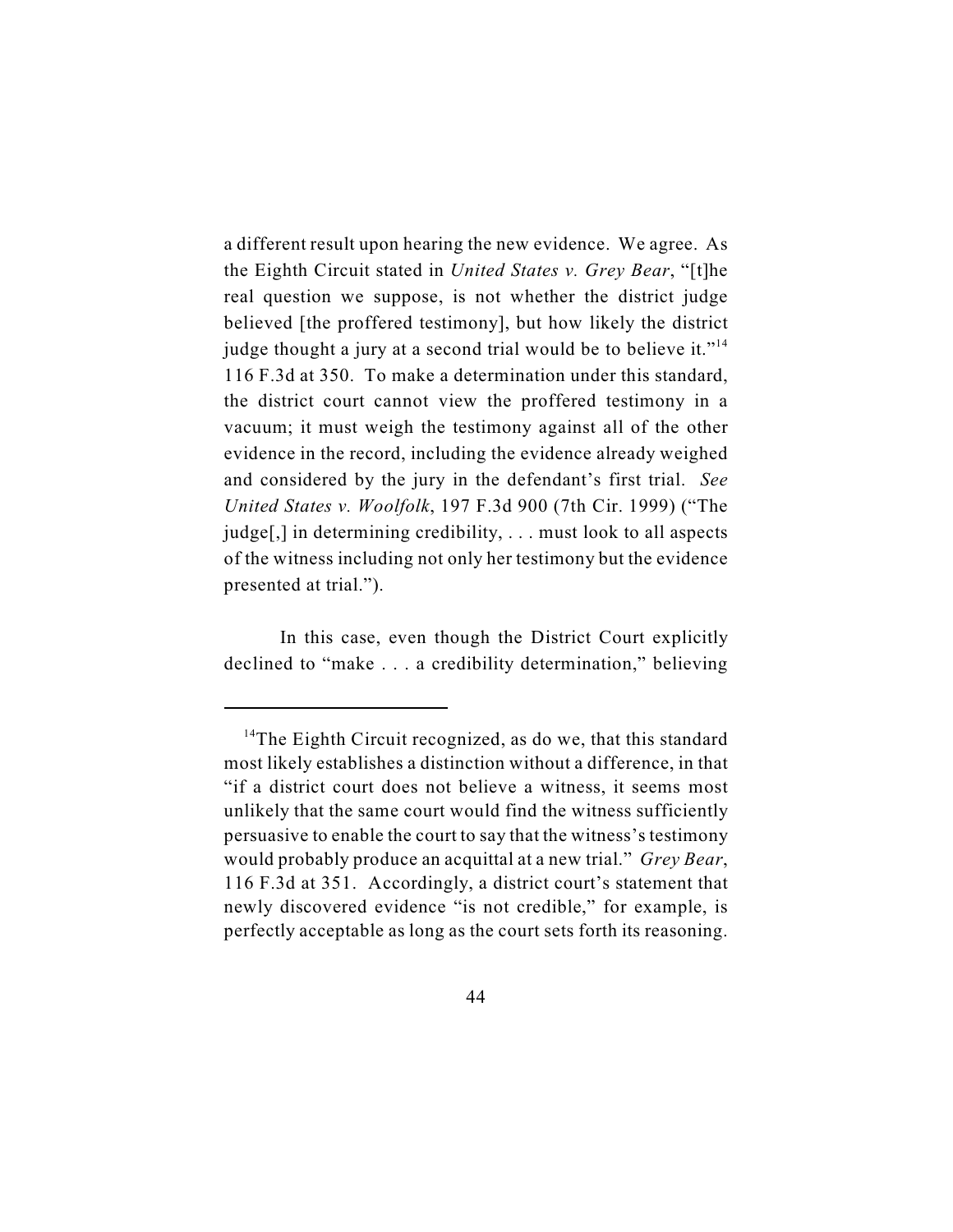that "the jury is the appropriate fact-finder," Dist. Ct. Op. at \*12, the Court nonetheless concluded that "a jury is likely to find Jones's prospective testimony credible" and set forth four reasons it thought this was so.<sup>15</sup> Thus, it appears that the District Court may have made a credibility determination after all. Though we assume that this determination took into account, at the very least, the other testimony presented at the Court's June 8, 2006 evidentiary hearing, we cannot be certain that the District Court weighed Jones's testimony against the testimony presented at Kelly's first trial. As the Government points out, Jones's testimony is contradicted at various points by the testimony of, among others, Officer Stewart. For instance, it would seem that one could not believe Jones's testimony that he threw the gun to the floor without also disbelieving Officer Stewart's testimony that she saw the gun fall from Kelly's lap. While the District Court does not address this seeming inconsistency, or others that appear in the record,  $16$  the Court

 $<sup>15</sup>$ Although the District Court in this case purported to apply</sup> the "*Morales* approach," it appears to us that, in actuality, the Court followed the approach taken by the Eight Circuit in *Grey Bear*. In *Morales*, the district court did not set forth any reasons why a jury would likely find the defendant's newly discovered evidence to be credible.

 $^{16}$ For example, Jones testified that just before the uniformed police officers entered Café Breezes, all of the bar seats were (continued...)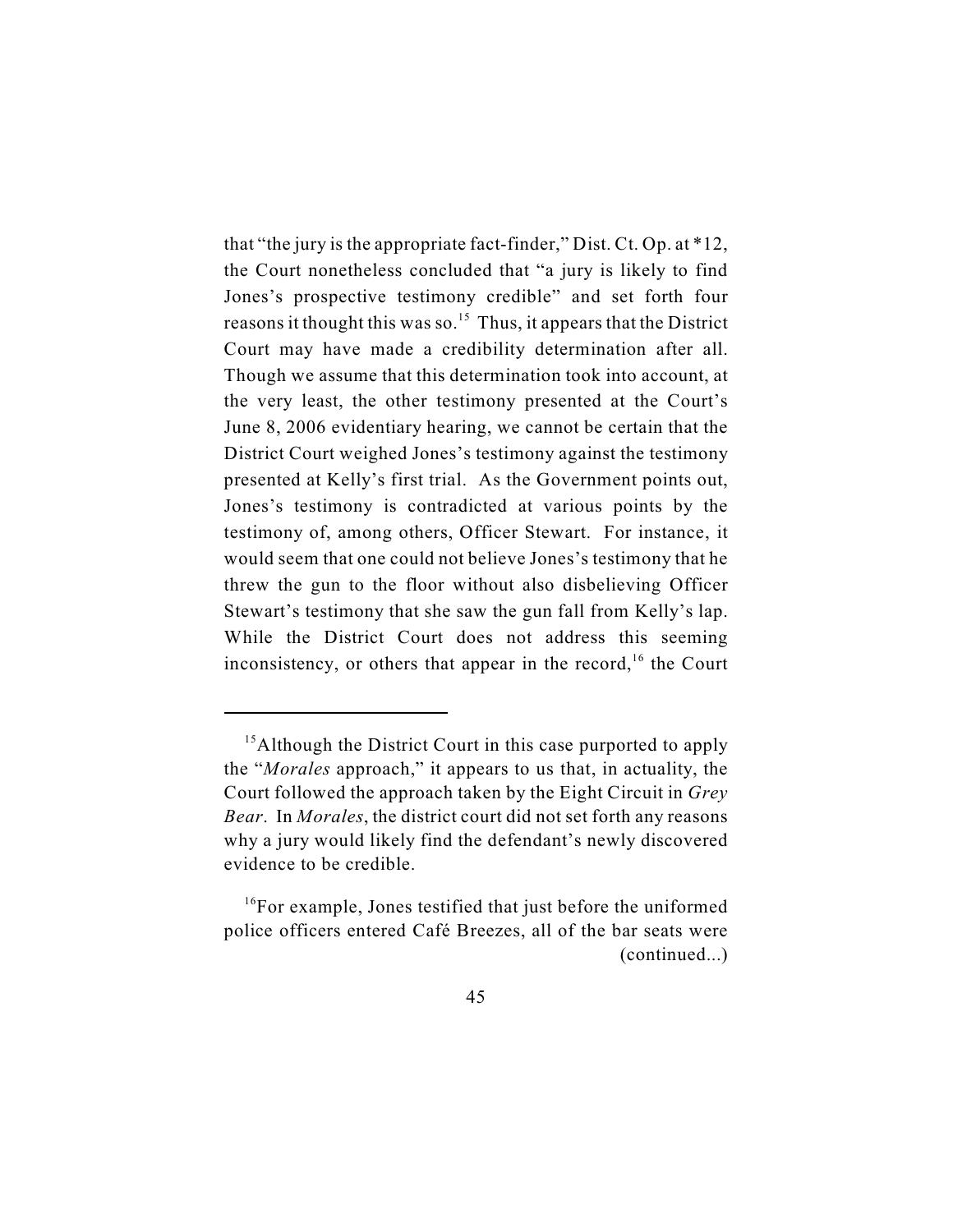was required to take them into consideration. We cannot tell whether it did so; and, at the very least, the credibility

We also note the inconsistency between Gant's post-trial affidavit, which Kelly submitted to the Court in support of his motion for a new trial, and Jones's hearing testimony. According to Gant's affidavit, Jones told Gant that, when the police entered Café Breezes the morning of May 1, 2004, "he got nervous and threw [the gun] down on the floor." (App. 424.) At the evidentiary hearing, however, Jones explicitly denied ever telling Gant that he threw the gun because he was nervous when the police appeared. These are only a few examples of inconsistencies that appear in the record.

 $16$ (...continued)

filled (there were 15), "there were people standing in between the seats," and "there were people standing behind [him]" (App. 370). According to Jones, "people were bumping into me all night, it was pretty tight." (App. 372.) But Corporal Drummond testified that there was a *total* of 8 to 10 people in the bar when the officers and inspectors entered, and Officer Clark, who was seated to Jones's immediate left, testified that there was no one standing behind either him or Jones at the time. Jones also testified that when he brushed the gun off his lap, it fell in front of him, slightly to his left. This would mean that the gun fell around the corner of the bar from where Kelly was sitting, to Kelly's right. However, Officer Stewart specifically testified that she saw the gun fall to the floor along Kelly's *left* leg.